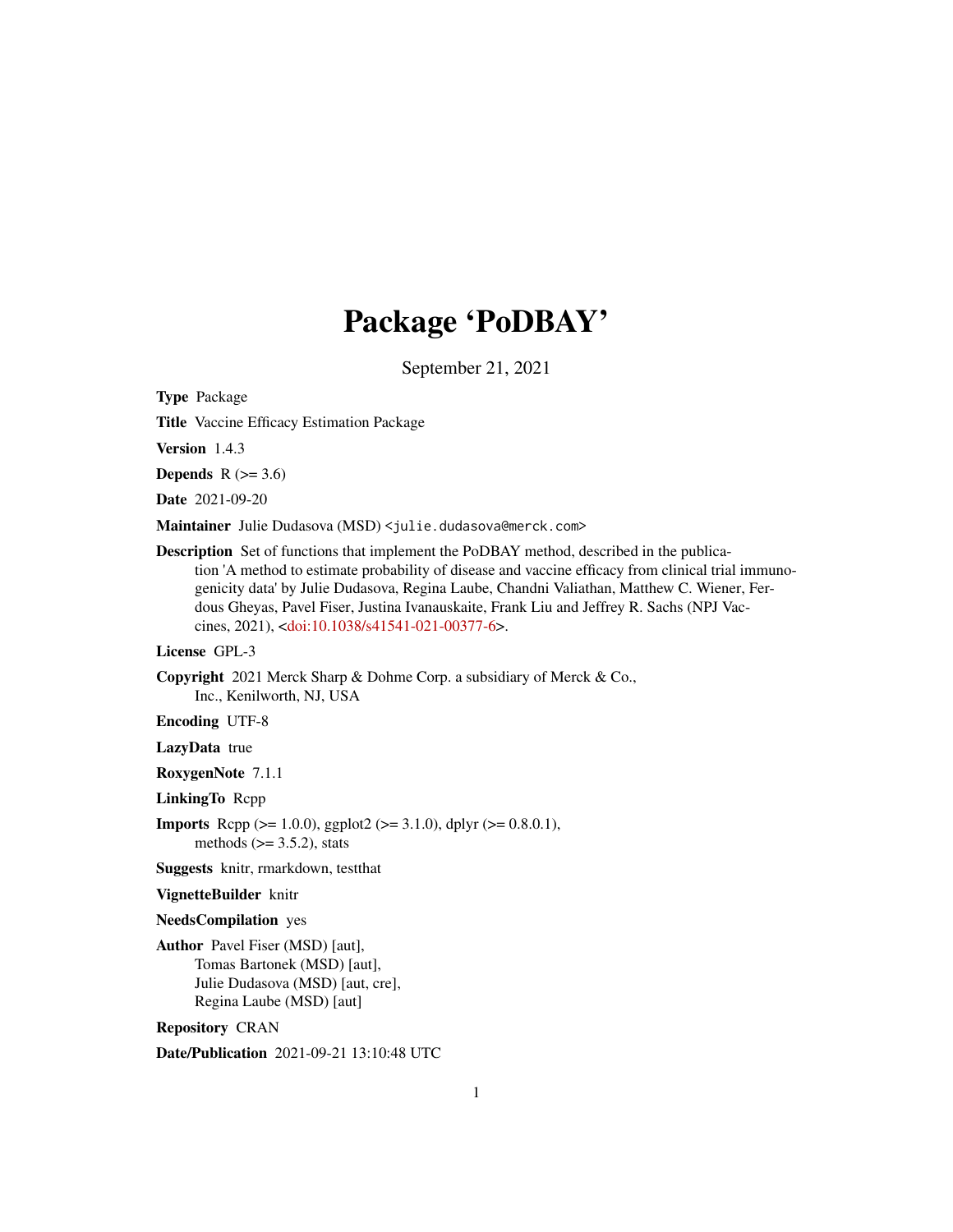# R topics documented:

|                      | 3              |
|----------------------|----------------|
|                      | 3              |
|                      | 5              |
|                      | 6              |
|                      | 6              |
|                      | $\overline{7}$ |
|                      | 8              |
|                      | 9              |
|                      | 9              |
| 10                   |                |
| 11                   |                |
| 12                   |                |
| 12                   |                |
| 14                   |                |
| 14                   |                |
| 15                   |                |
| 16                   |                |
| 17                   |                |
| -18                  |                |
| -19                  |                |
| 20                   |                |
| 21                   |                |
| 21                   |                |
| 22                   |                |
|                      |                |
|                      |                |
|                      |                |
|                      |                |
|                      |                |
| 26                   |                |
| 27                   |                |
| 28                   |                |
| 28                   |                |
| 29                   |                |
|                      |                |
| <b>PODBAY</b><br>-31 |                |
| 32                   |                |
| 33                   |                |
| 34                   |                |
| 35                   |                |
| PoDMLE<br>36         |                |
| 38                   |                |
| 40                   |                |
| PoDParams<br>41      |                |
|                      |                |
| 42                   |                |
| 42                   |                |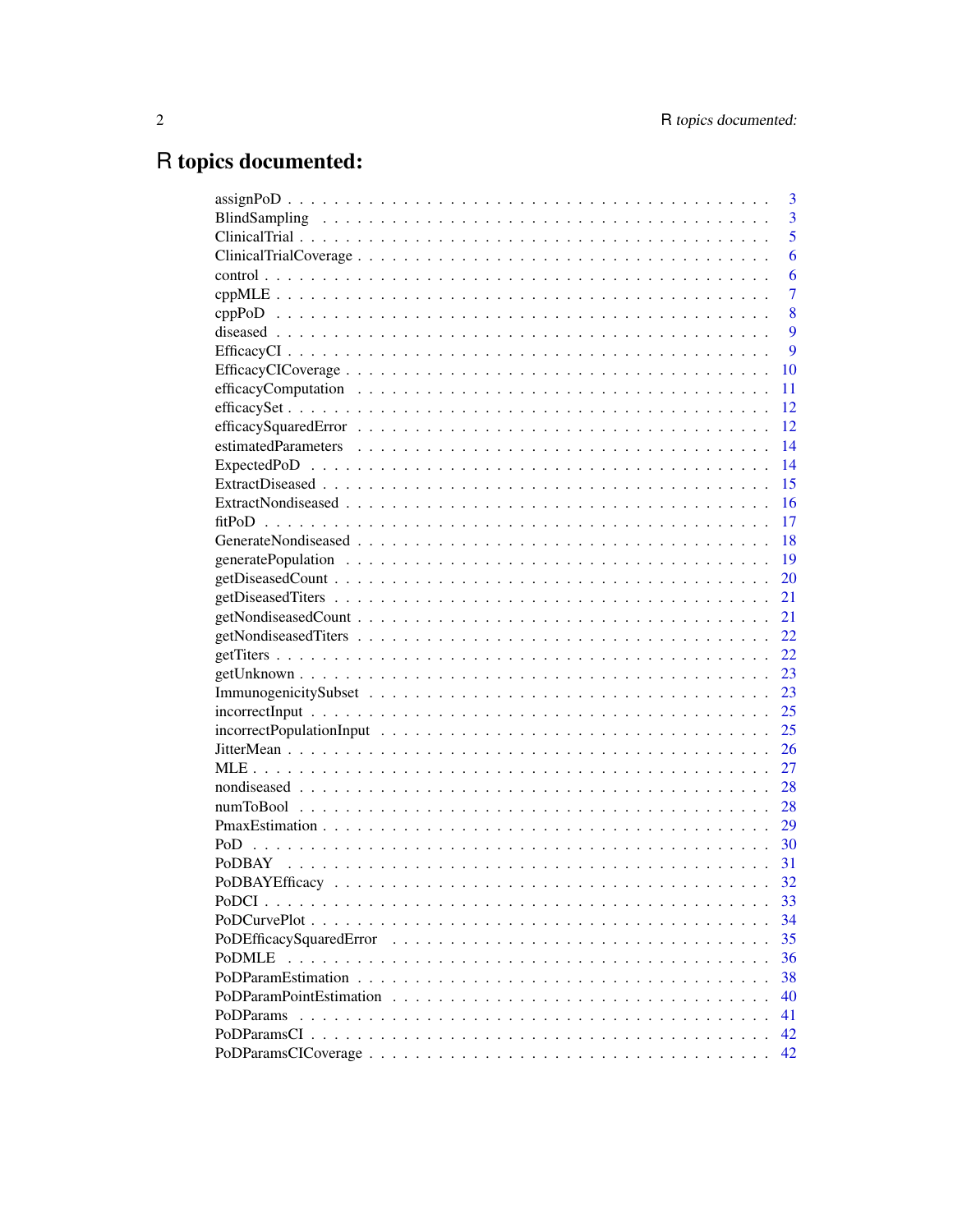## <span id="page-2-0"></span>assignPoD 3

| Index |  |  |  |  |  |  |  |  |  |  |  |  |  |  |  |  |  |  |
|-------|--|--|--|--|--|--|--|--|--|--|--|--|--|--|--|--|--|--|
|       |  |  |  |  |  |  |  |  |  |  |  |  |  |  |  |  |  |  |
|       |  |  |  |  |  |  |  |  |  |  |  |  |  |  |  |  |  |  |
|       |  |  |  |  |  |  |  |  |  |  |  |  |  |  |  |  |  |  |
|       |  |  |  |  |  |  |  |  |  |  |  |  |  |  |  |  |  |  |
|       |  |  |  |  |  |  |  |  |  |  |  |  |  |  |  |  |  |  |

assignPoD *Assign probability of disease (PoD)*

## Description

Function assigns subject-level probability of disease based on PoD curve and subject level titer.

#### Arguments

x numeric vector - vector of estimated PoD values

#### Details

The input into the function is either calculated using PoD function or if the PoD curve is unknown the same arbitrary PoD can be assigned to the whole population.

## Value

Subject level probability of disease for the population

BlindSampling *Immunogenicity subset: vaccinated, control, non-diseased*

## Description

Function creates non-diseased immunogenicity subset, and vaccinated and control immunogenicity subsets based on chosen method. The immunogenicity subsets are provided in the form of population class objects (see the Population-class function for more details).

#### Usage

```
BlindSampling(diseased,
              nondiseased,
              method = list(name = "Full", value = NA))
```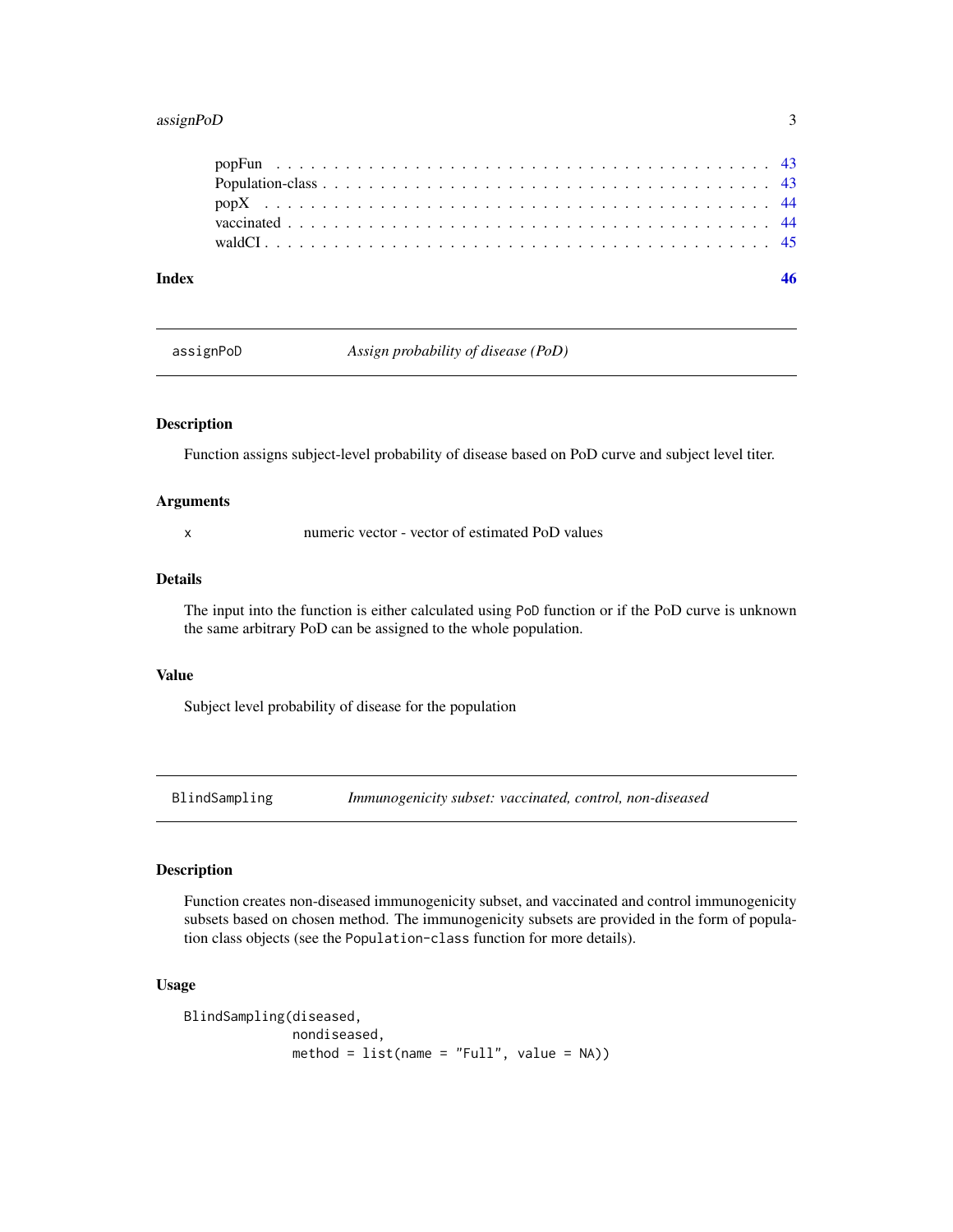## **Arguments**

| diseased    | Population-class object: diseased subjects, created using ExtractDiseased<br>function        |
|-------------|----------------------------------------------------------------------------------------------|
| nondiseased | Population-class object: non-diseased subjects, created using ExtractNondiseased<br>function |
| method      | named list: "name" possible inputs "Full", "Ratio", "Fixed";<br>"value" = numeric value      |
|             |                                                                                              |

## Details

For details about the method parameter see ImmunogenicitySubset function.

## Value

- ImmunogenicityVaccinated: vaccinated subjects in the immunogenicity subset, Population-class object (N, mean, stdDev, titers)
- ImmunogenicityControl: control subjects in the immunogenicity subset, Population-class object (N, mean, stdDev, titers)
- ImmunogenicityNondiseased: non-diseased subjects in the immunogenicity subset, Population-class object (N, mean, stdDev, titers)

## Examples

```
# Data preparation
data(diseased)
data(nondiseased)
## Example 1
# Creating immunogenicity subset, method = "Full"
ImmunogenicitySubsetFull <-
    BlindSampling(diseased,
                  nondiseased,
                  method = list(name = "Full",value = NA)
## Example 2
# Creating of immunogenicity subset, method = "Ratio"
ImmunogenicitySubsetRatio <-
    BlindSampling(diseased,
                 nondiseased,
                  method = list(name = "Ratio",
                                value = 4)## Example 3
# Creating of immunogenicity subset, method = "Fixed"
ImmunogenicitySubsetFixed <-
    BlindSampling(diseased,
                 nondiseased,
                  method = list(name = "Fixed",
```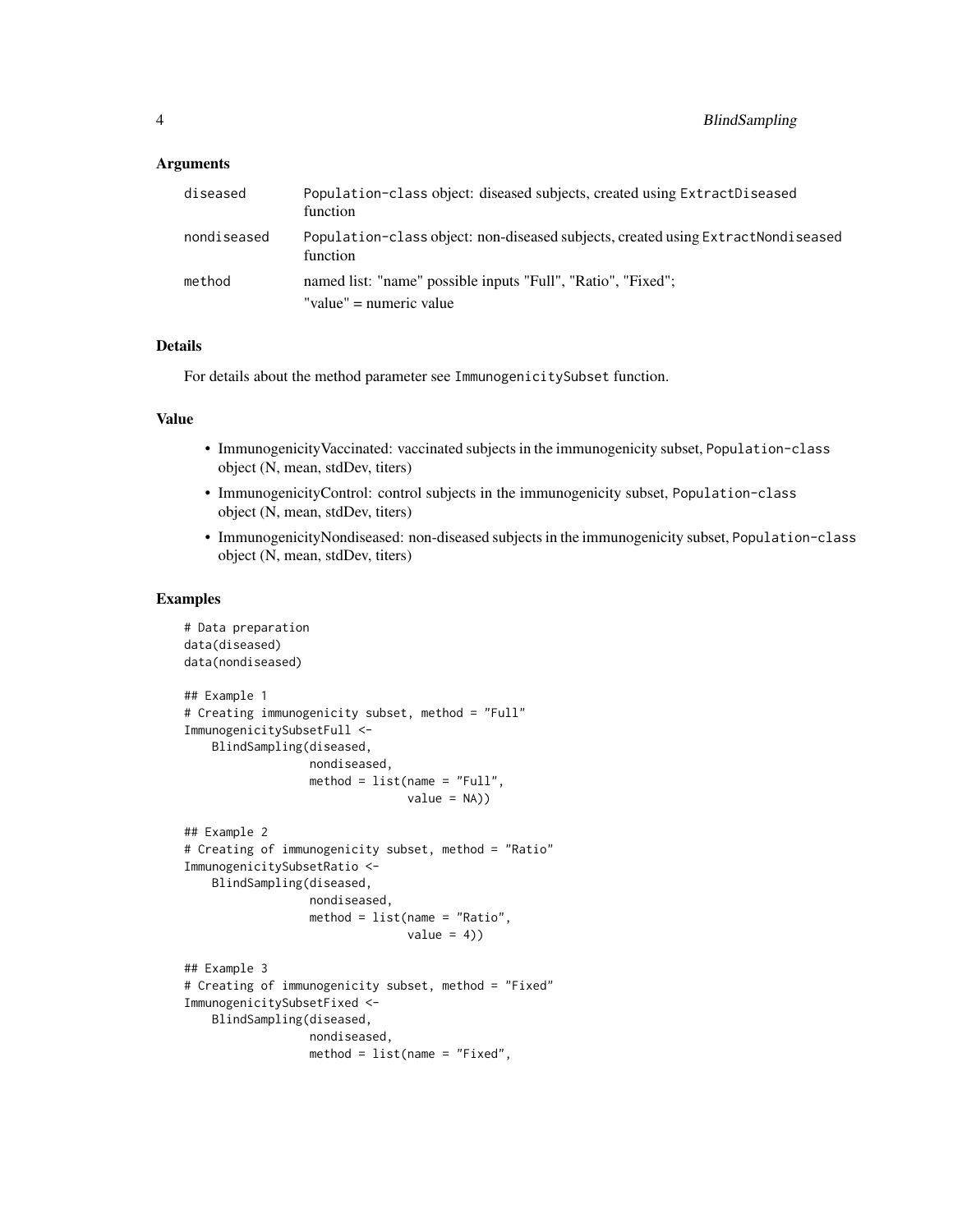<span id="page-4-0"></span>ClinicalTrial *Clinical trial: estimation of case-count efficacy*

## Description

Function assigns disease status (DS) to vaccinated and control groups and based on that calculates the case-count efficacy. Vaccinated and control groups are provided in the form of population class objects (see the Population-class function for more details).

Input populations need to contain information about Probability of disease (PoD) for each subject calculated using population\$assignPoD(PoD(x)). See PoD function for further details.

## Usage

```
ClinicalTrial(vaccinated, control, CI = 0.95)
```
## Arguments

| vaccinated | Population-class object: vaccinated subjects with assigned PoD      |
|------------|---------------------------------------------------------------------|
| control    | Population-class object: control subjects with assigned PoD         |
| CT.        | numeric: value from $(0, 1)$ interval, confidence level of interest |

## Value

- vaccinated: vaccinated subjects with assigned DS, Population-class object
- control: control subjects with assigned DS, Population-class object
- efficacy: case-count efficacy
- confidenceInterval: case-count efficacy confidence interval calculated with waldCI() function

#### Examples

```
# Loading vaccinated, control population data with PoD information
data(vaccinated)
data(control)
# Estimating the disease status and case-count efficacy with 95\% confidence interval
CT <- ClinicalTrial(vaccinated, control, CI = 0.95)
```
CT\$efficacy CT\$confidenceInterval

CT\$vaccinated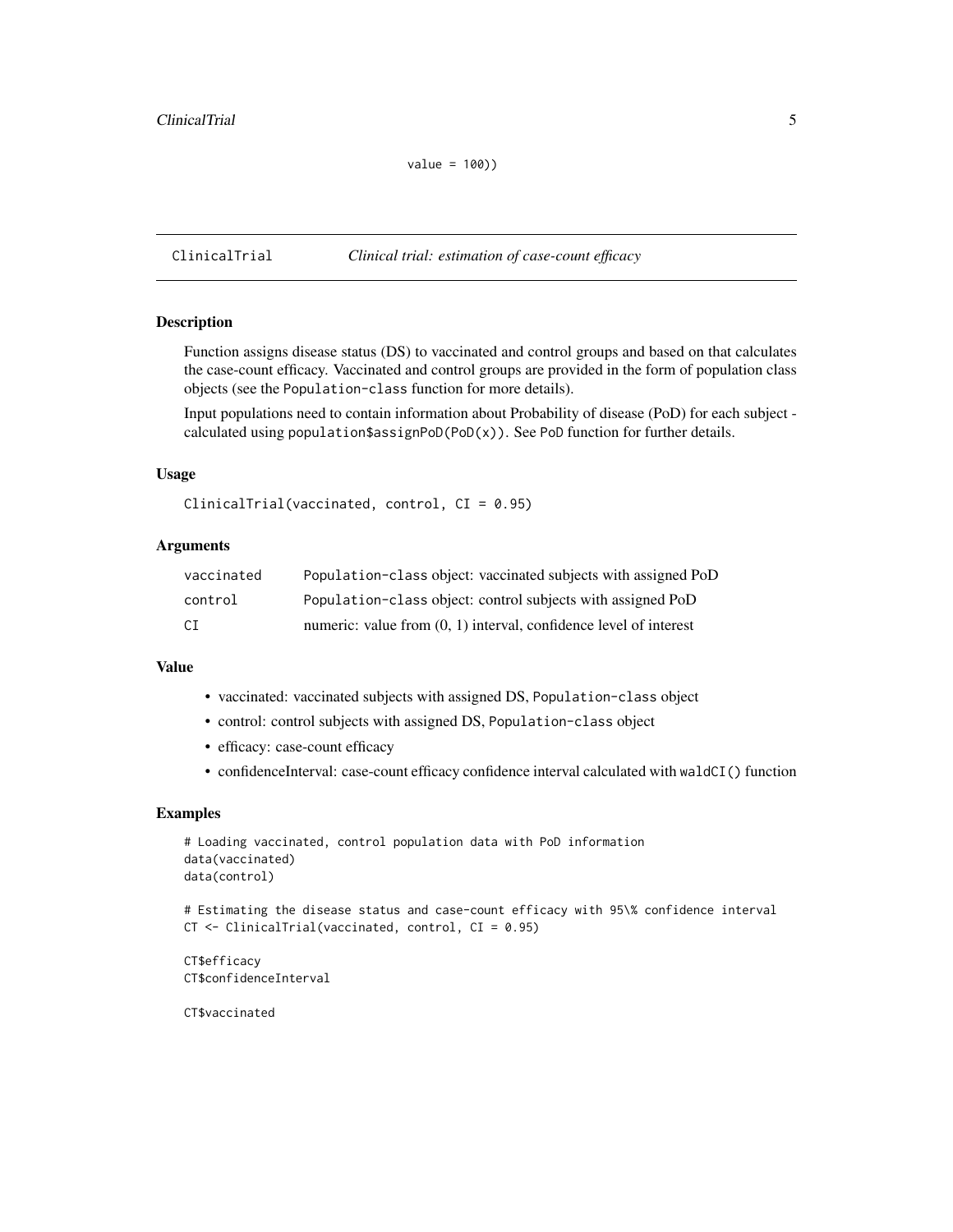<span id="page-5-0"></span>6 control

ClinicalTrialCoverage *Clinical trial function expanded for usage in simulations when the calculation of coverage probability is needed for three confidence intervals: 80%, 90%, and user-defined*

## Description

Function works the same way as ClinicalTrial function but it also calculates 80% and 90% confidence intervals.

#### Usage

```
ClinicalTrialCoverage(vaccinated, control, CI = 0.95)
```
#### Arguments

| vaccinated | Population-class object: vaccinated subjects with assigned PoD      |
|------------|---------------------------------------------------------------------|
| control    | Population-class object: control subjects with assigned PoD         |
| СI         | numeric: value from $(0, 1)$ interval, confidence level of interest |

#### Value

- vaccinated: vaccinated subjects with assigned DS, Population-class object
- control: control subjects with assigned DS, Population-class object
- efficacy: case-count efficacy
- confidenceInterval: confidence interval calculated with waldCI function
- confidenceInterval90: 90% confidence interval calculated with waldCI function
- confidenceInterval80: 80% confidence interval calculated with waldCI function

control *Dataset containing the information for control subjects*

#### Description

A dataset containing the N, mean, stdDev, titers of control subjects. The dataset is provided in the form of population class object (see the Population-class function for more details).

#### Usage

control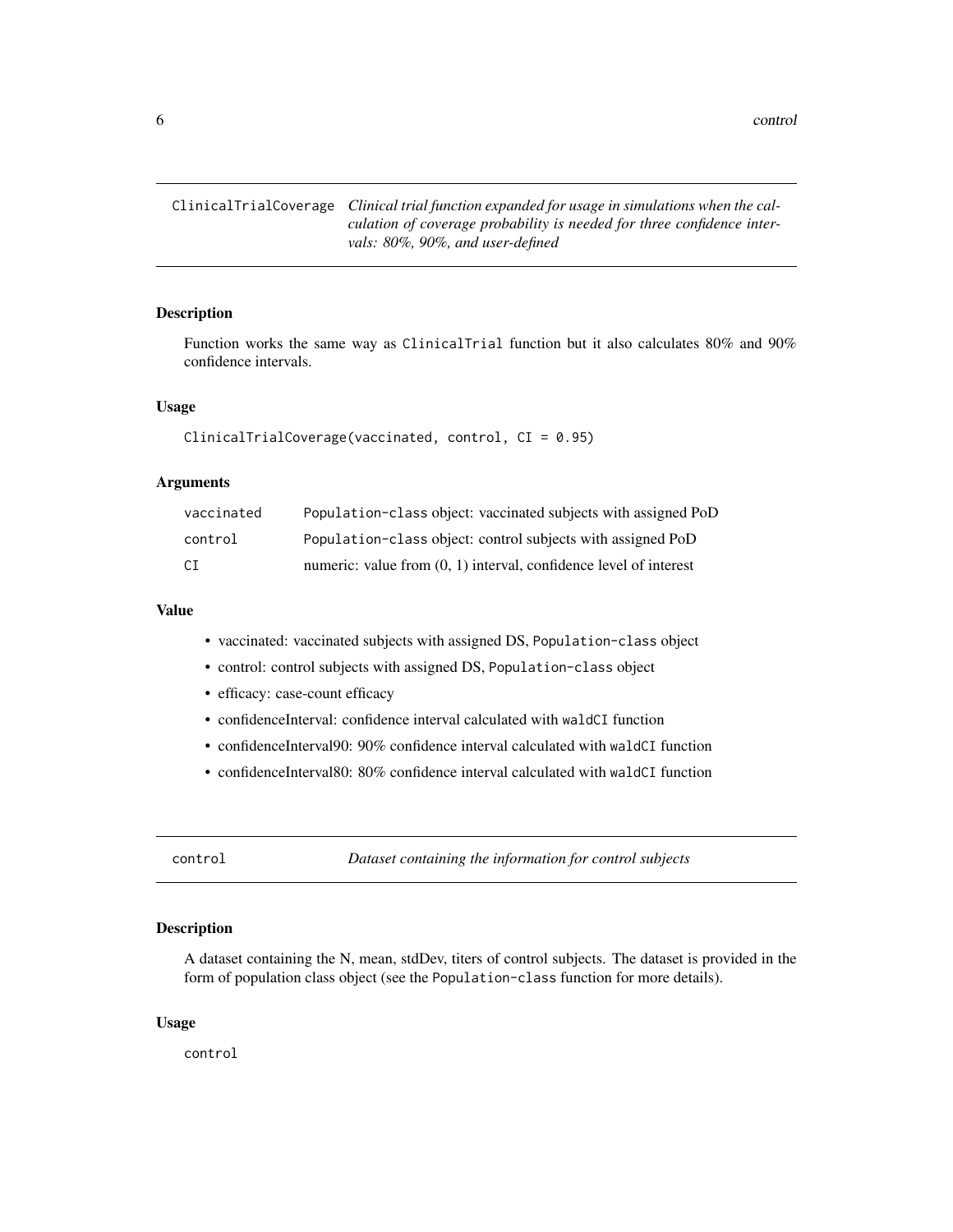#### <span id="page-6-0"></span> $cppMLE$  7

## Format

Population class object:

N number of subjects mean mean of titers stdDev standard deviation of titers titers subject level titers

cppMLE *Maximum likelihood estimation: cpp*

## Description

Function calculates the log likelihood value which is used after the initial guesses of the parameters are set in the PoDMLE function.

#### Usage

```
cppMLE(params,
       nondiseasedTiters,
       diseasedTiters,
       adjustTiters = FALSE,
       adjustFrom = log2(10),
       adjustTo = log2(5)
```
#### Arguments

| params            | named numeric vector: PoD curve parameters ("et50", "slope", "pmax")                                                       |
|-------------------|----------------------------------------------------------------------------------------------------------------------------|
| nondiseasedTiters |                                                                                                                            |
|                   | numeric vector: non-diseased subjects titers                                                                               |
|                   | diseased Titers numeric vector: diseased subjects titers                                                                   |
| adjustTiters      | boolean: set to TRUE if titer values should be adjusted, for details see PoD<br>function                                   |
| adjustFrom        | numeric: value specifying the detection limit, all values below the detection<br>limit will be adjusted to adjust To value |
| adjustTo          | numeric: value to which titers below the detection limit will be adjusted                                                  |

## Details

cppMLE function is used inside of PoDMLE function and estimates the PoD curve paramers.

Based on the provided titers for diseased and non-diseased groups the PoD curve parameters which maximize the log likelihood are chosen as optimal.

Difference between MLE and cppMLE is only that cppMLE use cppPoD function instead of PoD. This step significantly improves the computation speed and provides the same results.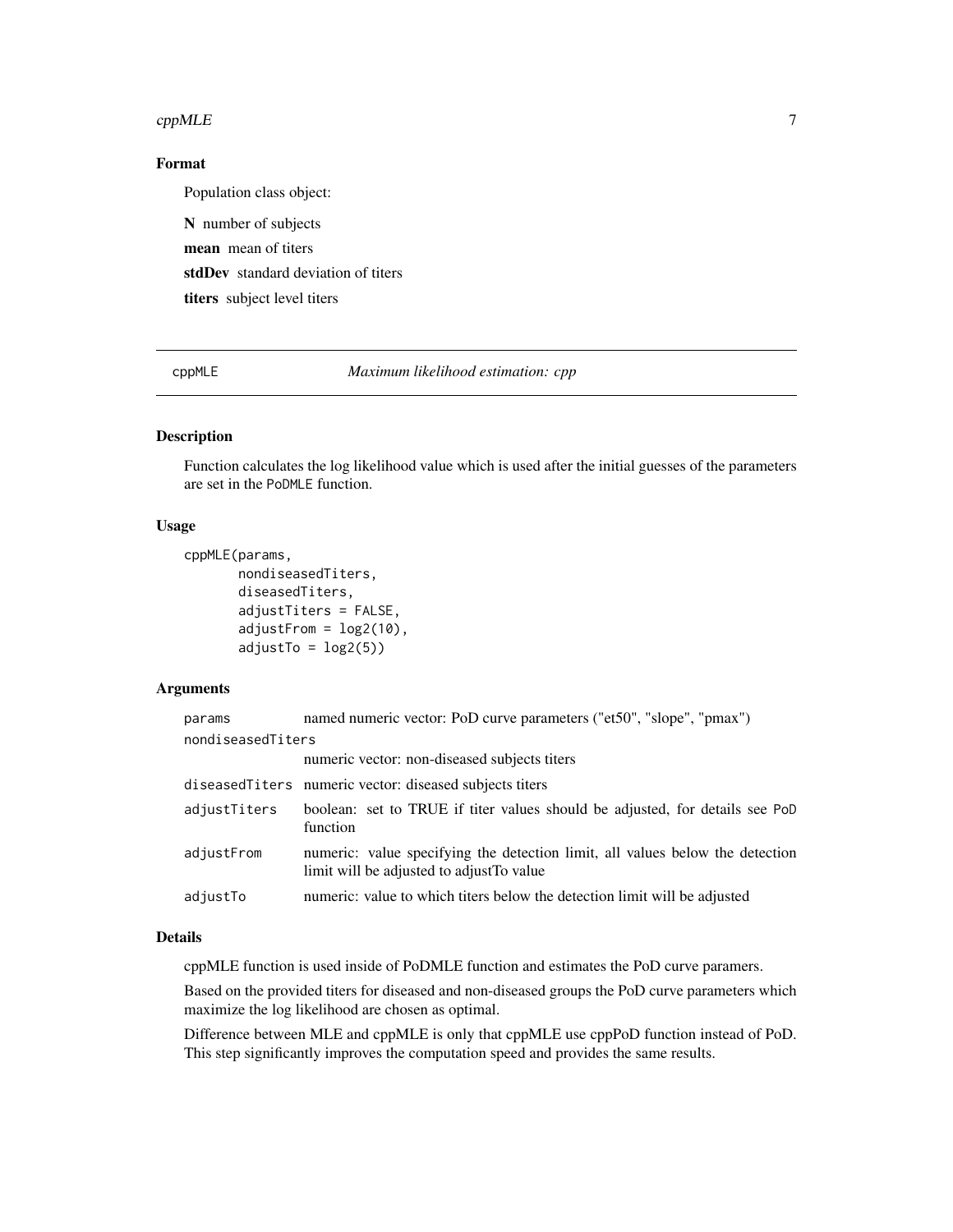## <span id="page-7-0"></span>Value

log likelihood, numeric value

## Examples

```
# Data preparation
data(diseased)
data(nondiseased)
data(PoDParams)
# MLE calculation
```
cppMLE(PoDParams, nondiseased\$titers, diseased\$titers)

cppPoD *Probability of disease calculation*

## Description

Function calculates probability of disease (PoD) for given titers according to a PoD curve.

## Usage

```
cppPoD(titer, pmax, et50, slope, adjustTiters = FALSE, adjustFrom = 0, adjustTo = 0)
```
## Arguments

| titer        | numeric vector: vector of subject level titers                                                                             |
|--------------|----------------------------------------------------------------------------------------------------------------------------|
| pmax         | numeric: maximum PoD                                                                                                       |
| et50         | numeric: titer value corresponding to pmax/2 value, $PoD(\text{et}50) = \text{pmax}/2$                                     |
| slope        | numeric: slope of the PoD curve                                                                                            |
| adjustTiters | boolean: set to TRUE if titer values should be adjusted, for details see PoD<br>function                                   |
| adjustFrom   | numeric: value specifying the detection limit, all values below the detection<br>limit will be adjusted to adjust To value |
| adjustTo     | numeric: value to which titers below the detection limit will be adjusted                                                  |

## Details

See PoD function for more details. These two functions are equivalent. Usage of cppPoD significantly improves the computation speed over the PoD function.

## Value

vector of PoDs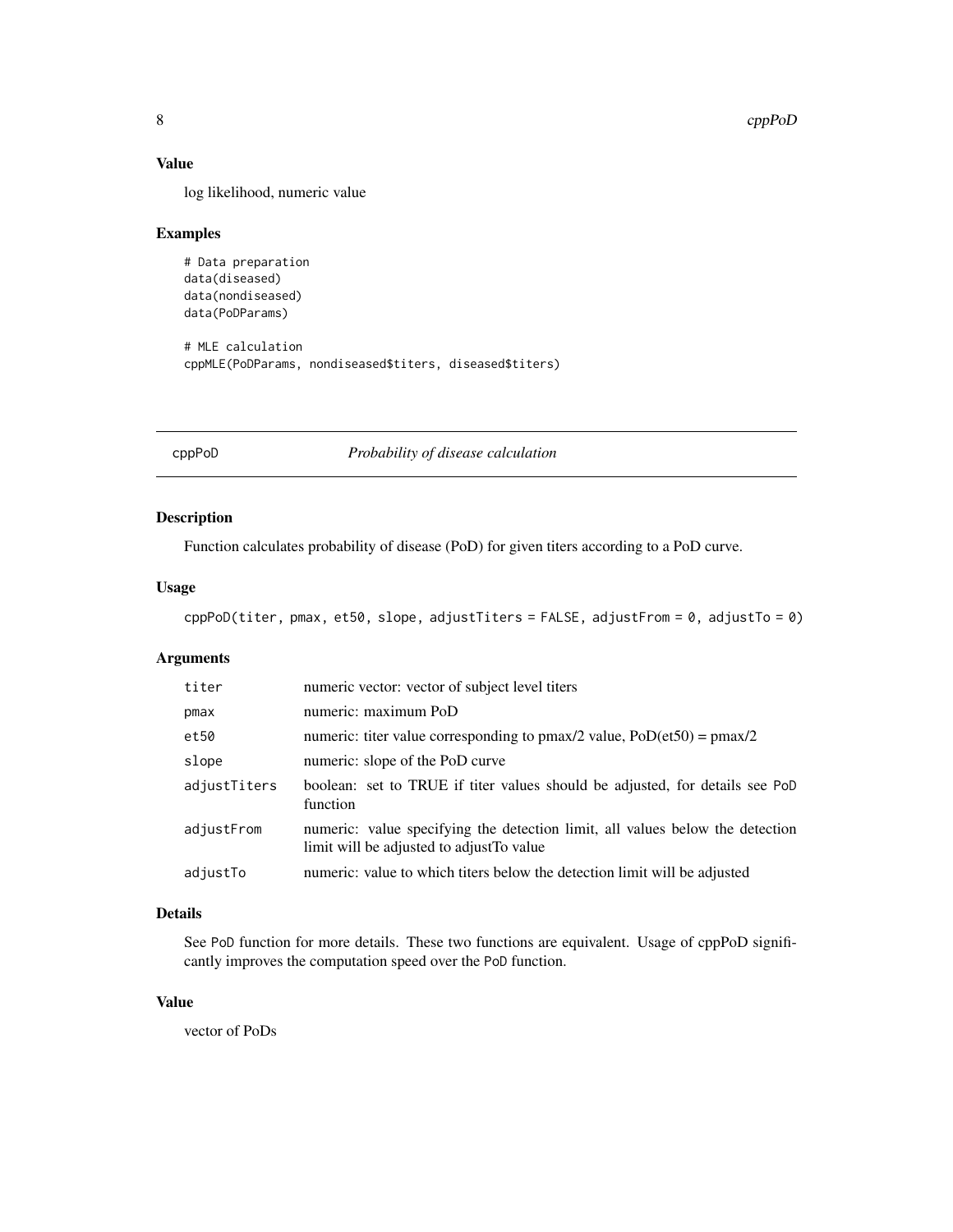<span id="page-8-0"></span>

#### Description

A dataset containing the N, mean, stdDev, titers of diseased subjects. The dataset is provided in the form of population class object (see the Population-class function for more details).

#### Usage

diseased

## Format

Population class object:

N number of subjects

mean mean of titers

stdDev standard deviation of titers

titers subject level titers

EfficacyCI *PoDBAY efficacy summary: mean, median, confidence intervals*

#### Description

Function summarizes PoDBAY efficacy statistics (mean, median, confidence intervals) based on the set of estimated efficacies and chosen condfidence level. (Set of efficacies is a vector obtained by number of replications specified by repeatCount. These replications are performed for calculation of a confidence interval. For more details, see the supplementary material of the article).

## Usage

```
EfficacyCI(efficacySet, ci = 0.95)
```
## Arguments

| efficacySet | numeric vector: estimated PoDBAY efficacies from PoDBAYEfficacy function. |
|-------------|---------------------------------------------------------------------------|
| C1          | numeric: required confidence level                                        |

## Details

Confidence intervals are calculated using quantiles of estimated efficacies.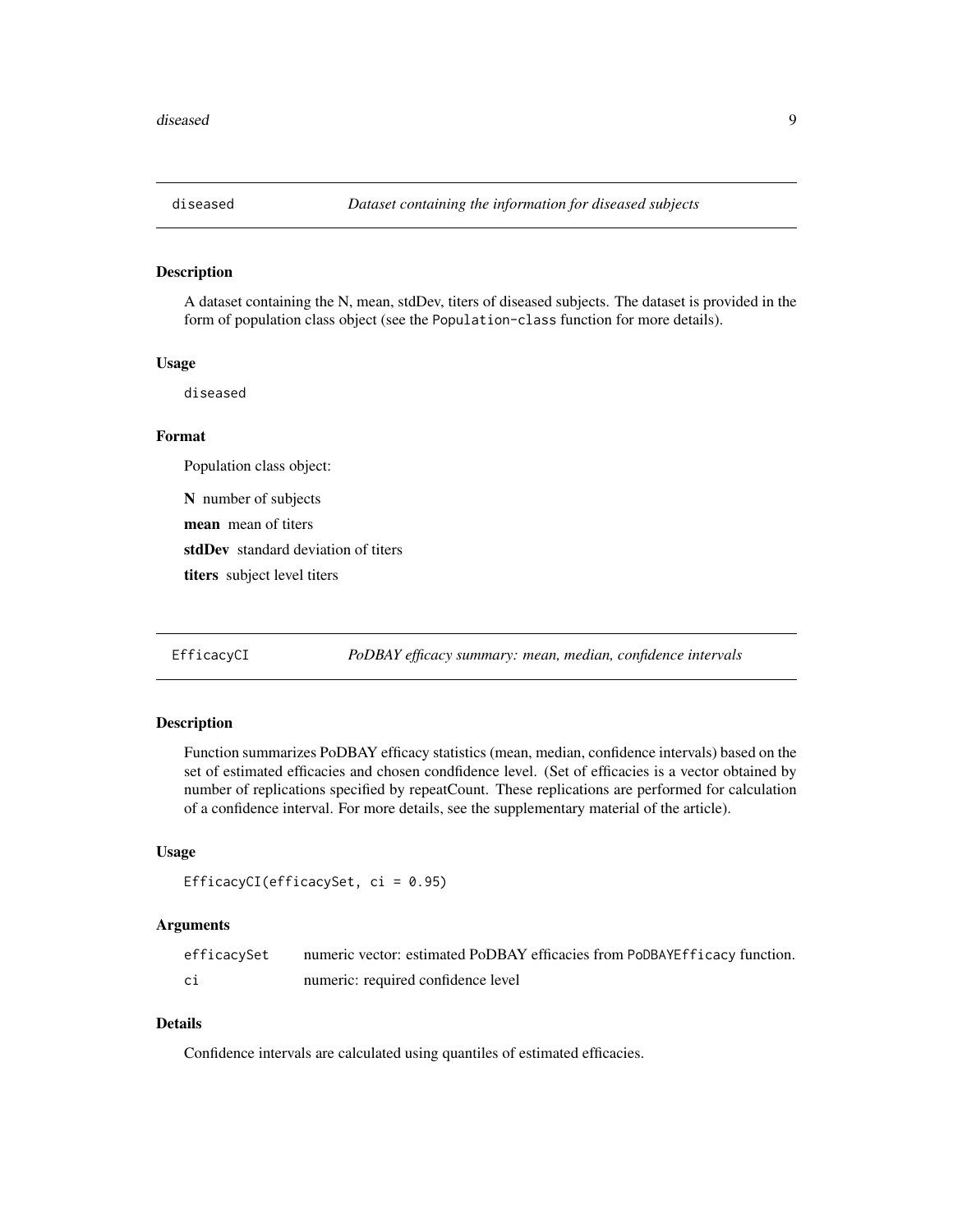## Value

named list: mean, median, CILow, CIHigh

#### Examples

```
## Data preparation
data(efficacySet)
## Example 1
EfficacyCI(efficacySet, ci = 0.95)
```
EfficacyCICoverage *PoDBAY efficacy summary at three confidence levels*

## Description

Function summarizes PoDBAY efficacy statistics (mean, median, confidence intervals) at 80%, 90% and user-defined confidence levels, based on the set of estimated efficacies. (Set of efficacies is a vector obtained by number of replications specified by repeatCount. These replications are performed for calculation of a confidence interval. For more details, see the supplementary material of the article).

#### Usage

```
EfficacyCICoverage(efficacySet, ci = 0.95)
```
## Arguments

| efficacySet | numeric vector: estimated PoDBAY efficacies from PoDBAYEfficacy function. |
|-------------|---------------------------------------------------------------------------|
| сi          | numeric: value from $(0, 1)$ interval, confidence level of interest       |

## Details

Confidence intervals are calculated using quantiles of estimated efficacies.

## Value

named list: mean, median, CILow, CIHigh

#### Examples

```
## Data preparation
data(efficacySet)
## Example 1
EfficacyCICoverage(efficacySet, ci = 0.95)
```
<span id="page-9-0"></span>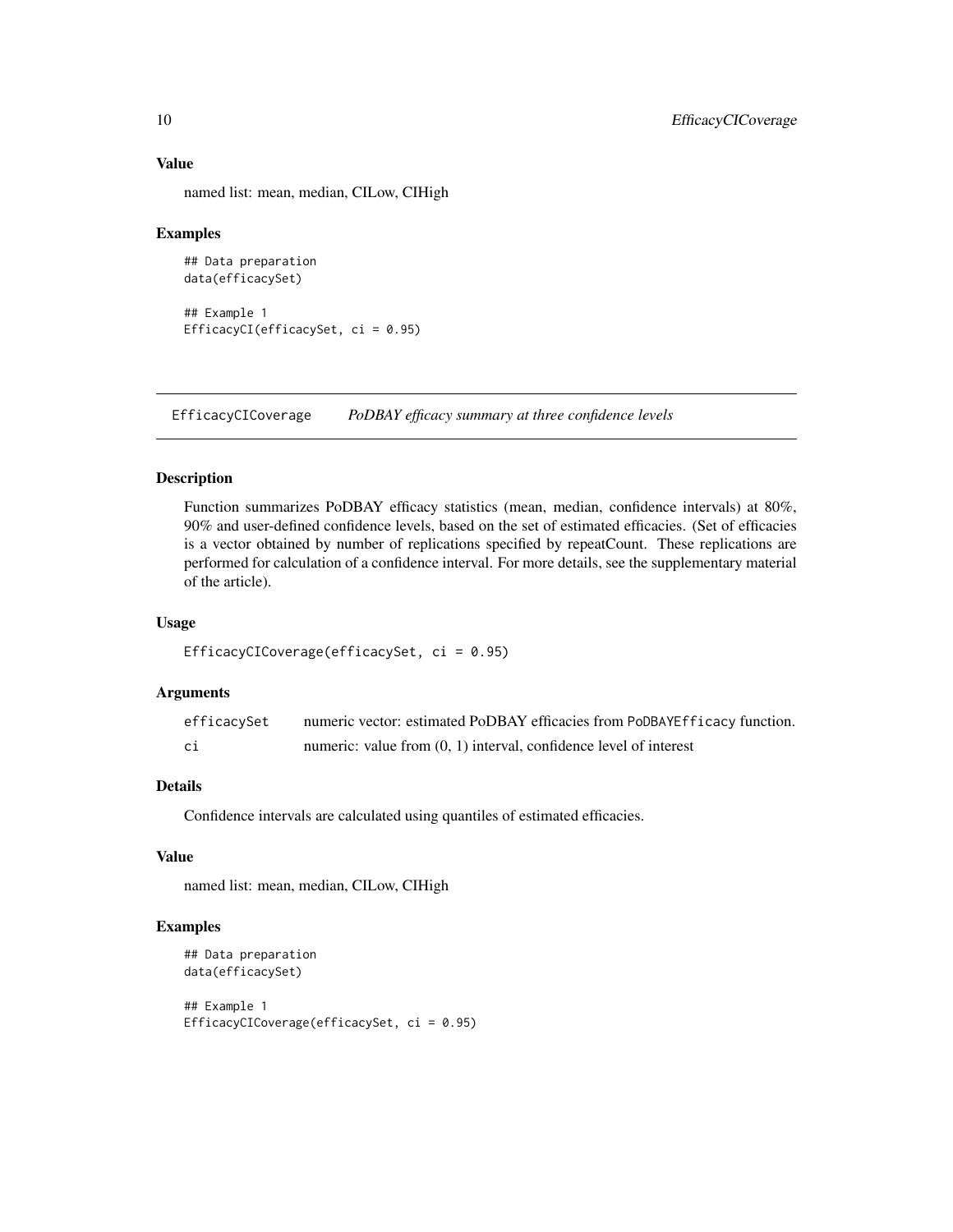## <span id="page-10-0"></span>Description

Function calculates the PoDBAY efficacy based on the PoD curve parameters and titer distribution parameters (mean, sd) for vaccinated and control groups.

#### Usage

```
efficacyComputation(PoDParameters,
                    means = NA,
```

```
standardDeviations = NA,
adjustTiters = FALSE,
adjustFrom = NA,
adjustTo = NA)
```
## Arguments

| PoDParameters | named data frame ("pmax", "slope", "et50"): PoD curve parameters                                                           |  |  |  |  |  |
|---------------|----------------------------------------------------------------------------------------------------------------------------|--|--|--|--|--|
| means         | named list ("vaccinated", "control"): mean values of vaccinated and control sub-<br>jects titers                           |  |  |  |  |  |
|               | standardDeviations                                                                                                         |  |  |  |  |  |
|               | named list ("vaccinated", "control"): standard deviations of vaccinated and con-<br>trol subjects titers                   |  |  |  |  |  |
| adjustTiters  | boolean: set to TRUE if titer values should be adjusted, for details see PoD<br>function                                   |  |  |  |  |  |
| adjustFrom    | numeric: value specifying the detection limit, all values below the detection<br>limit will be adjusted to adjust To value |  |  |  |  |  |
| adjustTo      | numeric: value to which titers below the detection limit will be adjusted                                                  |  |  |  |  |  |

## Details

.

$$
Efficacy = 1 - \frac{E[PoD_{vacinated}]}{E[PoD_{control}]}
$$

E[PoD] for each group is calculated as integral from -Inf to Inf of (titer density function) \* (PoD Curve); for further details see Example2 andExpectedPoD function.

#### Value

efficacy: numeric value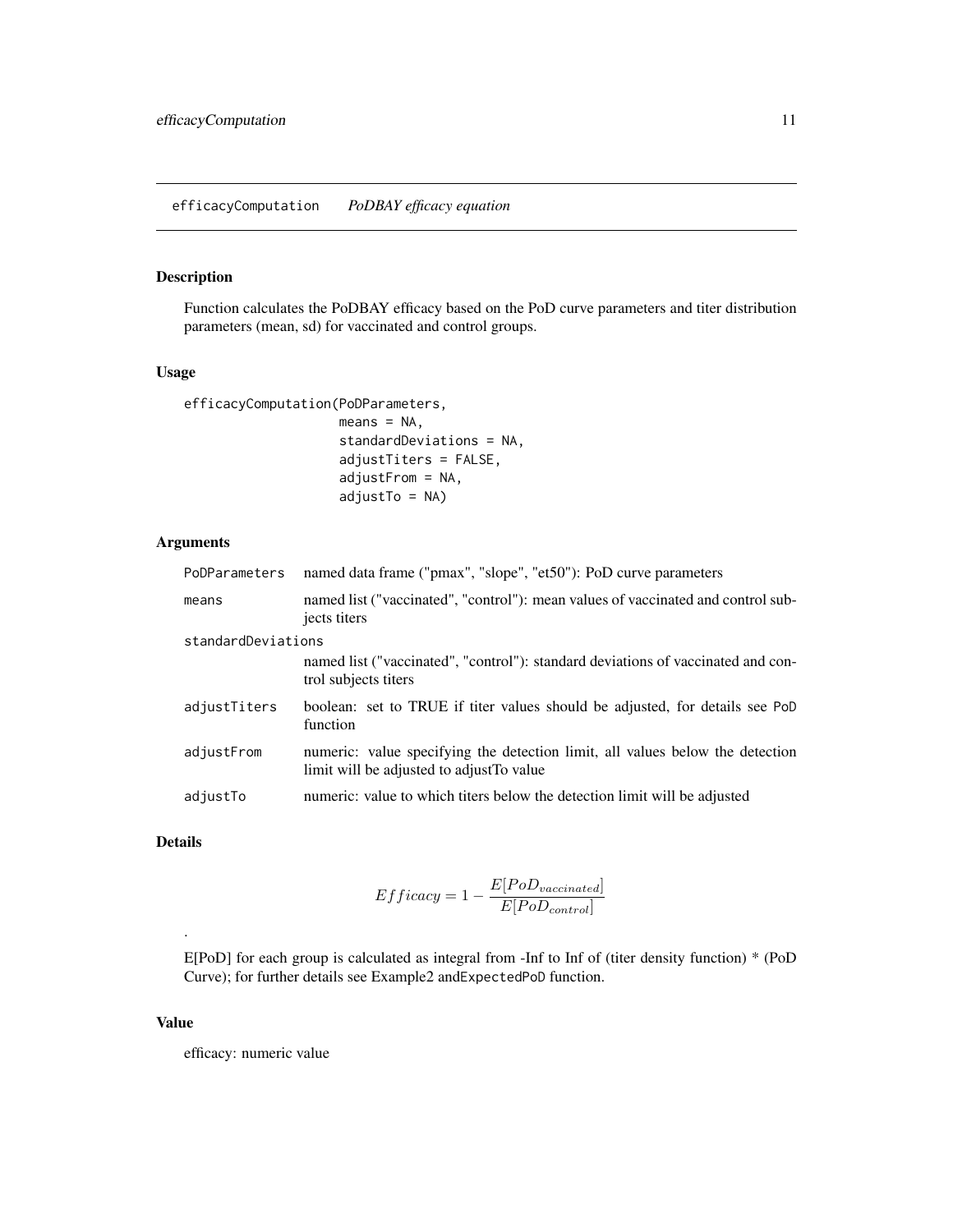## Examples

```
## Data preparation
data(vaccinated)
data(control)
data(PoDParams)
## Example 1
means <- list(vaccinated = vaccinated$mean, control = control$mean)
standardDeviations <- list(vaccinated = vaccinated$stdDev, control = control$stdDev)
efficacyComputation(PoDParams, means, standardDeviations)
```
efficacySet *Estimated PoDBAY efficacies*

#### Description

A dataset containing estimated set of PoDBAY efficacies. (Set of efficacies is a vector obtained by number of replications specified by repeatCount. These replications are performed for calculation of a confidence interval. For more details, see the supplementary material of the article).

#### Usage

efficacySet

## Format

vector

numeric vector PoDBAY efficacies

efficacySquaredError *Optimization objective function: efficacy squared error*

#### Description

Function calculates squared difference between input (reference value, or for example true in the simulation setup) efficacy and efficacy calculated based on input parameters of PoD curve and input titer distributions of vaccinated and control groups.

<span id="page-11-0"></span>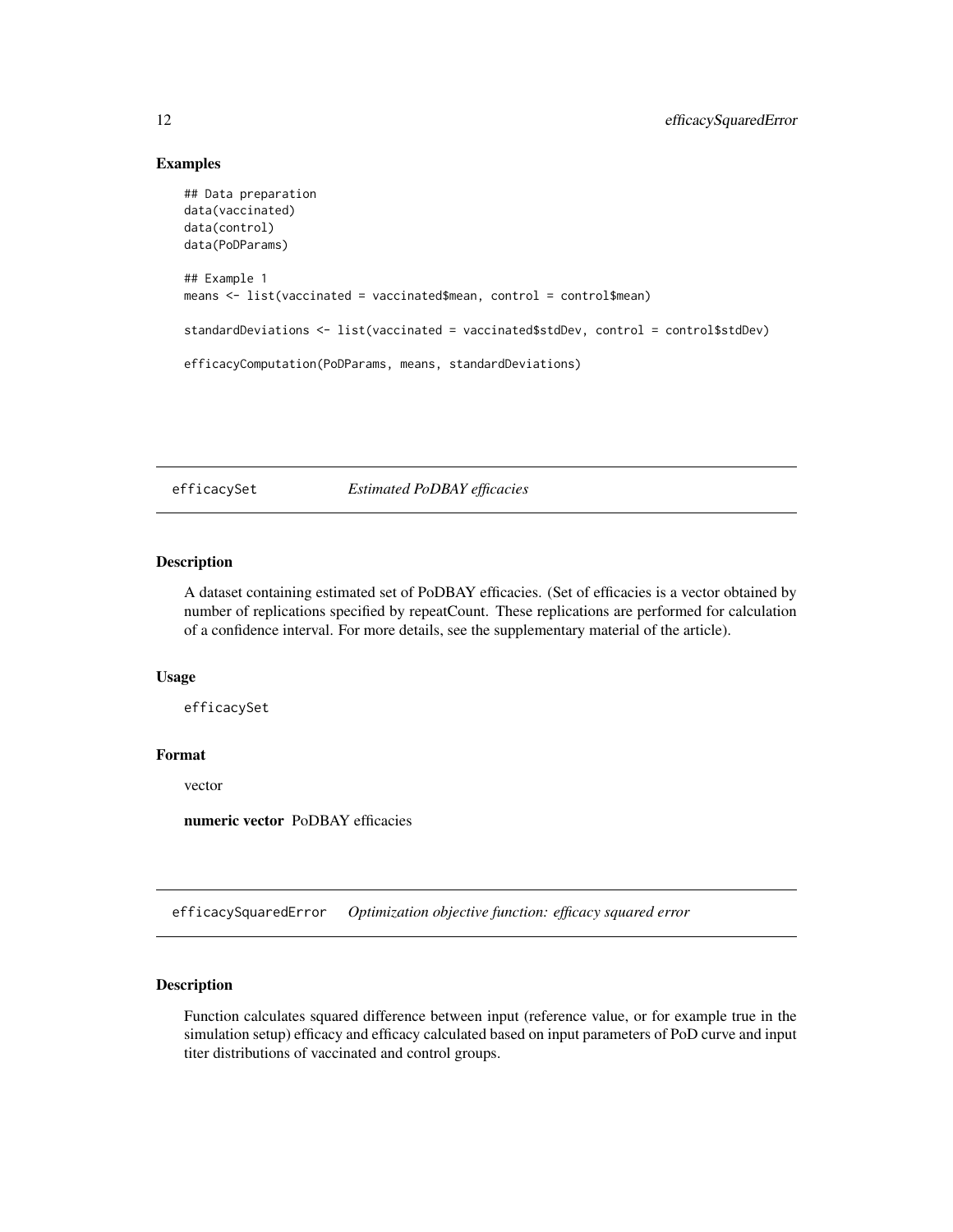## Usage

efficacySquaredError(params,

```
TrueEfficacy,
titerFun,
adjustTiters = FALSE,
adjustFrom = 0,
adjustTo = 0)
```
## Arguments

| params       | numeric vector: vector of et50 and slope; efficacy calculation is independent of<br>Pmax and thus Pmax is excluded         |
|--------------|----------------------------------------------------------------------------------------------------------------------------|
| TrueEfficacy | numeric value: input efficacy value                                                                                        |
| titerFun     | list: list of probability density functions for vaccinated and control groups                                              |
| adjustTiters | boolean: set to TRUE if titer values should be adjusted, for details see PoD<br>function                                   |
| adjustFrom   | numeric: value specifying the detection limit, all values below the detection<br>limit will be adjusted to adjust To value |
| adjustTo     | numeric: value to which titers below the detection limit will be adjusted                                                  |

## Details

Function is used inside the PoDEfficacySquaredError function for calculation of the PoD parameters.

## Value

Squared difference between calculated and reference efficacy

## Examples

```
## Example 1
data(vaccinated)
data(control)
data(PoDParams)
# Choosing et50 and slope as the inputs
params \le list("et50" = 4, "slope" = 6)
# Using probability density function from the populations
titerFun <-
  list(
      function(x) {dnorm(x, mean = vaccinated$mean, sd = vaccinated$stdDev)},
      function(x) {dnorm(x, mean = control$mean, sd = control$stdDev)}
      \mathcal{L}
```
# Assigning true efficacy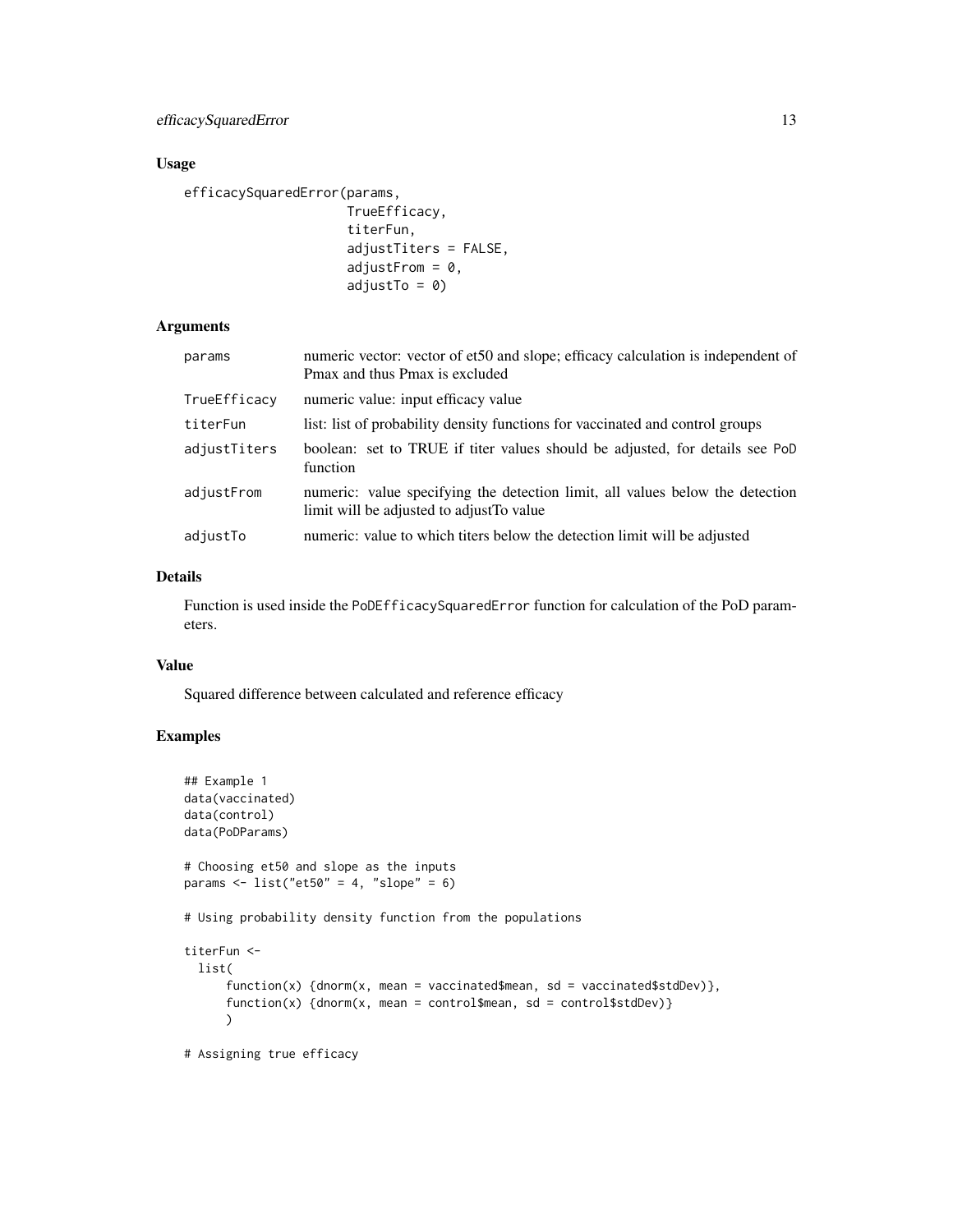```
TrueEfficacy <- 0.53
# Sqaured difference between true and calcuated efficacy
efficacySquaredError(params, TrueEfficacy, titerFun)
```
estimatedParameters *Estimated PoD curve parameters*

#### Description

A dataset containing estimated set of PoD curve parameters. (Set of PoD curve parameters is a vector obtained by number of replications specified by repeatCount. These replications are performed for calculation of a confidence interval. For more details, see the supplementary material of the article).

#### Usage

estimatedParameters

#### Format

data frame

pmax pmax: maximum PoD et50 et50: titer value corresponding to the pmax/2 slope slope: slope of the PoD curve

ExpectedPoD *Expected probability of disease*

#### Description

Function calculates the integral of multiplication of two functions: PoD curve and titer probability density function.

#### Usage

ExpectedPoD(f.pod, f.titer)

## Arguments

| f.pod   | function $(x)$ : PoD curve, estimated sigmoid function relating titers to a probabil-<br>ity of disease |
|---------|---------------------------------------------------------------------------------------------------------|
| f.titer | function(x): titer probability density function, distribution of titer values in a<br>group.            |

<span id="page-13-0"></span>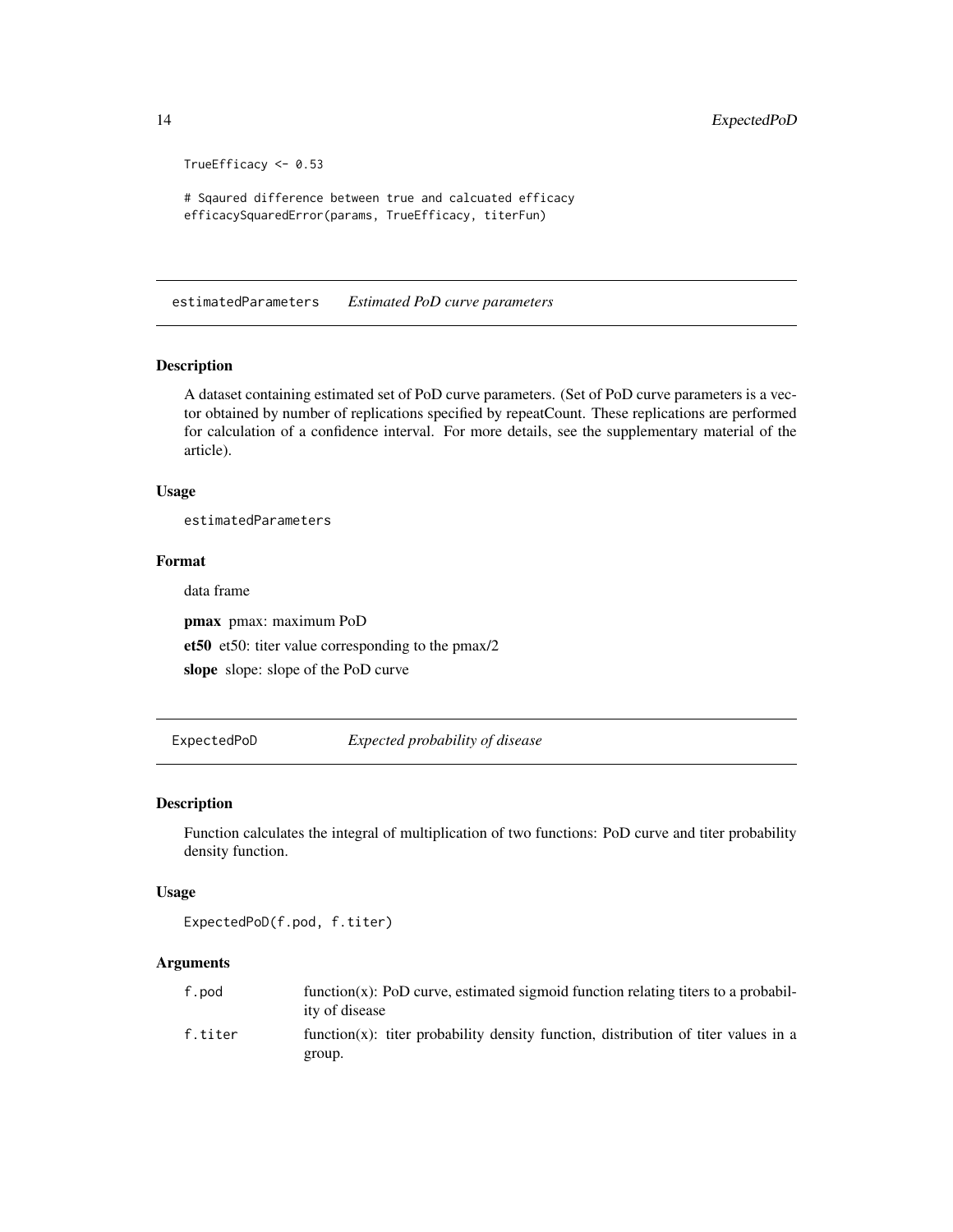## <span id="page-14-0"></span>ExtractDiseased 15

## Details

Function calculates integral from -Inf to +Inf of titer probability density function multiplied by the PoD curve.

It is used mainly in the PoDBAY efficacy calculation efficacyComputation.

## Value

Value of the integral of the multiplication of the two functions

#### Examples

```
# Example 1
data(vaccinated)
data(control)
data(PoDParams)
# Defining the PoD curve
funPoD <- function(x) PoD(x, pmax = PoDParams$pmax, et50 = PoDParams$et50, slope = PoDParams$slope)
# Defining the titer distribution for vaccinated and control groups
funVaccinated \leq function(x) dnorm(x, mean = vaccinated$mean, sd = vaccinated$stdDev)
funControl \leq function(x) dnorm(x, mean = control$mean, sd = control$stdDev)
# Calculating the expected probability of disease
aucVaccinated <- ExpectedPoD(funPoD, funVaccinated)
aucControl <- ExpectedPoD(funPoD, funControl)
# PoDBAY efficacy estimation
efficacy <- 1 - aucVaccinated/aucControl
```
ExtractDiseased *Diseased subjects extraction*

## **Description**

Function extracts diseased subjects from vaccinated and control groups if the data have assigned disease status (for example using ClinicalTrial function). The vaccinated and control data are provided in the form of population class objects (see the Population-class function for more details).

## Usage

ExtractDiseased(vaccinated, control)

## Arguments

| vaccinated | Population-class object: vaccinated subjects with assigned disease status |
|------------|---------------------------------------------------------------------------|
| control    | Population-class object: control subjects with assigned disease status    |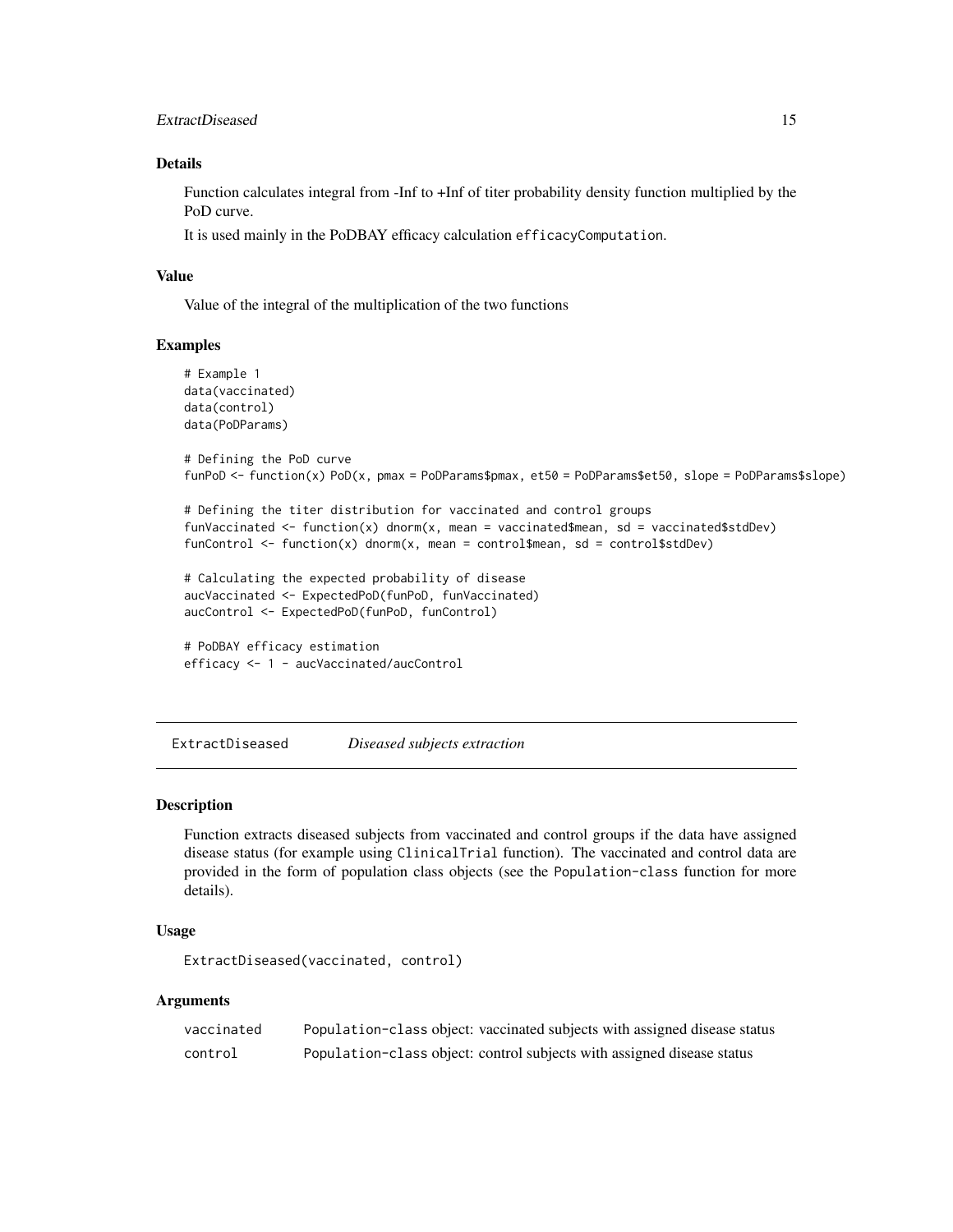## Value

diseased subjects, Population-class object: a subset of control and vaccinated subjects with disease status = TRUE.

## Examples

```
## Example 1
# Data preparation
data(vaccinated)
data(control)
# Estimating the disease status and case-count efficacy with CI
ClinicalTrial(vaccinated, control, CI = 0.95)
# Extracting the disease cases
ExtractDiseased(vaccinated, control)
```
ExtractNondiseased *Non-diseased subjects extraction*

## Description

Function extracts non-diseased subjects from vaccinated and control groups if the data have assigned disease status (for example using ClinicalTrial function). The vaccinated and control data are provided in the form of population class objects (see the Population-class function for more details).

#### Usage

ExtractNondiseased(vaccinated, control)

#### Arguments

| vaccinated | Population-class object: vaccinated subjects with assigned disease status |
|------------|---------------------------------------------------------------------------|
| control    | Population-class object: control subjects with assigned disease status    |

## Value

non-diseased subjects, Population-class object: a subset of control and vaccinated subjects with disease status = FALSE.

<span id="page-15-0"></span>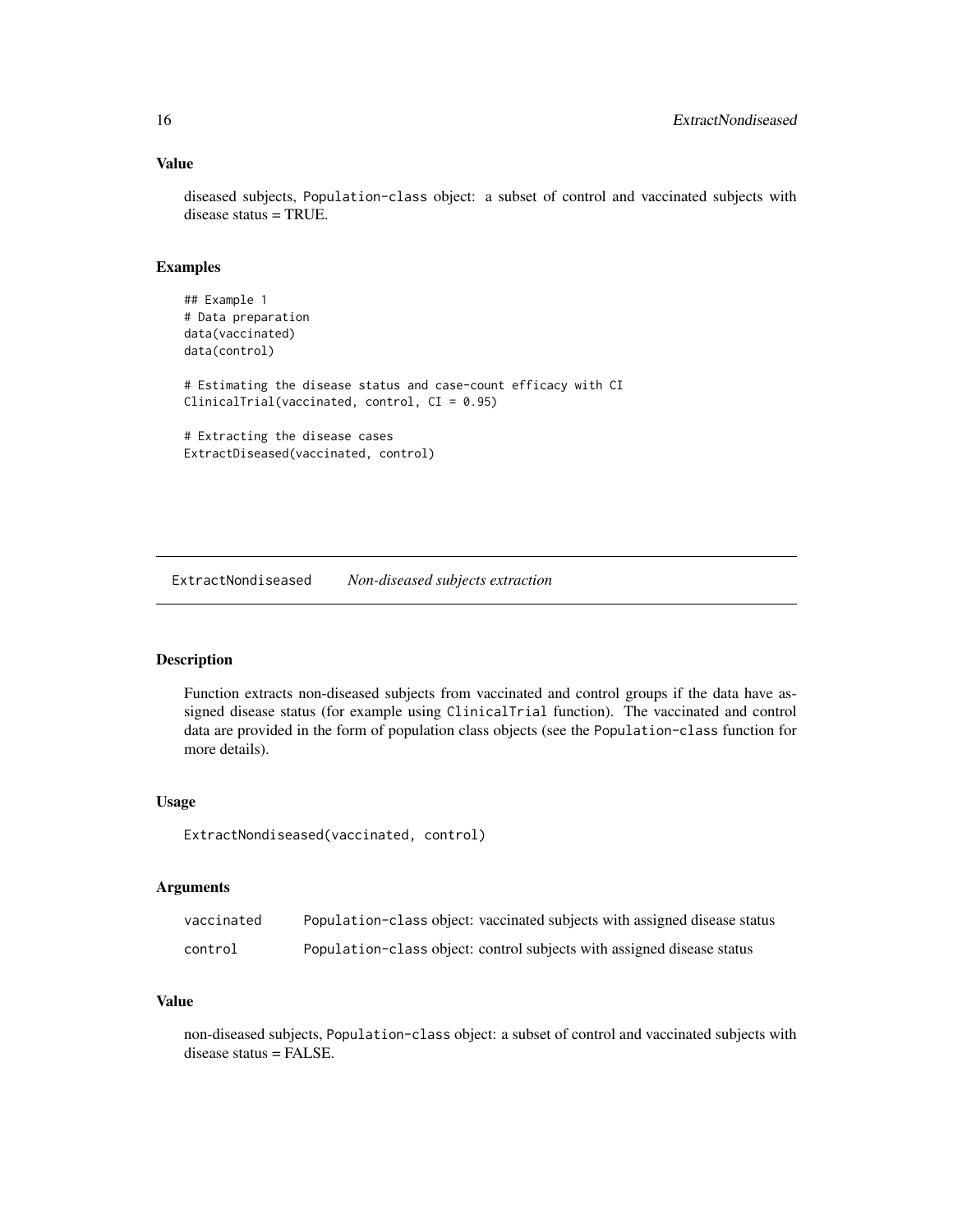## <span id="page-16-0"></span>fitPoD 17

## Examples

```
## Example 1
# Data preparation
data(vaccinated)
data(control)
# Estimating the disease status and case-count efficacy with CI
ClinicalTrial(vaccinated, control, CI = 0.95)
# Extracting the non-diseased subjects
ExtractNondiseased(vaccinated, control)
```
fitPoD *PoD curve: fitting function*

## Description

Function calculates the root mean squared error (RMSE) between provided PoD values and calculated PoD values. The latter are calculated using for provided titers and provided PoD curve parameters.

By using the input titers PoDParamPointEstimation function and median of the estimated set of PoD curve parameters (output of PoDParamEstimation function), the point estimate of PoD curve can be obtained (for details see PoDParamPointEstimation function).

#### Usage

fitPoD(params, TitersInput, CurveTitersMedian)

## Arguments

params named data frame ("pmax", "slope", "et50"): provided PoD curve parameters

TitersInput numeric vector: provided titers

CurveTitersMedian

numeric vector: provided PoD values

## Details

$$
RMSE = \sqrt{\frac{\sum_{i}^{N}(PoD_{median}(titers) - PoD_{optimized}(titers))^{2}}{N}}
$$

#### Value

negative RMSE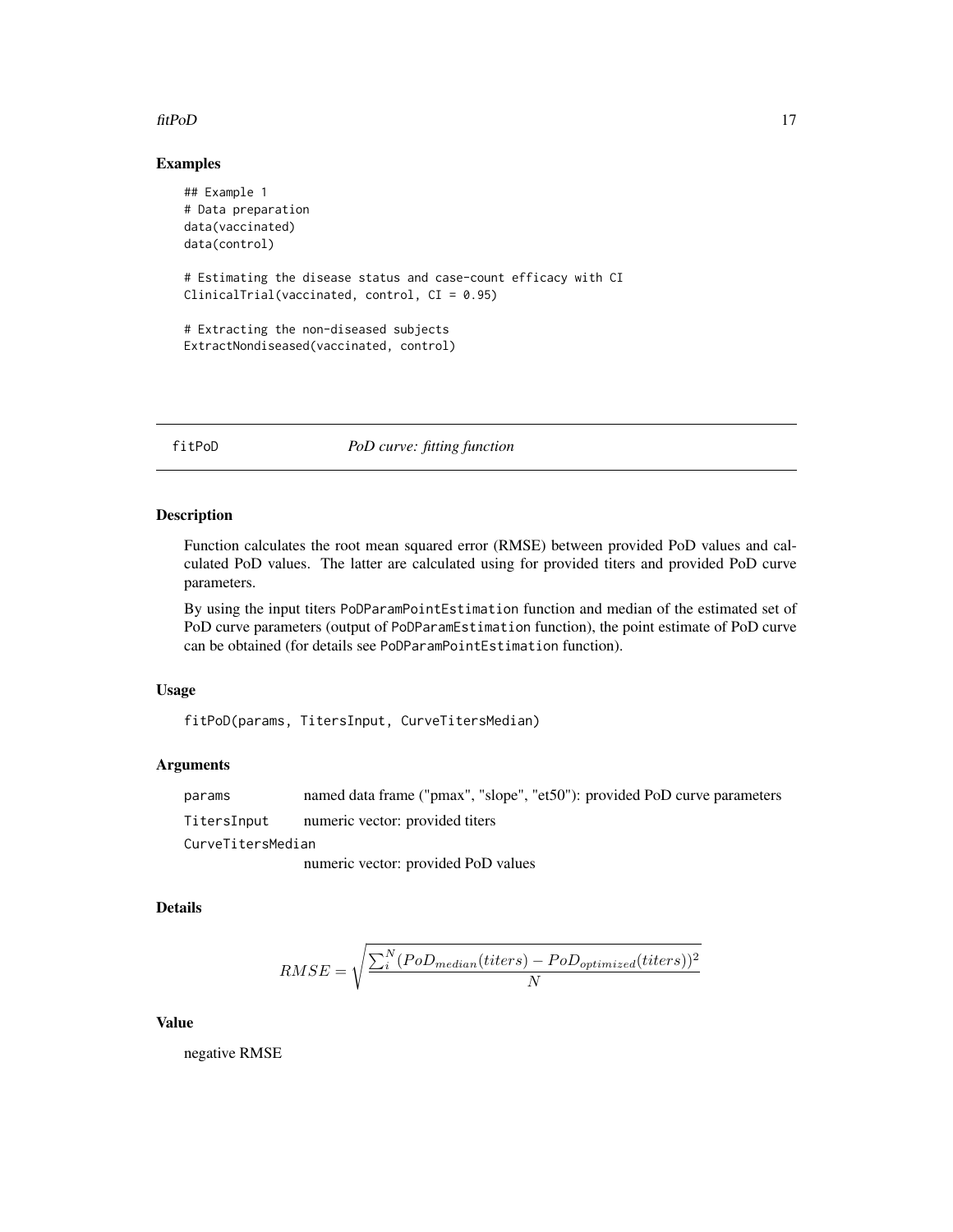## Examples

```
## Data preparation
data(estimatedParameters)
data(PoDParams)
## Example 1
# grid of titers
TitersInput \leq seq(from = 0, to = 20, by = 0.01)
# for each estimated PoD curve calculate functional values
functionValues <-
 matrix(NA,
        nrow = nrow(estimatedParameters$resultsPriorReset),
        ncol = length(TitersInput))
for (i in 1:nrow(estimatedParameters$resultsPriorReset)) {
 functionValues[i,] <- PoD(TitersInput,
 pmax = estimatedParameters$resultsPriorReset[i,1],
 et50 = estimatedParameters$resultsPriorReset[i,3],
 slope = estimatedParameters$resultsPriorReset[i,2], adjustTiters = FALSE)
}
# functional values corresponding to the median of the estimated PoD curve parameters
CurveTitersMedian <- apply(functionValues, 2, median)
```

```
# squared error of CurveTitersMedian and functional values of "params" curve
fitPoD(PoDParams, TitersInput, CurveTitersMedian)
```
GenerateNondiseased *Generation of upsampled non-diseased subjects titers*

## Description

Function upsamples (by random sampling with replacement) titers from the immunogenicity subset to the required size.

If the size of the immunogenicity subset matches the required size, nothing happens and the original titers from the immunogenicity subset are returned.

## Usage

GenerateNondiseased(blindNondiseasedTiters, nondiseasedCount)

#### Arguments

blindNondiseasedTiters

numeric vector: vector of non-diseased subjects titer values

<span id="page-17-0"></span>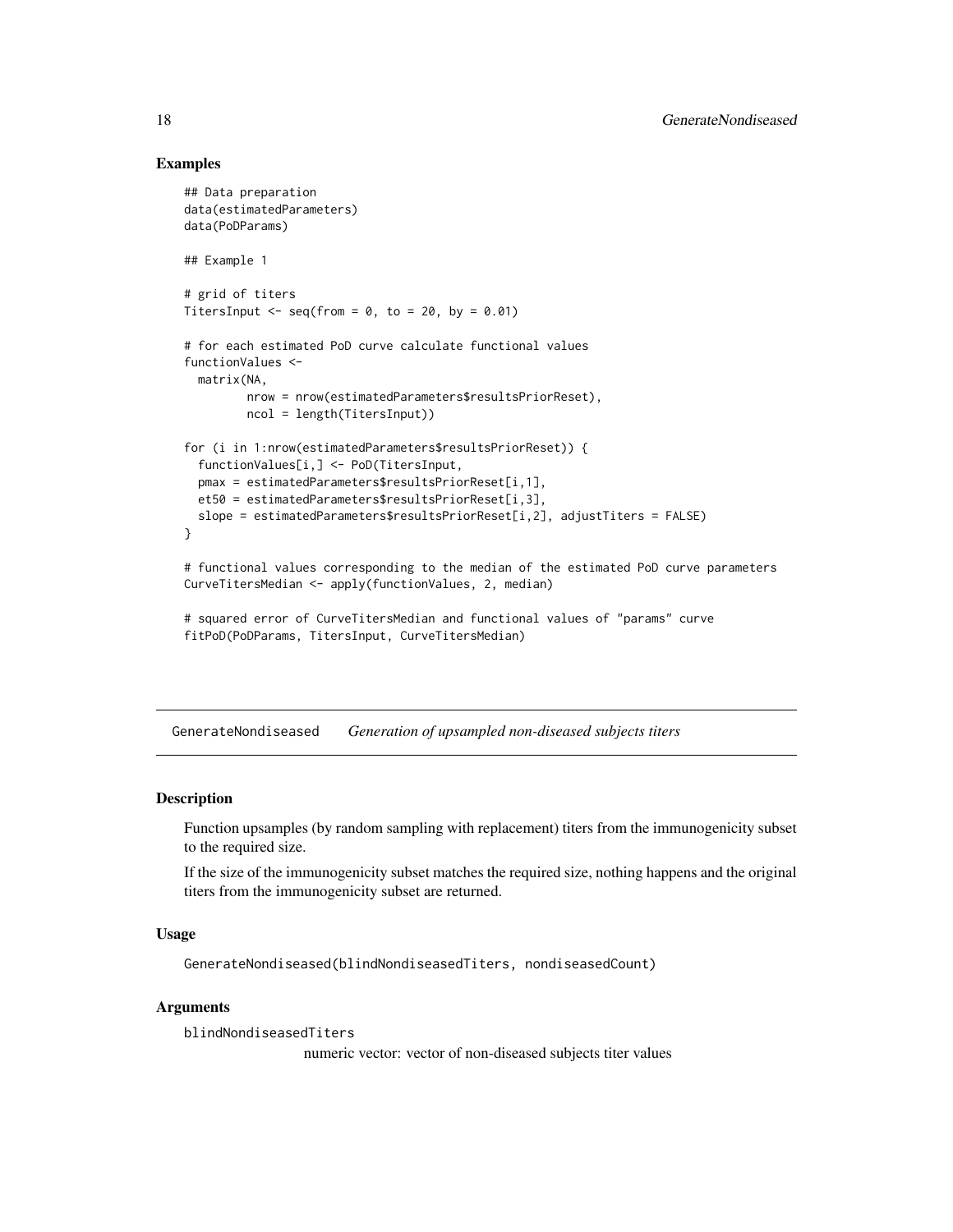<span id="page-18-0"></span>nondiseasedCount

numeric: total number of non-diseased subjects, required size of the non-diseased population

## Details

The inputs should come from immunogenicity subset. "nondiseasedCount" represents number of all non-diseased patients in the clinical trial.

Immunogenicity subset populations are obtained from function BlindSampling. Immunogenicity subset represents a sample from the non-diseased population.

In this function, sampling with replacement to the required "nondiseasedCount" of the immunogenecitry subset is performed. The function is used inside PoDParamEstimation function.

#### Value

nondiseasedTiters: numeric vector of all non-diseased subjects titers

## Examples

```
## Data preparation
data(nondiseased)
## Example 1
# Creating imunogenicity subset, method = "Full"
NondiseasedImmunogenicitySubset <-
   ImmunogenicitySubset(diseased,
                        nondiseased,
                         method = list(name = "Full",value = "NA")# Number of all non-diseased subjects in the clinical trial
nondiseasedGenerationCount <- nondiseased$N
```
# Upsampling of non-diseased titers GenerateNondiseased(NondiseasedImmunogenicitySubset\$titers, nondiseasedGenerationCount)

generatePopulation *Population class object generation*

#### Description

Function generates the population class object using provided summary statistics.

#### Usage

```
generatePopulation(N, mean, stdDev, unknownDistribution = FALSE, UDFunction = NULL)
```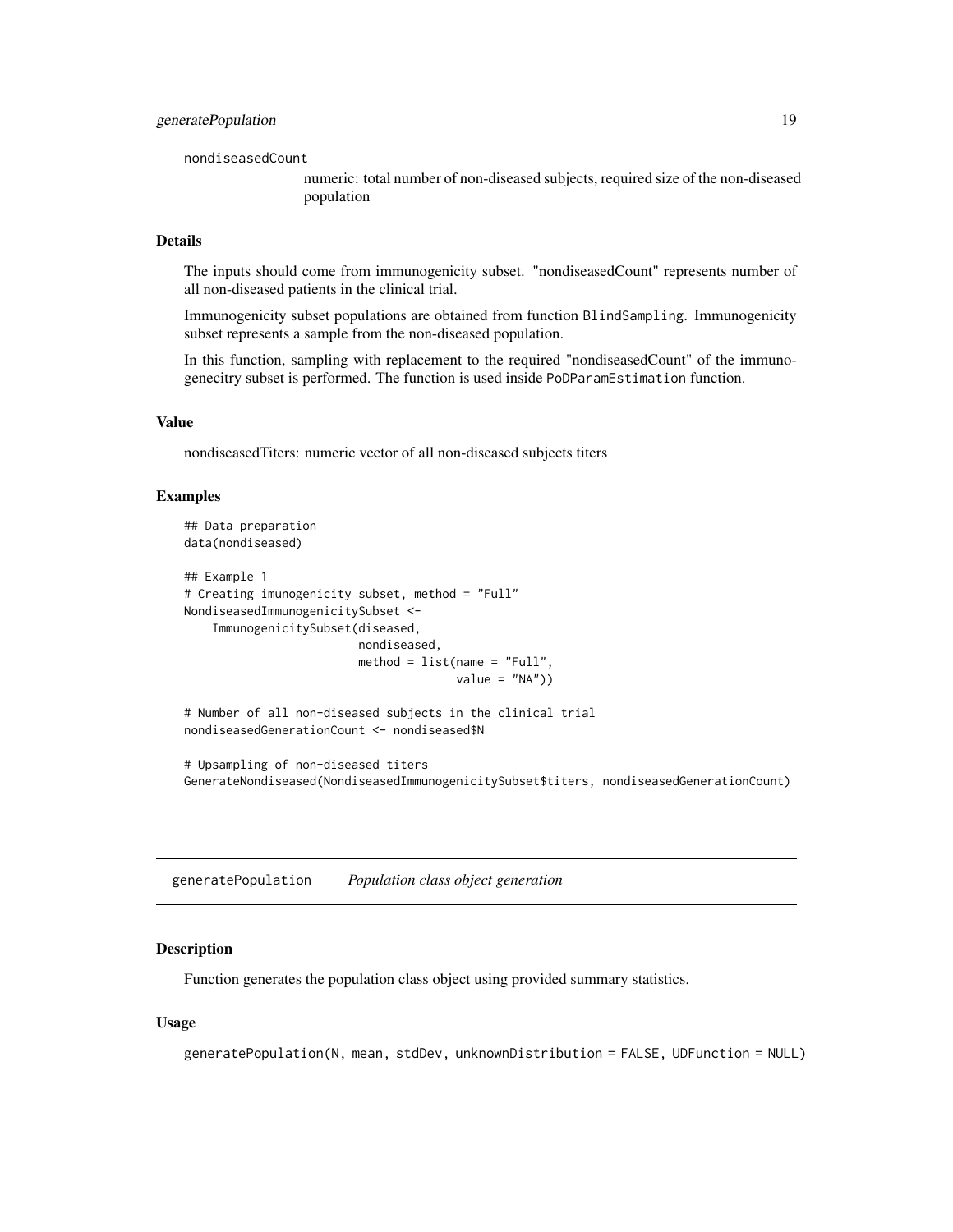## Arguments

| N                                                                      | numeric: number of subjects in the population                                                 |
|------------------------------------------------------------------------|-----------------------------------------------------------------------------------------------|
| mean                                                                   | numeric: mean of titers                                                                       |
| stdDev<br>numeric: standard deviation of titers<br>unknownDistribution |                                                                                               |
|                                                                        | logical: TRUE if there is an unknown factor affacting the shape of titer distribu-<br>tion    |
| <b>UDFunction</b>                                                      | function: function defining the unknown factor affecting the shape of titer dis-<br>tribution |

## Value

generated population class object with all its characteristics defined in the input parameters

## Examples

```
# Example 1: empty population
population0 <- generatePopulation()
# Example 2
population1 <- generatePopulation(N = 100,
                                  mean = 5,
                                  stdDev = 2)
```
getDiseasedCount *Diseased count*

#### Description

Function calculates the number of diseased subjects (disease status = TRUE) in the Population-class object.

#### Details

Input into the function, "diseaseStatus", is taken from the Population-class object attribute. Information about disease status is written into the Population-class object by the ClinicalTrial() function.

#### Value

numeric: number of the diseased subjects in the Population-class object

<span id="page-19-0"></span>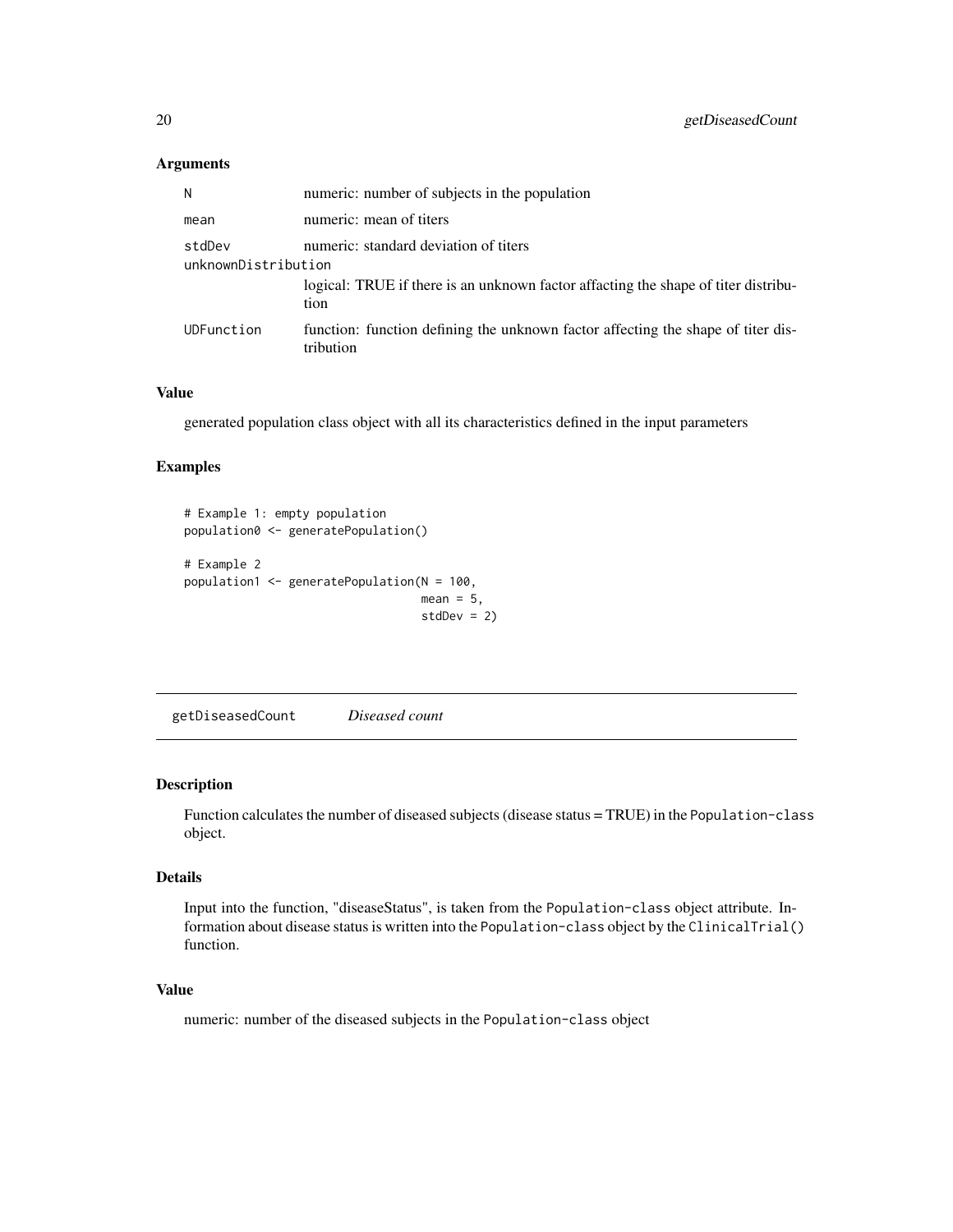## <span id="page-20-0"></span>Description

Function returns titers of diseased subjects (disease status = TRUE) in the Population-class object.

## Details

Input into the function, "diseaseStatus", is taken from the Population-class object attribute. Information about disease status is written into the Population-class object by the ClinicalTrial() function.

#### Value

numeric vector: titers of diseased subjects in the Population-class object

getNondiseasedCount *Non-diseased count*

#### Description

Function calculates the number of non-diseased subjects (disease status = FALSE) in the Population-class object.

## Details

Input into the function, "diseaseStatus", is taken from the Population-class object attribute. Information about disease status is written into the Population-class object by the ClinicalTrial() function.

## Value

numeric: number of the non-diseased subjects in the Population-class object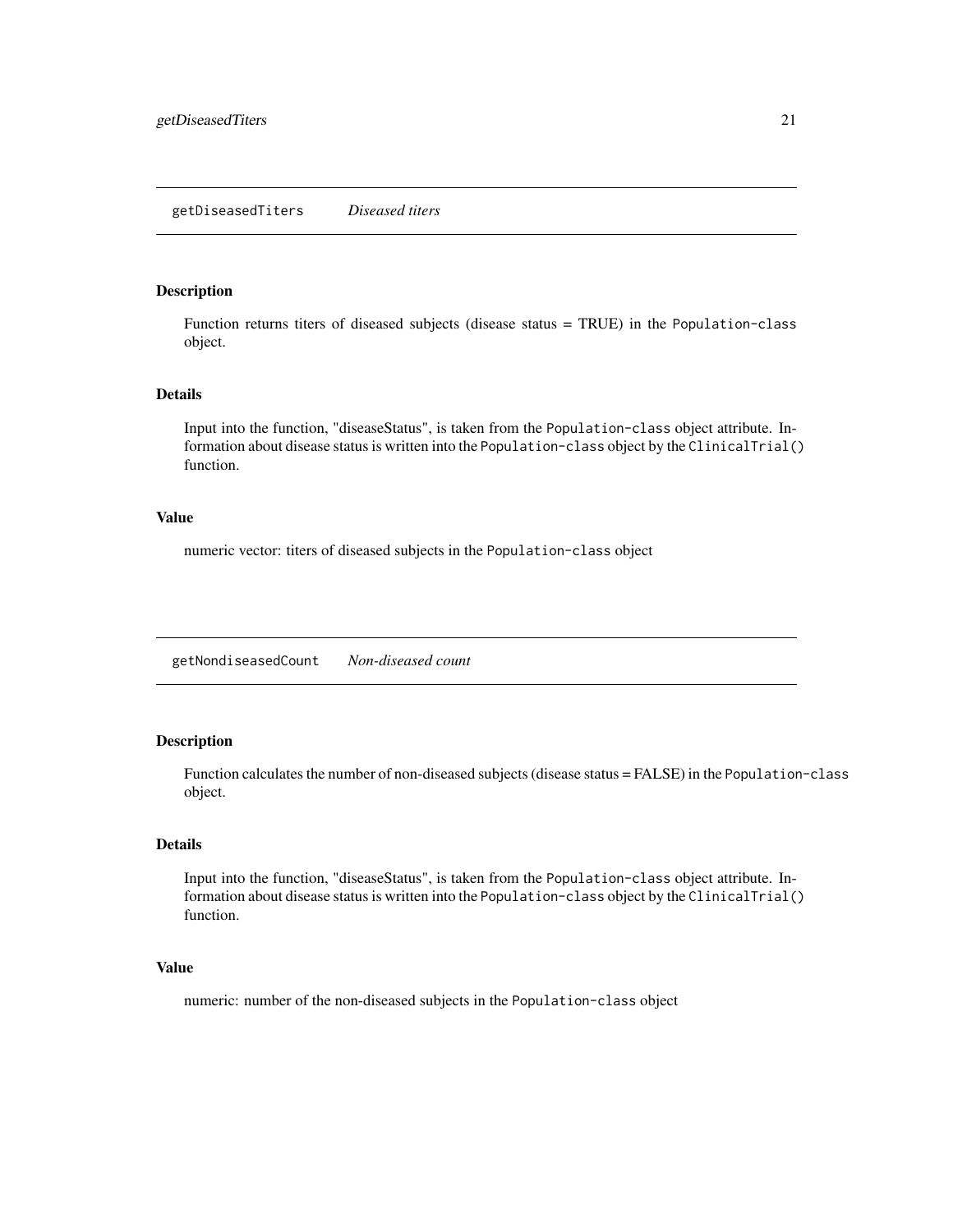<span id="page-21-0"></span>getNondiseasedTiters *Non-diseased titers*

#### Description

Function returns titers of non-diseased subjects (disease status = FALSE) in the Population-class object.

## Details

Input into the function, "diseaseStatus", is taken from the Population-class object attribute. Information about disease status is written into the Population-class object by the ClinicalTrial() function.

## Value

numeric vector: titers of non-diseased subjects in the Population-class object

getTiters *Subject level titers*

## Description

Returns subject level titers. If titers are not yet generated, the function generates them based on Population-class object attributes: N, mean, stdDev.

## Details

Inputs into the function (N, mean, stdDev) are taken from the Population-class object attributes.

## Value

Subject level titers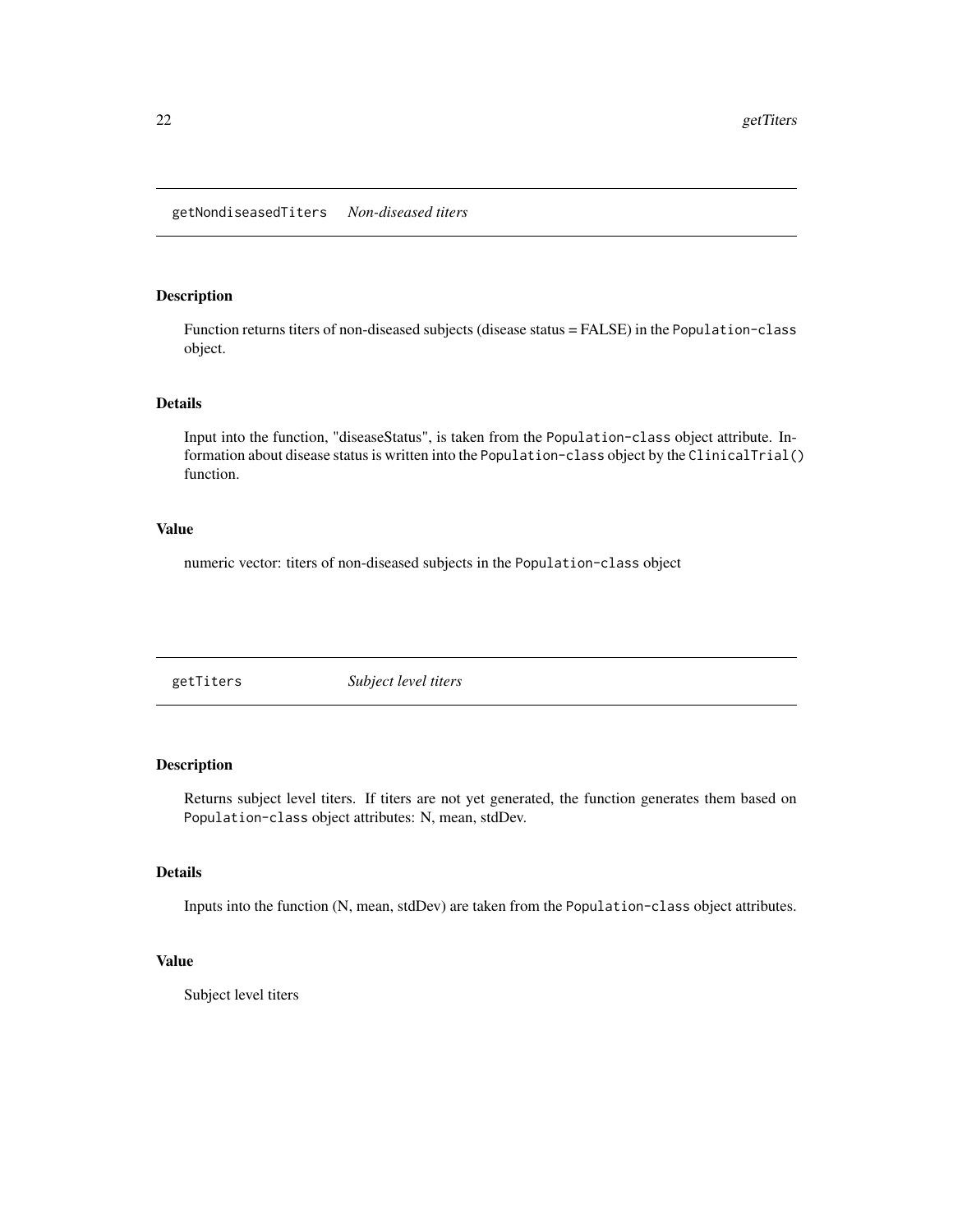<span id="page-22-0"></span>

## Description

Function generates unknown part of the titers which is eventually added to the original titers in popX and to the original titer distribution in popFun.

#### Arguments

n numeric: number of subjects in the population

## Details

Input into the function: UDFunction is taken from the Population-class object. UDFunction is used for generating the unknown part of the titer distribution.

## Value

unknown part of the titers

ImmunogenicitySubset *Immunogenicity subset*

#### Description

Function creates the immunogenicity subset based on the chosen method.

## Usage

```
ImmunogenicitySubset(diseased,
                     nondiseased,
                     method = list(name = "Full", value = NA))
```
## Arguments

| diseased    | Population-class object: diseased subjects with assigned vaccination status                                                                                                                                                                                                 |
|-------------|-----------------------------------------------------------------------------------------------------------------------------------------------------------------------------------------------------------------------------------------------------------------------------|
| nondiseased | Population-class object: non-diseased subjects with assigned vacination sta-<br>tus                                                                                                                                                                                         |
| method      | named list: a selected method for creating the immunogenicity subset<br>method\$name                                                                                                                                                                                        |
|             | • Full: subject level titer information is available for all diseased and all non-<br>diseased subjects, i.e. immunogenicity subset is the full clinical trial<br>• Ratio: subject level titer information is available for all diseased and some<br>non-diseased subjects. |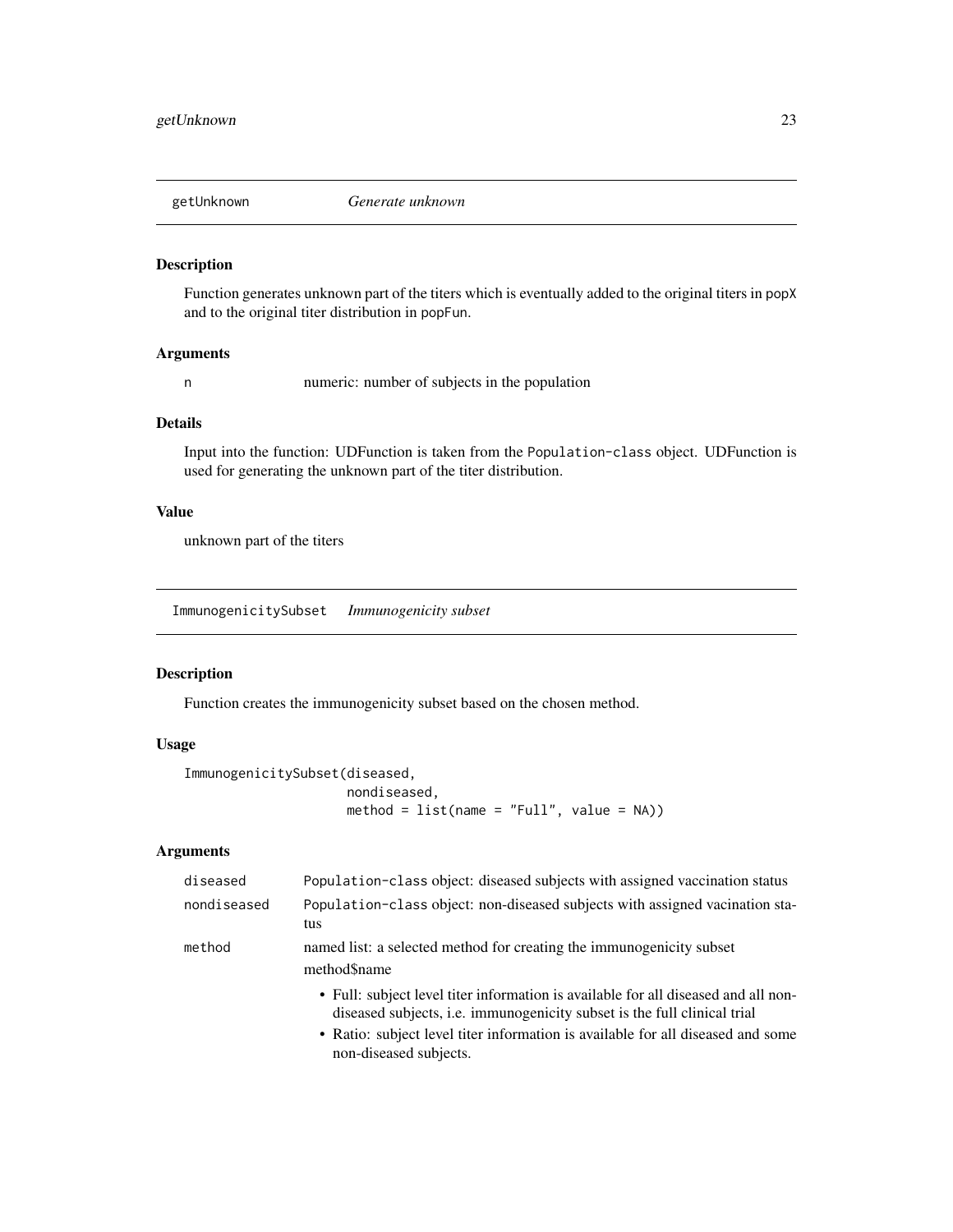• Fixed: subject level titer information is available for all diseased and some non-diseased subjects.

method\$value

- Full: value = NA; immunogenicity sample is the full clinical trial (nondiseased subset contains all non-diseased in the trial; diseased subset contains all disease cases in the trial)
- Ratio: value = number of non-diseased divided by number of diseased subjects; ratio of diseased vs. non-diseased subjects in the immunogenicity subset (non-diseased subset contains only non-diseased subjects, as the selection is done in the end of the study, when the disease status is known; diseased subset contains all disease cases in the trial)
- Fixed: value = size of the immunogenicity subset, pre-defined number of subjects assayed for titers independently of their future disease status (nondiseased subset could rarely contain some diseased subjects, as the selection is done at the enrollment and prior the knowledge of future disease status; diseased subset contains all disease cases in the trial)

#### Details

The total immunogenicity subset consists of the diseased immunogenicity subset and non-diseased immunogenicity subset. For all three methods implemented, we assume that the diseased immunogenicity subset contains all disease cases in the trial. Based on the chosen method, the the size of the non-diseaded immunogenicity subset can be derived as follows:

Size = number of subjects in the non-diseased immunogenicity subset

Titers = values of titers from which we want to sample in order to simulate the non-diseased immunogenicity subset

#Diseased = total number of diseased in the clinical trial

#Nondiseased = total number of non-diseased in the clinical trial

- method\$name = "Full" Size = #Nondiseased
	- Titers = Nondiseased Titers
- method\$name = "Ratio" Size = method\$value \* #Diseased Titers = Nondiseased Titers
- method\$name = "Fixed" Size = method\$value Titers = Nondiseased Titers + Diseased Titers

#### Value

Immunogenicity subset with subject level information about vaccination status and disease status, provided in the form of Population-class object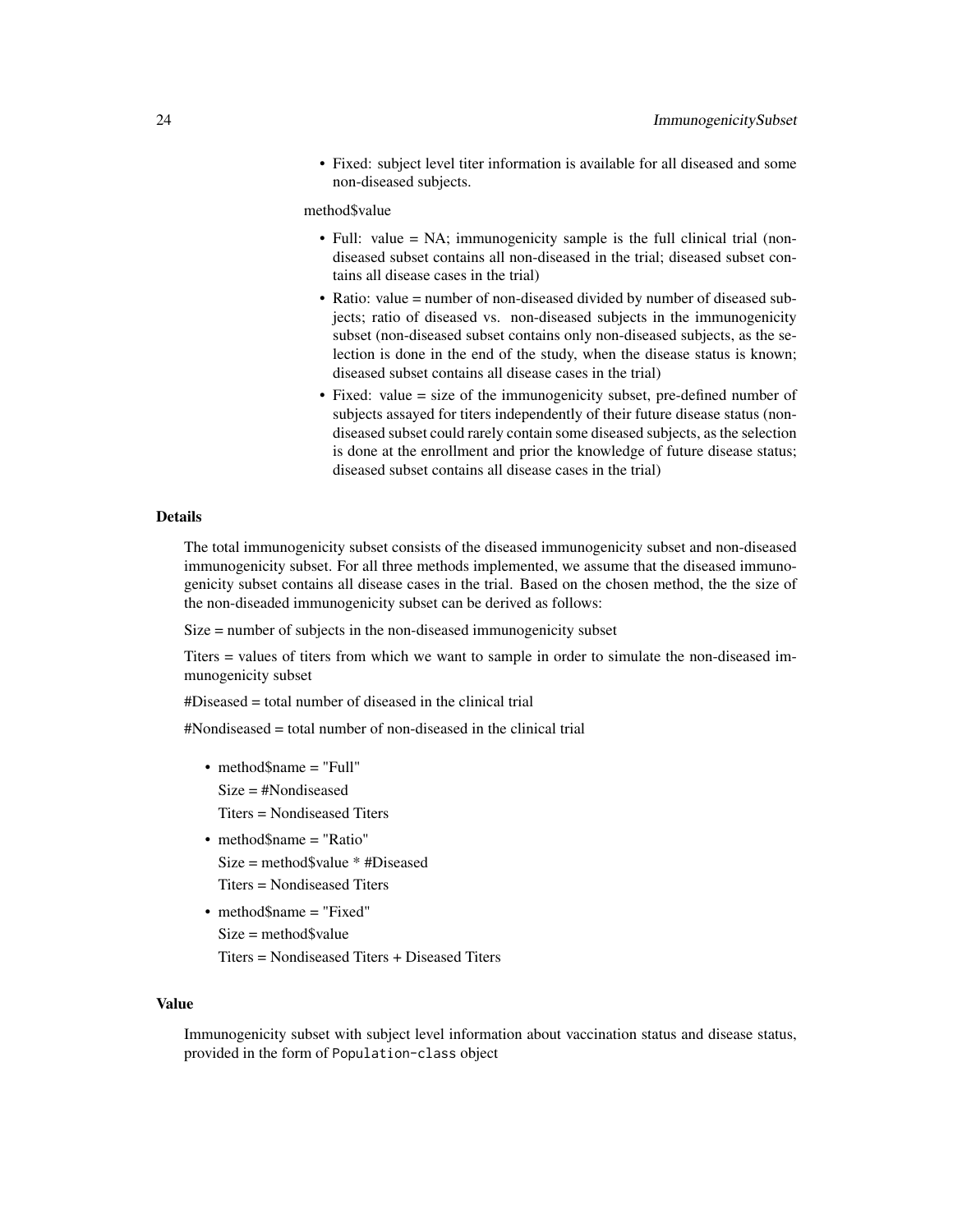## <span id="page-24-0"></span>incorrectInput 25

## Examples

```
## Example 1
# Data preparation
data(diseased)
data(nondiseased)
```

```
ImmunogenicitySubset(diseased,
                     nondiseased,
                     method = list(name = "Ratio",
                                   value = 4))
```
incorrectInput *Error message*

## Description

Error meassage: the input value for "name" is incorrent

#### Usage

incorrectInput(name)

## Arguments

name name of the input value

## Value

error message: "the input value for "name" is incorrect"

incorrectPopulationInput

*Population class error message*

## Description

Error meassage: the input value for "name" is incorrect.

## Usage

incorrectPopulationInput(name)

#### Arguments

name name of the input value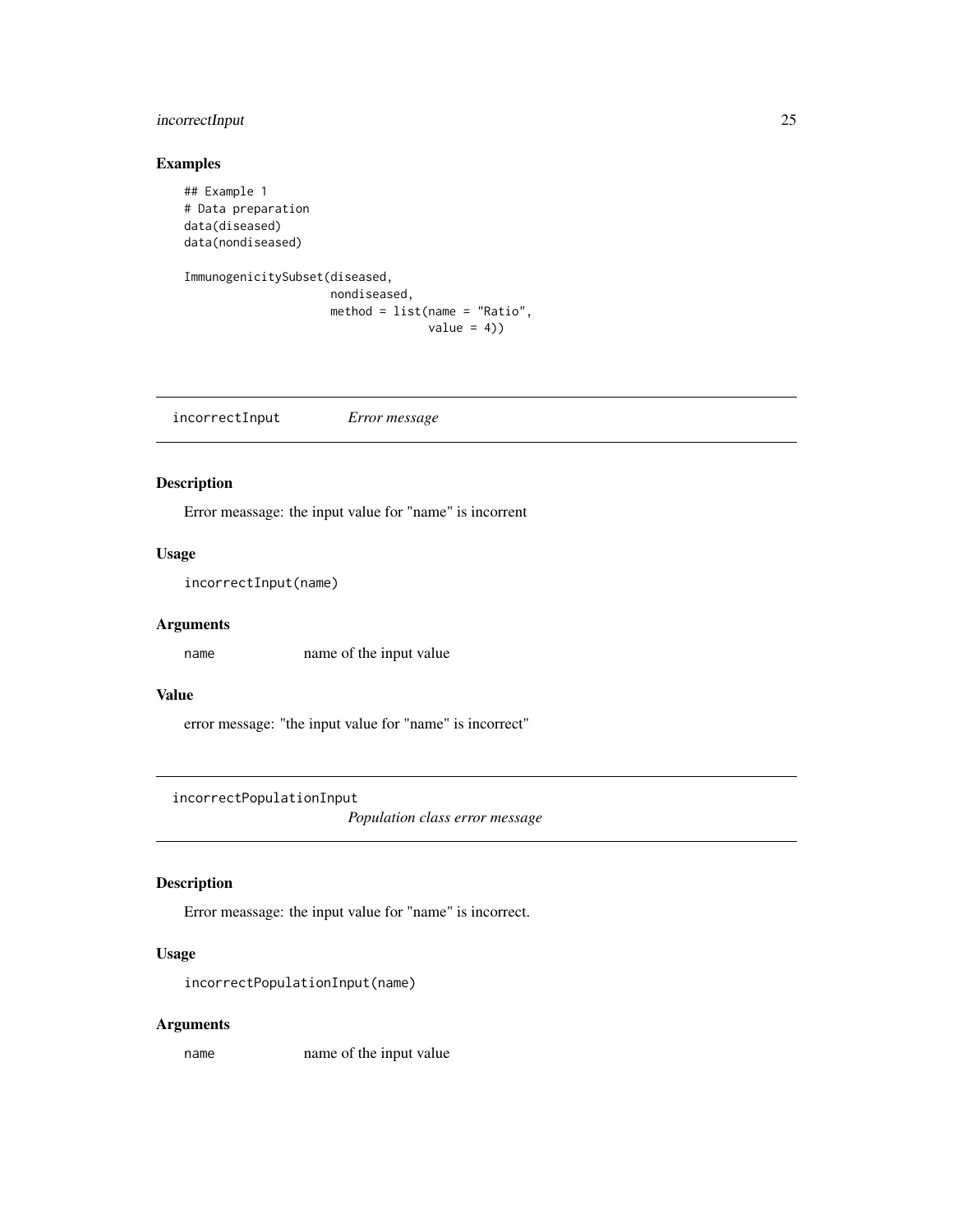## <span id="page-25-0"></span>Value

error message: "The input value for "name" is incorrect. Input needs to be a population class object."

## JitterMean *Population mean jittering*

## Description

Function jitters the mean of the population.

Jittering is adding noise to the mean. The jittered mean is sampled from the distribution with the population mean and population standard deviation divided by the number of subjects in the population. The input population is provided in the form of population class objects (see the Population-class function for more details).

$$
Mean_{jitter} \sim N(mean, \frac{sd}{N})
$$

#### Usage

JitterMean(blindPopulation)

#### Arguments

blindPopulation

Population-class object with N, mean, stdDev attributes

## Value

Jittered mean, numeric value

#### Examples

## Data preparation data(vaccinated)

## Example 1 vaccinated\$mean JitterMean(vaccinated)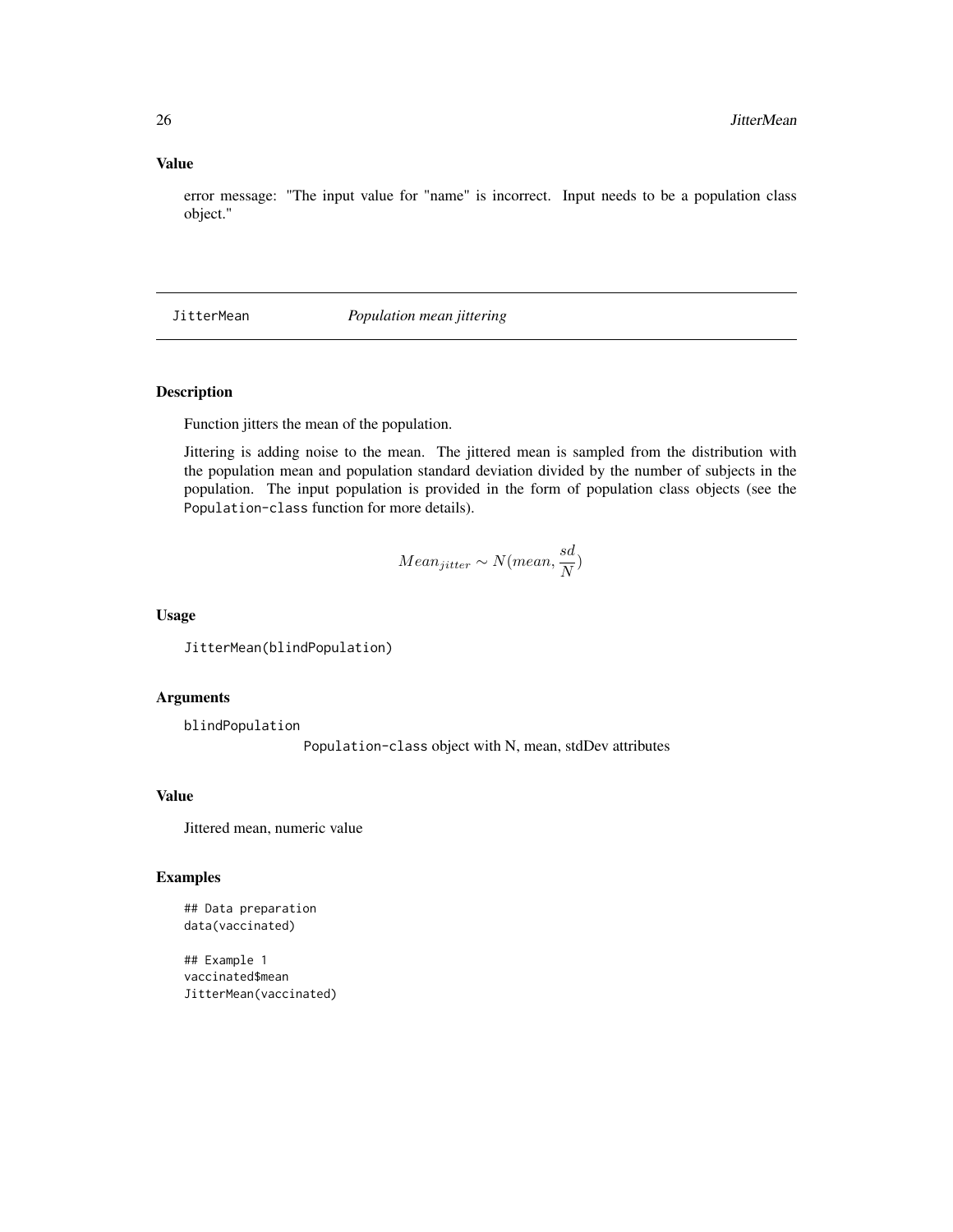## <span id="page-26-0"></span>Description

Function calculates the log likelihood value which is used after the initial guesses of the parameters are set in the PoDMLE function.

#### Usage

```
MLE(params,
    nondiseasedTiters,
    diseasedTiters,
    adjustTiters = FALSE,
    adjustFrom = log2(10),
    adjustTo = log2(5)
```
## Arguments

| params            | named numeric vector: PoD curve parameters (et50, slope, pmax)                                                             |
|-------------------|----------------------------------------------------------------------------------------------------------------------------|
| nondiseasedTiters |                                                                                                                            |
|                   | numeric vector: non-diseased subjects titers                                                                               |
|                   | diseased Titers numeric vector: diseased subjects titers                                                                   |
| adjustTiters      | boolean: set to TRUE if titer values should be adjusted, for details see PoD<br>function                                   |
| adjustFrom        | numeric: value specifying the detection limit, all values below the detection<br>limit will be adjusted to adjust To value |
| adjustTo          | numeric: value to which titers below the detection limit will be adjusted                                                  |

## Details

MLE function is used inside of PoDMLE function and esimates the PoD curve parameters.

Based on the provided titers for diseased and non-diseased subjects the PoD curve parameters which maximize the log likelihood are chosen as optimal estimates of parameters.

#### Value

log likelihood, numeric value

## Examples

```
# Data preparation
data(diseased)
data(nondiseased)
data(PoDParams)
```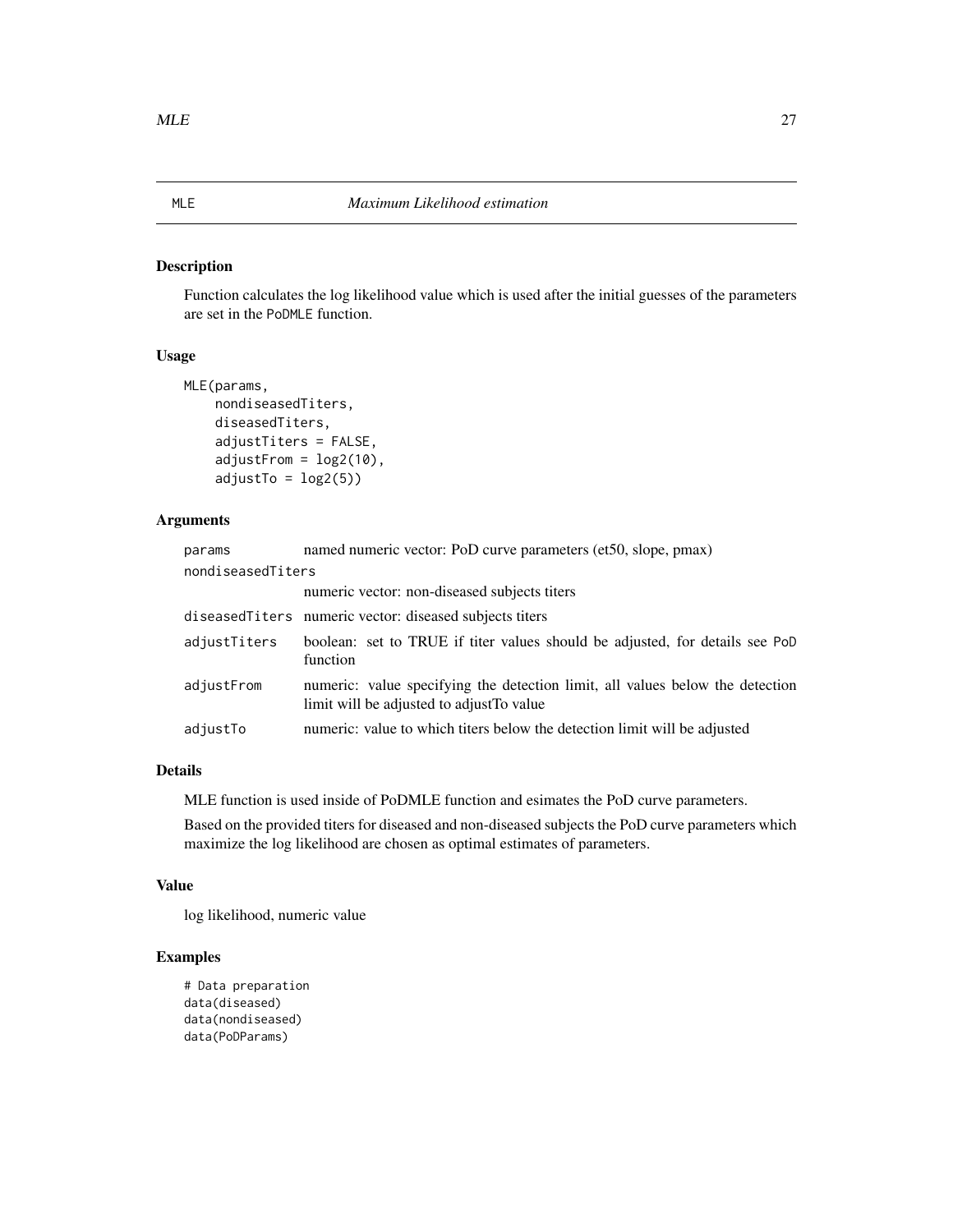```
# MLE calculation
MLE(PoDParams, nondiseased$titers, diseased$titers)
```
nondiseased *Dataset containing the information for non-diseased subjects*

## Description

A dataset containing the N, mean, stdDev, titers of non-diseased subjects. The dataset is provided in the form of population class object (see the Population-class function for more details).

## Usage

nondiseased

## Format

Population class object:

N number of subjects

mean mean of titers

stdDev standard deviation of titers

titers subject level titers

numToBool *Numeric to boolean*

## Description

Converts numeric format to boolean format.

#### Usage

```
numToBool(x)
```
## Arguments

x numeric value (0, 1)

#### Details

If the function is supposed to be used on a vector, the form sapply("vector", numToBool) needs to be applied.

<span id="page-27-0"></span>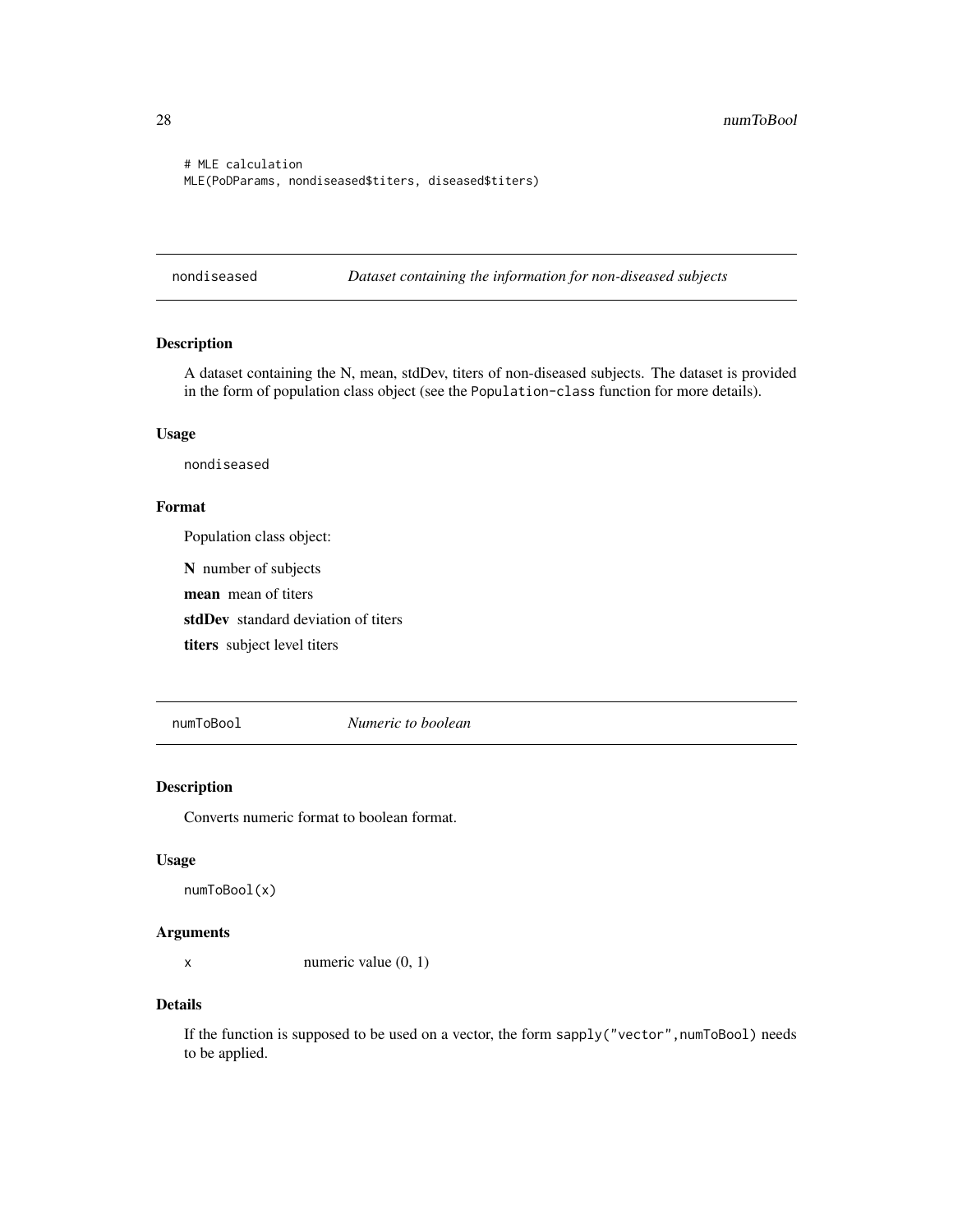## <span id="page-28-0"></span>PmaxEstimation 29

## Value

boolean value (T, F)

## Examples

```
dStatus <- c(0,0,1,1,0,1)
sapply(dStatus, numToBool)
```
PmaxEstimation *PoD curve paramater, pmax, estimation*

## Description

Function finds the pmax parameter of the PoD curve using control subjects summary statistics (mean, sd), observed incidence rate and previsouly estimated et50 and slope by PoDEfficacySquaredError function.

## Usage

```
PmaxEstimation(IncidenceRate,
```

```
params,
control,
adjustTiters = FALSE,
adjustFrom = NA,
adjustTo = NA)
```
## Arguments

| IncidenceRate | numeric: observed incidence rate in overall (control) subjects                                                             |
|---------------|----------------------------------------------------------------------------------------------------------------------------|
| params        | numeric vector: et50 and slope                                                                                             |
| control       | Population-class object: control subjects (mean, sd)                                                                       |
| adjustTiters  | boolean: set to TRUE if titer values should be adjusted, for details see PoD<br>function                                   |
| adjustFrom    | numeric: value specifying the detection limit, all values below the detection<br>limit will be adjusted to adjust To value |
| adjustTo      | numeric: value to which titers below the detection limit will be adjusted                                                  |

## Value

PoD curve parameter pmax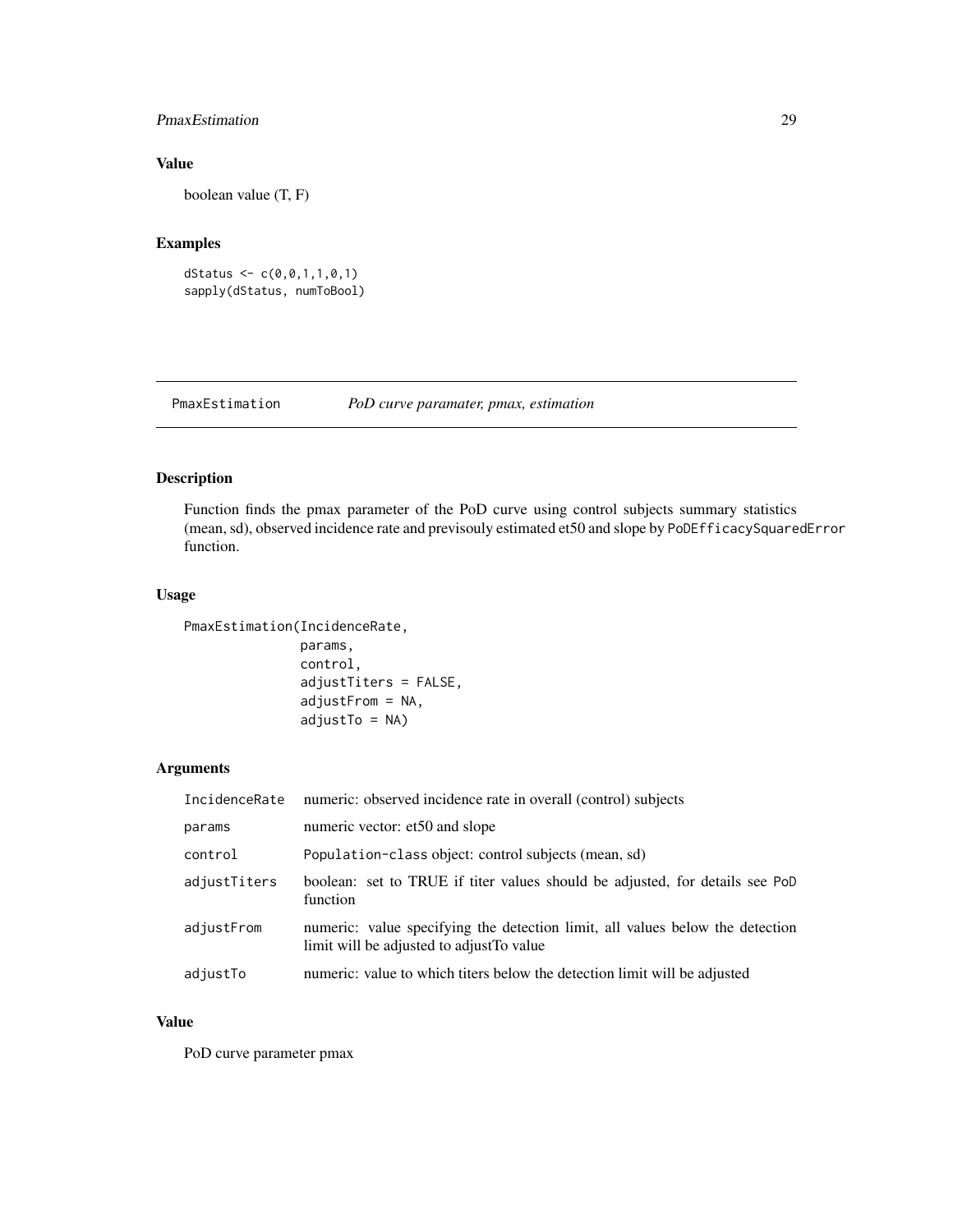## Examples

```
## Example 1
data(vaccinated)
data(control)
# Assigning true efficacy
TrueEfficacy <- 0.53
# PoD curve parameters (et50, slope) estimation
params <- PoDEfficacySquaredError(TrueEfficacy, vaccinated, control)
# Assigning incidence rate (observed incidence rate)
IncidenceRate <- 0.2
# pmax estimation
pmax <- PmaxEstimation(IncidenceRate, params, control)
# combining PoD curve parameters
PoDParams <- unlist(c(params, pmax))
```
#### PoD *Probability of disease calculation*

## Description

Function calculates probability of disease (PoD) corresponding to given titers according to a sigmoid PoD curve.

#### Usage

```
PoD(titer, pmax, et50, slope, adjustTiters = FALSE, adjustFrom = 0, adjustTo = 0)
```
## Arguments

| titer        | numeric vector: subject level titers                                                                                       |
|--------------|----------------------------------------------------------------------------------------------------------------------------|
| pmax         | numeric: maximum PoD                                                                                                       |
| et50         | numeric: titer values corresponding to pmax/2 value, $PoD(\text{et}50) = \text{pmax}/2$                                    |
| slope        | numeric: slope of the PoD curve                                                                                            |
| adjustTiters | boolean: set to TRUE if titer values should be adjusted, for details see PoD<br>function                                   |
| adjustFrom   | numeric: value specifying the detection limit, all values below the detection<br>limit will be adjusted to adjust To value |
| adjustTo     | numeric: value to which titers below the detection limit will be adjusted                                                  |

<span id="page-29-0"></span>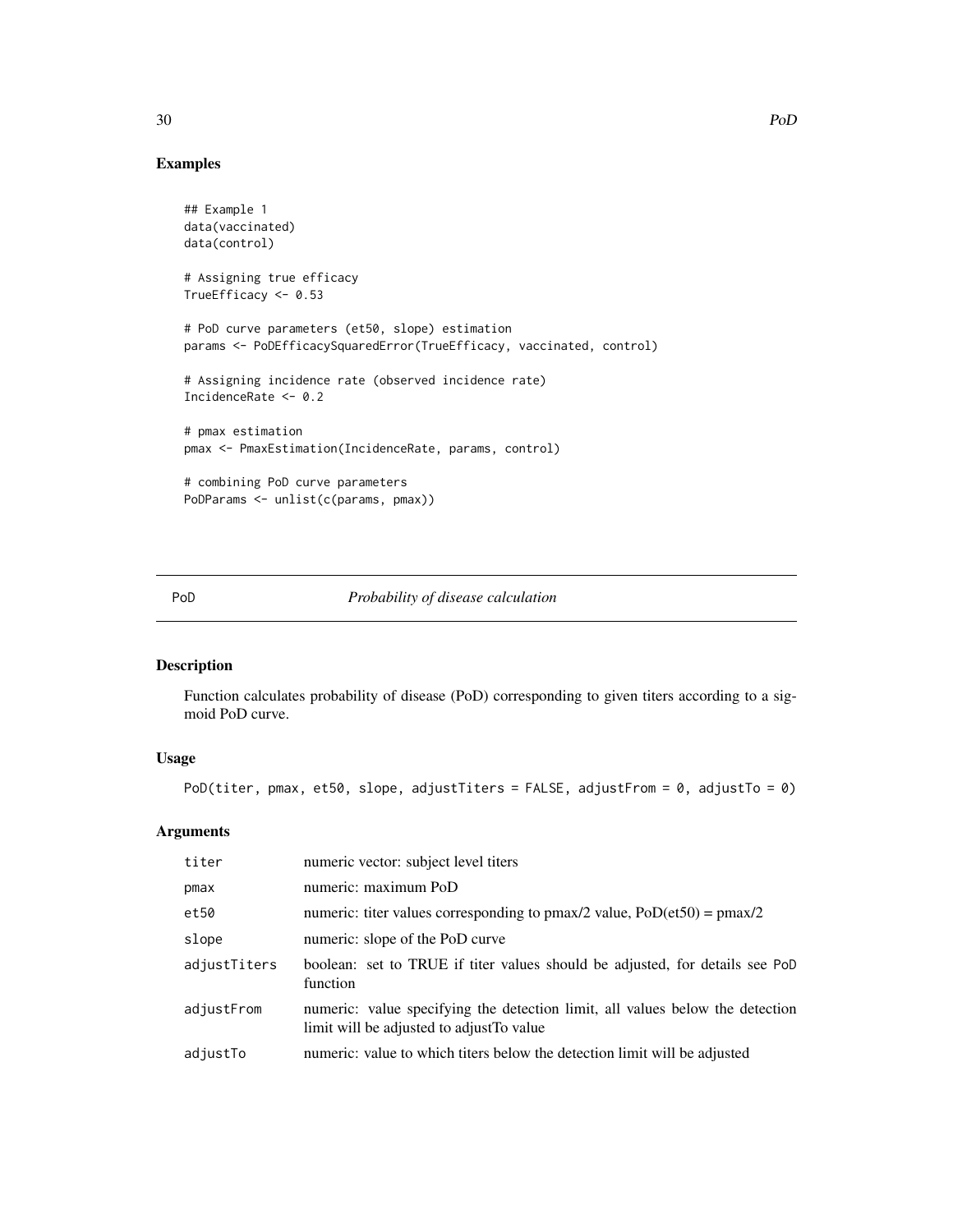#### <span id="page-30-0"></span> $PoDBAY$  31

## Details

PoD is calculated as:

$$
PoD = p_{max} \frac{(\frac{et50}{titer})^{\gamma}}{1 + (\frac{et50}{titer})^{\gamma}}, \text{ for titers } > 0
$$

and

$$
PoD = pmax, for titers \leq 0
$$

Value

.

vector of PoDs

## Examples

data(vaccinated) data(PoDParams)

PoD(vaccinated\$titers, pmax = PoDParams\$pmax, et50 = PoDParams\$et50, slope = PoDParams\$slope)

PoDBAY *PoDBAY*

## Description

PoDBAY package accompanies the article 'A method to estimate probability of disease and vaccine efficacy from clinical trial immunogenicity data'. It helps to setup the workflow for vaccine efficacy estimation and clinical trial simulation using the PoDBAY method.

## Details

It has two main applications:

- Estimation of vaccine efficacy using subject level immunogenicity data
- Simulation of clinical trial

#### Author(s)

Pavel Fiser, Tomas Bartonek, Julie Dudasova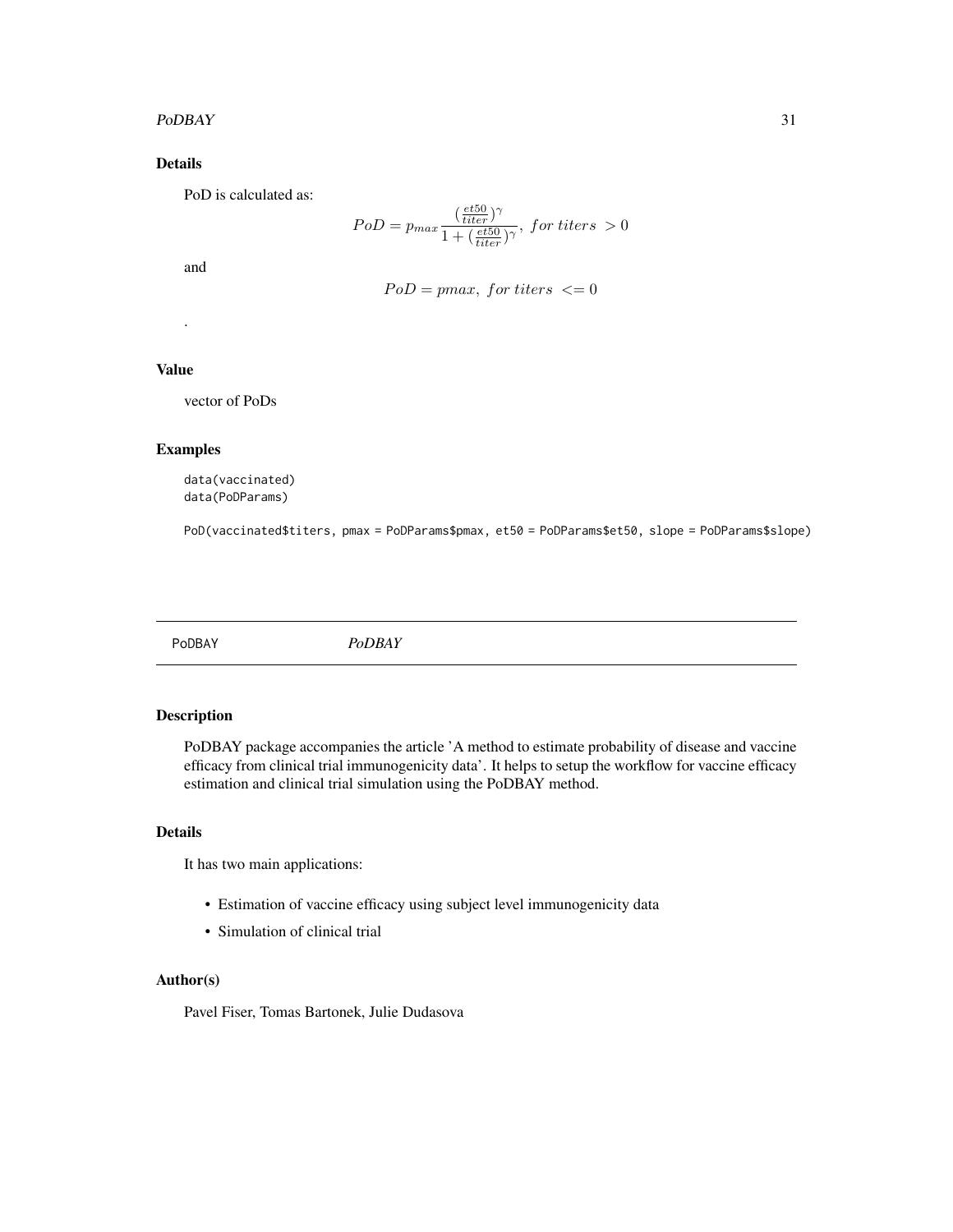<span id="page-31-0"></span>

#### Description

Function calculates the PoDBAY efficacy based on the set of PoD curve parameters calculated in PoDParamEstimation function, vaccinated and control immunogenicity subset means and standard deviations.

#### Usage

```
PoDBAYEfficacy(estimatedParameters,
              blindVaccinated,
              blindControl,
              adjustTiters = FALSE,
              adjustFrom = log2(10),
              adjustTo = log2(5)
```
#### Arguments

```
estimatedParameters
```
named data frame ("pmax", "slope", "et50"): set of estimated PoD curve parameters

#### blindVaccinated

|              | Population-class object: vaccinated subjects from immunogenicity subset,<br>containing N, mean, standard deviation information |
|--------------|--------------------------------------------------------------------------------------------------------------------------------|
| blindControl | Population-class object: control subjects from immunogenicity subset, con-<br>taining N, mean, standard deviation information  |
| adjustTiters | boolean: set to TRUE if titer values should be adjusted, for details see PoD<br>function                                       |
| adjustFrom   | numeric: value specifying the detection limit, all values below the detection<br>limit will be adjusted to adjust To value     |
| adjustTo     | numeric: value to which titers below the detection limit will be adjusted                                                      |

#### Details

Application of efficacyComputation function to the all PoD curves (each characterized by three PoD parameters) estimated by PoDParamEstimation function.

Inputs into the efficacyComputation are:

- PoDParameters: i'th estimated PoD parameters from PoDParamEstimation. i = 1, ..., N, where  $N =$  number of estimations in which MLE converges. See PoDMLE for details.
- means: jittered means of immunogenicity subset. See JitterMeans for details.
- standardDeviations: standard deviations of the vaccinated and control subjects from the immunogenicity subset.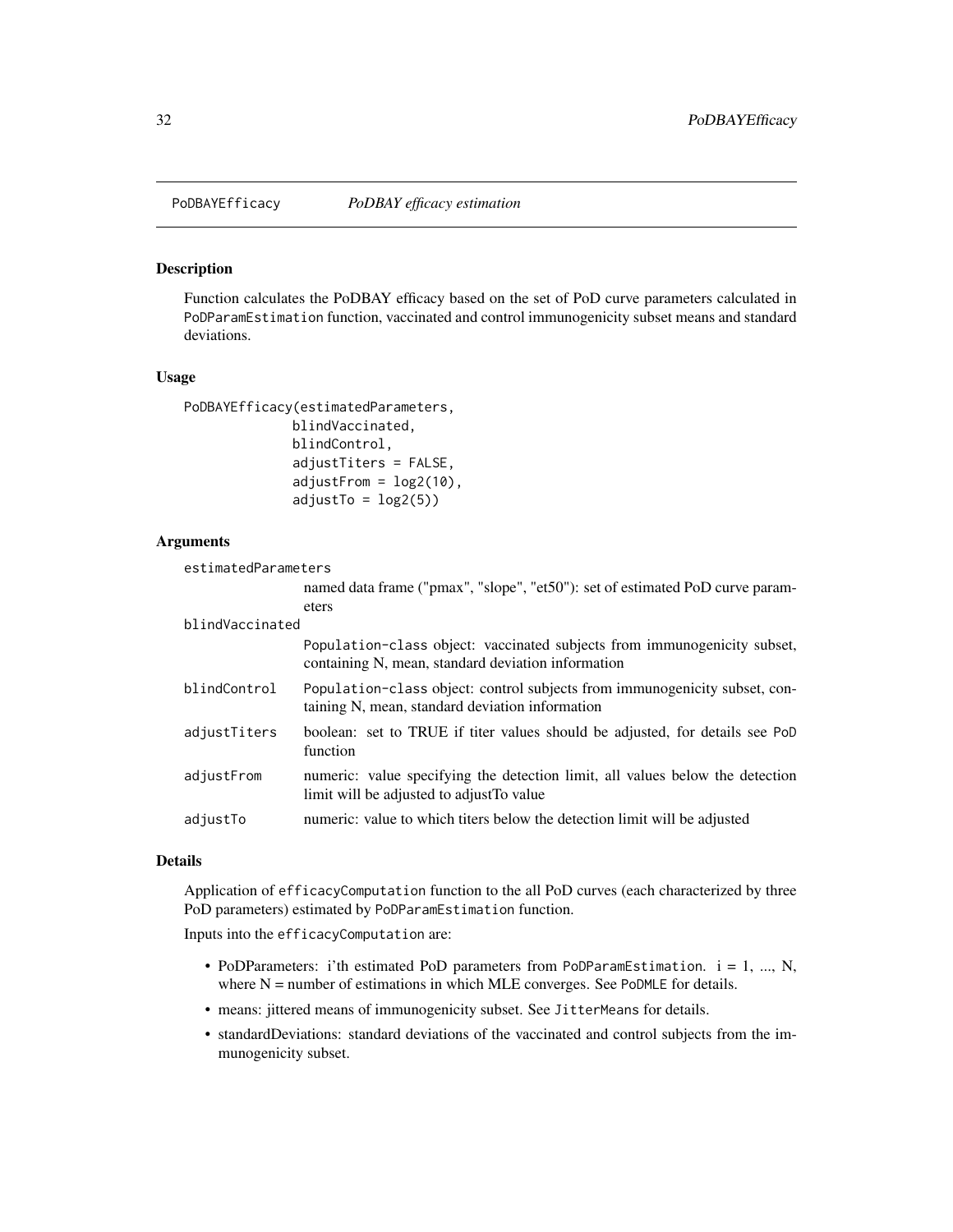#### <span id="page-32-0"></span> $PoDCI$  33

## Value

efficacySet, set of PoDBAY effficacies corresponding to estimated set of PoD curve parameters

#### Examples

```
## Data preparation
data(diseased)
data(nondiseased)
data(estimatedParameters)
## Example 1
# Creating imunogenicity subset, method = "Ratio", value = 4
ImmunogenicitySubset <-
 BlindSampling(diseased,
                nondiseased,
                method = list(name = "Ratio",
                              value = 4)# Estimating PoD curve parameters
nondiseasedGenerationCount <- nondiseased$N
estimatedParameters <- PoDParamEstimation(diseased$titers,
                       ImmunogenicitySubset$ImmunogenicityNondiseased$titers,
                       nondiseasedGenerationCount,
                       repeatCount = 10)
# Estimating PoDBAY efficacy
PoDBAYEfficacy(estimatedParameters$results,
              ImmunogenicitySubset$ImmunogenicityVaccinated,
              ImmunogenicitySubset$ImmunogenicityControl)
```
PoDCI *PoD curve confidence ribbon*

## Description

Supplementary function for PoDCurvePlot function. Function calculates the confidence ribbon around the PoD curve.

## Usage

PoDCI(data,  $ci = 0.95$ )

#### Arguments

| data | numeric vector for which we the confidence intervals should be calculated |
|------|---------------------------------------------------------------------------|
| ci   | numeric: required confidence level                                        |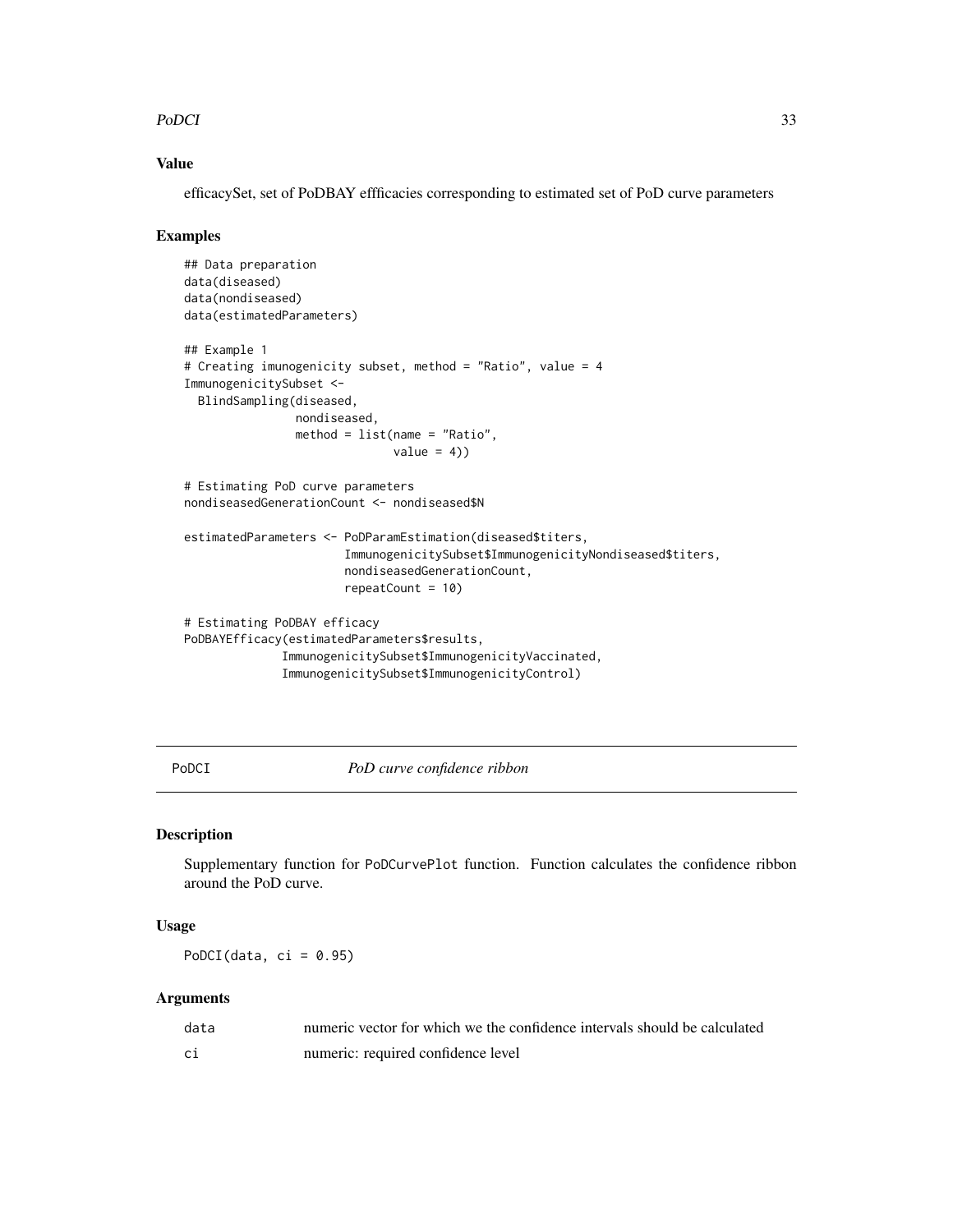## Value

lower bound of CI median value upper bound of CI

## Examples

```
## Data preparation
data <- 0:100
## Example 1
PoDCI(data,
     ci = 0.95)
```
PoDCurvePlot *PoD curve: plot*

## Description

Supplementary function for plotting the PoD curve with the confidence ribbon (of a required level). Input values are related to PoDBAY package structure. See vignette("EfficacyEstimation",package = "PoDBAY") for an example of application of this function.

## Usage

```
PoDCurvePlot(titers,
            estimatedParameters,
            ci = 0.95
```
## Arguments

| titers              | numeric vector: grid of titers at which the confidence ribbon should be calcu-<br>lated                                                     |  |
|---------------------|---------------------------------------------------------------------------------------------------------------------------------------------|--|
| estimatedParameters |                                                                                                                                             |  |
|                     | estimated Parameters named data frame (pmax, slope, et50): set of estimated<br>PoD curve parameters, output of PoDParamEstimation function. |  |
| ci                  | numeric, required confidence level                                                                                                          |  |

## Value

PoD curve plot

<span id="page-33-0"></span>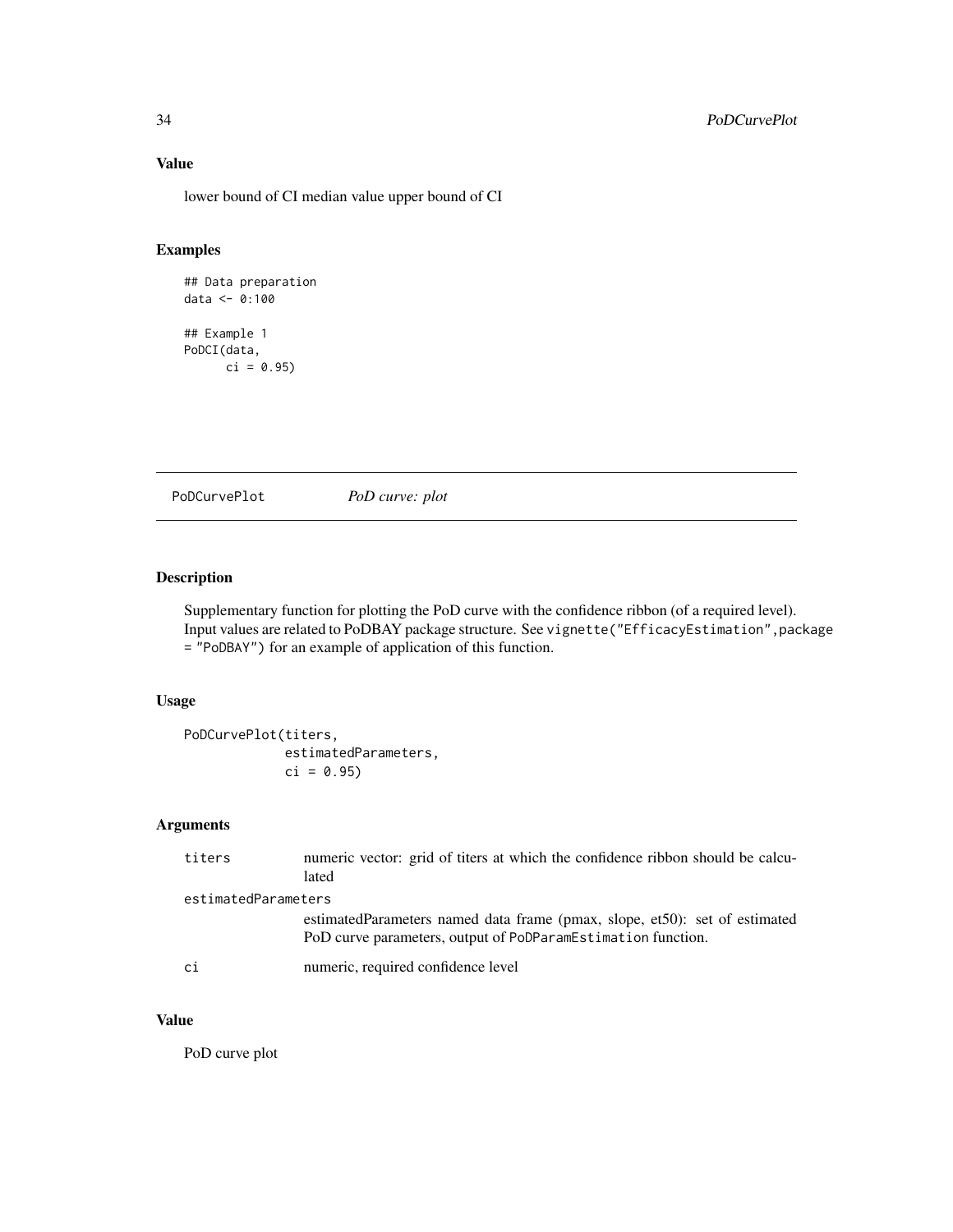## <span id="page-34-0"></span>PoDEfficacySquaredError 35

## Examples

```
## Data preparation
library(ggplot2)
data(PoDParams)
data(estimatedParameters)
## Example 1
# titers for which we want calculate the confidence intervals
titers \leq seq(from = 0, to = 15, by = 0.01)
# squared error of CurveTitersMedian and functional values of "params" curve
PoDCurvePlot(titers,
             estimatedParameters,
             ci = 0.95
```
PoDEfficacySquaredError

*Optimization function: finds PoD curve paramaters (et50, slope)*

#### Description

Function finds PoD curve parameters (et50, slope) using population summary statistics (mean, sd) and input (reference value, or for example true in the simulation setup) efficacy. Efficacy is independent of pmax parameter thus pmax is estimated separately using PmaxEstimation function.

#### Usage

```
PoDEfficacySquaredError(TrueEfficacy,
                        vaccinated,
```

```
control,
initialSlope = 6,
adjustTiters = FALSE,
adjustFrom = NA,
adjustTo = NA)
```
## Arguments

| TrueEfficacy | numeric: input reference efficacy                                                                                          |
|--------------|----------------------------------------------------------------------------------------------------------------------------|
| vaccinated   | Population-class object: vaccinated group (mean, sd)                                                                       |
| control      | Population-class object: control group (mean, sd)                                                                          |
| initialSlope | numeric: initial slope parameter for the optimization function                                                             |
| adjustTiters | boolean: set to TRUE if titer values should be adjusted, for details see PoD<br>function                                   |
| adjustFrom   | numeric: value specifying the detection limit, all values below the detection<br>limit will be adjusted to adjust To value |
| adjustTo     | numeric: value to which titers below the detection limit will be adjusted                                                  |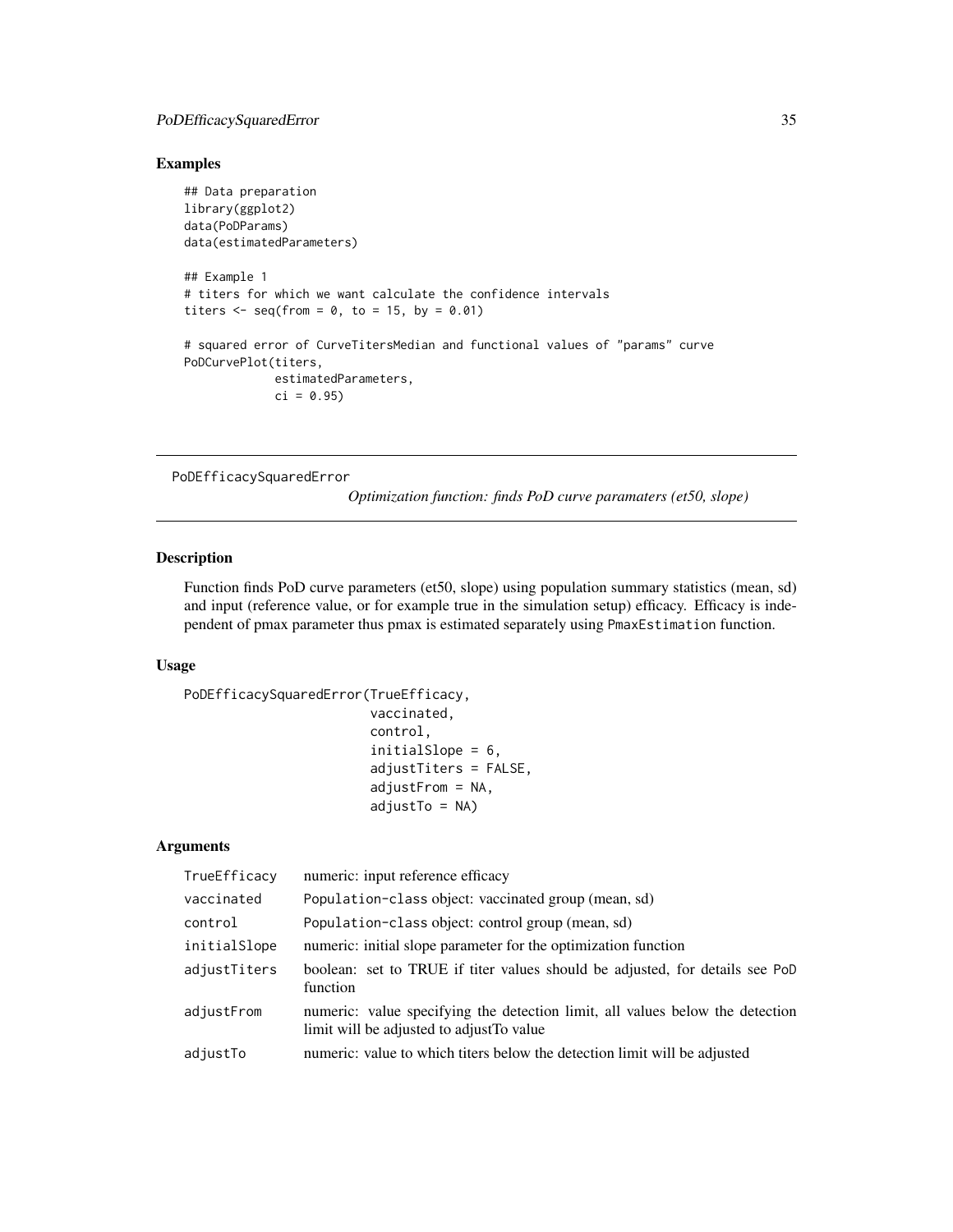## Details

Function returns et50 and slope PoD curve parameters obtained using efficacySquaredError i.e. the opimal (output) parameters et50 and slope correspond to the minimal squared difference between input reference efficacy and calculated efficacy.

Pmax parameter is not obtained as efficacy is independent on pmax.

The optim function is used for optimization with method = "L-BFGS-B", 1000 maximum itiretations, (0.1,Inf) boundaries for et50 and (-slopeBoundary, slopeBoundary) boundaries for slope.

NOTE: The reason for slope boundary settings is because from certain value of slope parameter the shape of the PoD curve and the corresponding PoD values for given titers are almost identical. This parameter is supposed to limit the resulting slope value and help MLE to converge to optimal parameters. The value of "slopeBoundaries" is calculated from data according to Dunning, 2015 (https://doi.org/10.1186/s12874-015-0096-9).

## Value

PoD curve parameters (et 50, slope)

#### Examples

```
## Example 1
data(vaccinated)
data(control)
# Assigning reference efficacy
TrueEfficacy <- 0.53
# PoD curve parameter estimation
```
PoDEfficacySquaredError(TrueEfficacy, vaccinated, control)

PoDMLE *Setup for the maximum likelihood estimation (MLE)*

## **Description**

Function estimates the optimal PoD curve parameters (pmax, et50, slope) using diseased and nondiseased titers. Initial guess of the slope parameter needs to be provided as an input to the optimization, as well as the lowTiterPercent parameter, which is needed for initial guess of the pmax parameter calculation.

#### Usage

```
PoDMLE(nondiseasedTiters,
              diseasedTiters,
              adjustTiters = FALSE,
              adjustFrom = log2(10),
```
<span id="page-35-0"></span>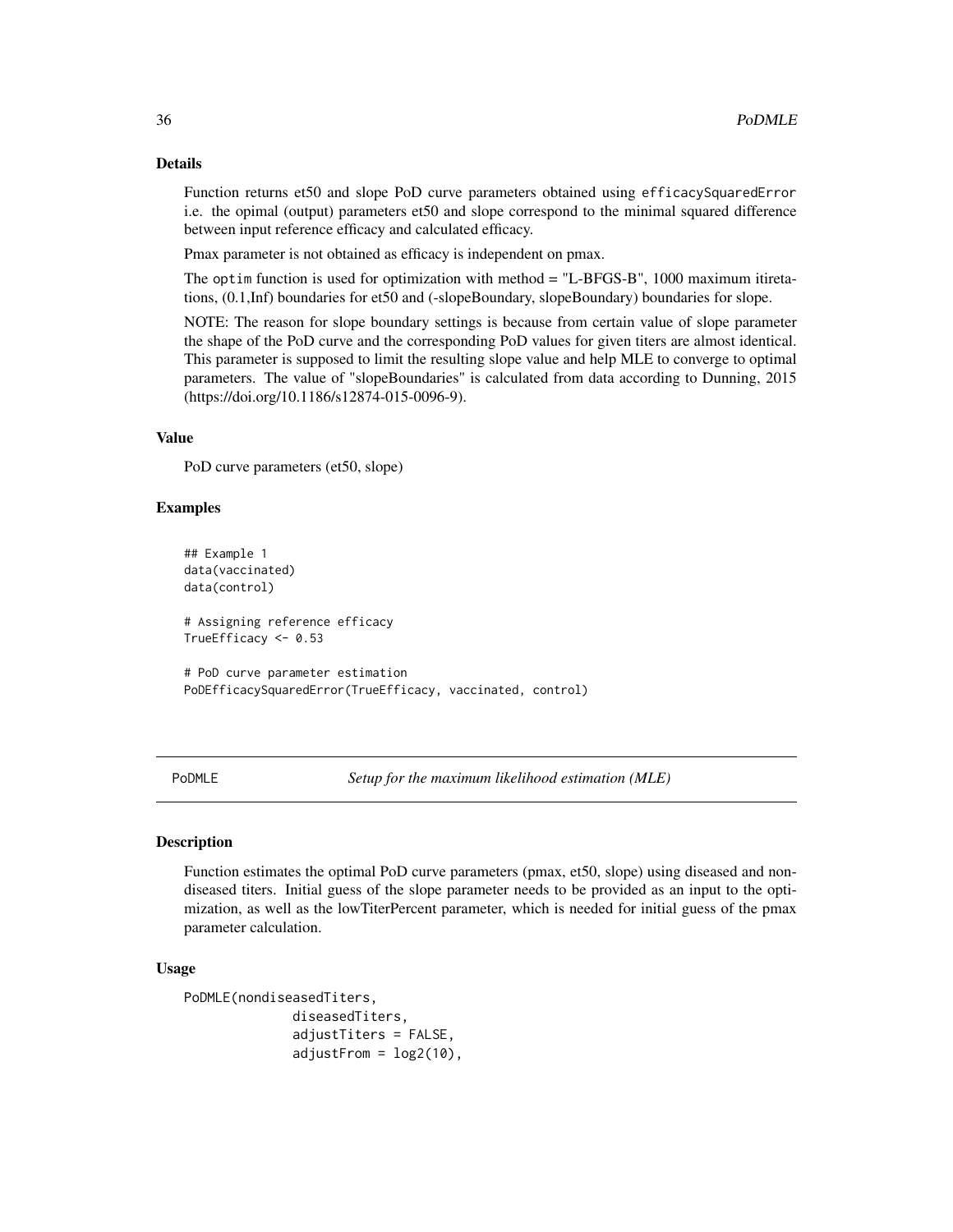```
adjustTo = log2(5),
initialSlope = 6,
lowTiterPercent = 0.2)
```
#### Arguments

nondiseasedTiters

|                 | numeric vector: non-diseased subjects titers                                                                                                                                            |  |
|-----------------|-----------------------------------------------------------------------------------------------------------------------------------------------------------------------------------------|--|
|                 | diseasedTiters numeric vector: diseased subjects titers                                                                                                                                 |  |
| adjustTiters    | boolean: set to TRUE if titer values should be adjusted, for details see PoD<br>function                                                                                                |  |
| adjustFrom      | numeric: value specifying the detection limit, all values below the detection<br>limit will be adjusted to adjust To value                                                              |  |
| adjustTo        | numeric: value to which titers below the detection limit will be adjusted                                                                                                               |  |
| initialSlope    | numeric: initial guess of the slope parameter for the optimization function                                                                                                             |  |
| lowTiterPercent |                                                                                                                                                                                         |  |
|                 | numeric: value in the interval $(0,1)$ - it represents a fraction of bottom titer<br>values of the whole clinical trial used for calculation of initial guess of the pmax<br>parameter. |  |

#### Details

Initial guess of pmax = (number of diseased in the bottom titers  $+ 0.5$ ) / (number of non-diseased and diseased in the bottom titers  $+ 0.5$ ), Initial et  $50 =$  intersection point of distributions of nondiseased and diseased groups. If L-BFGS-B optimization fails to converge, a new et50 initial guess is set to median value of all titers.

PoDMLE function estimates the PoD curve parameters by maximizing the likelihood value (see MLE function for details) based on the provided titers for diseased and non-diseased groups.

The optim function is used for optimization with method = "L-BFGS-B", 500 maximum iterations, (0.1,Inf) boundaries for et50, (1e-6,1) boundaries for pmax and (-slopeBoundary, slopeBoundary) boundaries for slope.

NOTE: The reason for slope boundary settings is because from certain value of slope parameter the shape of the PoD curve and the corresponding PoD values for given titers are almost identical. This parameter is expected to limit the resulting slope value and help MLE to converge to optimal parameters. The value of "slopeBoundaries" is calculated as described by Dunning, 2015 (https://doi.org/10.1186/s12874-015-0096-9).

## Value

list("et50", "slope", "pmax"), named list of PoD paraters: if MLE converges. Null: if MLE does not converge.

## Examples

```
## EXAMPLE 1:
# Data preparation
data(diseased)
```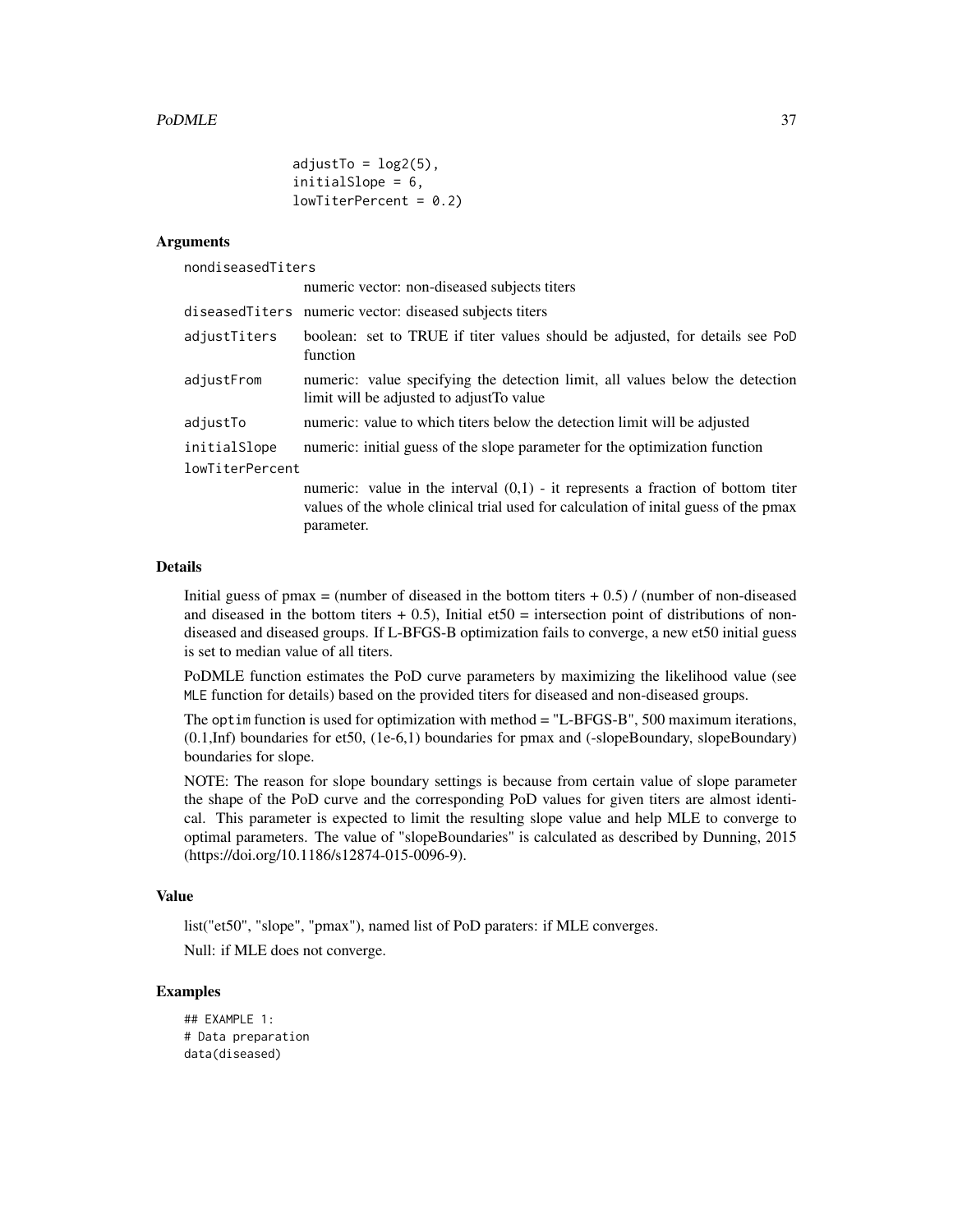```
data(nondiseased)
# PoD curve parameter estimation
PoDMLE(nondiseased$titers,
       diseased$titers)
## EXAMPLE 2:
## initialSlope and lowTiterPercent variables are adjusted.
PoDMLE(nondiseased$titers,
       diseased$titers,
       initialSlope = 5,
       lowTiterPercent = 0.3)
```
PoDParamEstimation *PoD curve parameters estimation*

## Description

Function estimates the PoD curve parameters (pmax, slope, et50) using PoDMLE function. Number of PoD curves estimated equals to the repeatCount input parameter.

The estimation is performed using provided diseased and non-diseased subject level data.

## Usage

PoDParamEstimation(diseasedTiters,

```
nondiseasedTiters,
nondiseasedGenerationCount,
repeatCount = 500,
adjustTiters = FALSE,
adjustFrom = log2(10),
adjustTo = log2(5)
```
#### Arguments

diseasedTiters numeric vector: all diseased titers, subject level data nondiseasedTiters numeric vector: non-diseased titers from immunogenicity subset, subject level data

nondiseasedGenerationCount

|              | numeric: total number of non-diseased subjects in the clinical trial                                                       |
|--------------|----------------------------------------------------------------------------------------------------------------------------|
| repeatCount  | numeric: how many times is the dataset bootstrapped and the PoD curve param-<br>eter estimation performed                  |
| adjustTiters | boolean: set to TRUE if titer values should be adjusted, for details see PoD<br>function                                   |
| adjustFrom   | numeric: value specifying the detection limit, all values below the detection<br>limit will be adjusted to adjust To value |
| adjustTo     | numeric: value to which titers below the detection limit will be adjusted                                                  |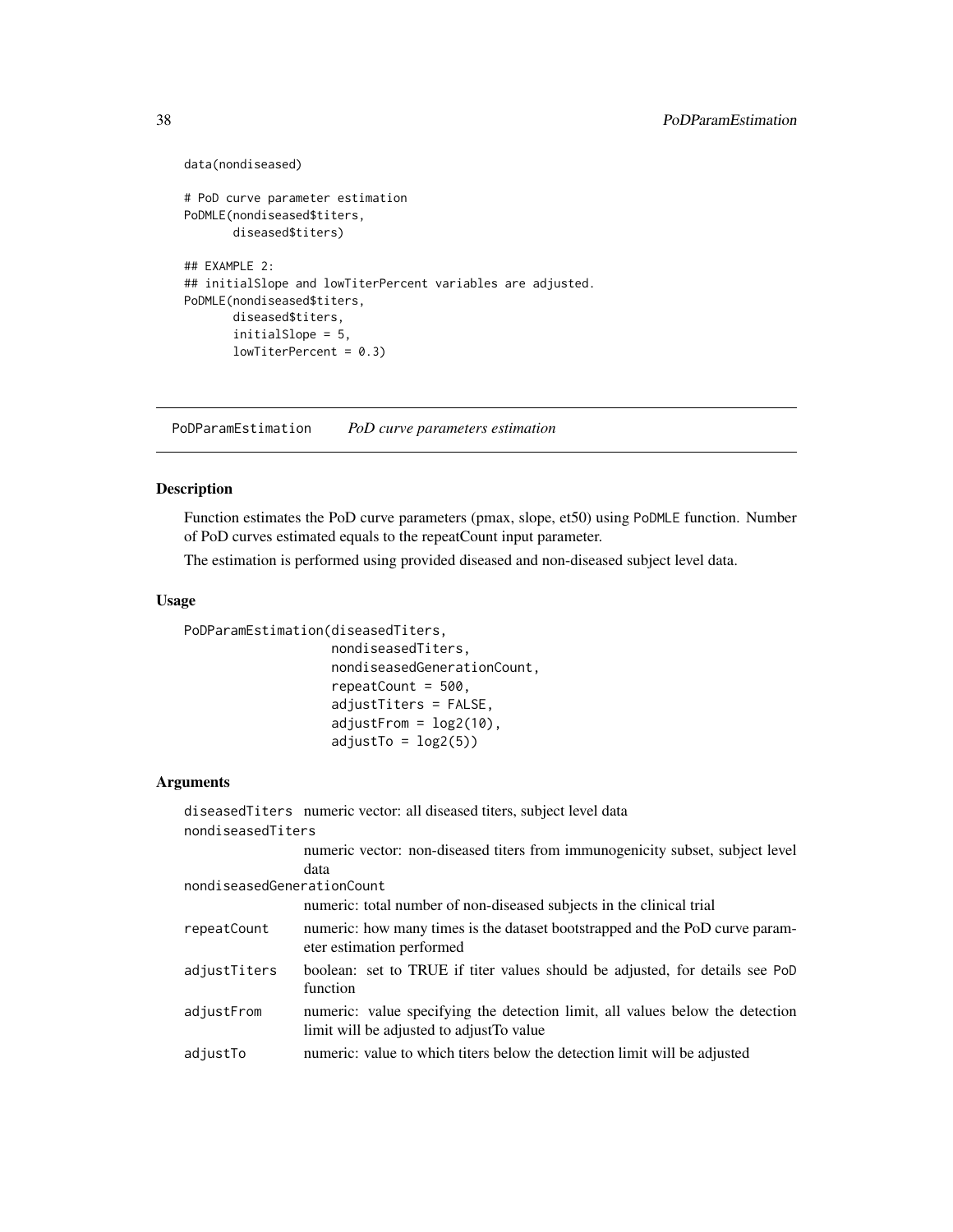## Details

diseasedTiters: subject level titers of all diseased in the clinical trial

nondiseasedTiters: subject level titers of non-diseased subjects in the immunogenicity subset

There are two possible scenarios

- Full: Full information about non-diseased titers is available, i.e subject level data for all nondiseased subjects from the clinical trial (nondiseasedGenerationCount = number of all nondiseased subjects in the clinical trial).
- Ratio or Fixed: Information about non-diseased titers is available only for the immunogenicity subset. In order to compensate for these missing titers we upsampling of this subset to the total number of non-diseased (nondiseasedGenerationCount) in the trial is needed.

nondiseasedGenerationCount: number of all non-diseased subjects in the clinical trial

NOTE: Number of estimated parameters can be lower than repeatCount as MLE does not necessary converge in all estimations; failcount (number of iterations in which MLE failed to converge) is also returned; for details see MLE function.

Function steps

- Upsample non-diseased if needed (needed for methods Ratio and Fixed) from immunogenicity subset size ( $N = \text{NondiseasedImmunogenicitySubset\$ W) to the whole trial size ( $N =$ nondiseasedGenerationCount). For details see GenerateNondiseased function.
- Estimate PoD curve: resultsPriorReset
- Reset disease status: the purpose is to estimate the confidence intervals of the PoD curve and its parameters

Part of the reset disease status procedure is the non-parametric bootstrap: titers of diseased and non-diseased subjects are pooled, and associated PoDs are calculated using their titer values and estimated PoD curve. Based on the subject level probabilities (PoDs), the disease status is reestimated.

• Re-estimate PoD curve: new diseased and non-diseased titers are used to reestimate the PoD curve

#### Value

results: PoD curve parameters after resetting the disease status, named data.frame of estimated PoD curve parameters (pmax, slope, et50); see details for more information

resultsPriorReset: PoD curve parameters prior to resetting the status, named data.frame of estimated PoD curve parameters (pmax, slope, et50); see details for more information

failcount: number of iterations in which MLE failed to converge; see details for more information

## Examples

```
## Data preparation
data(diseased)
data(nondiseased)
```
## Example 1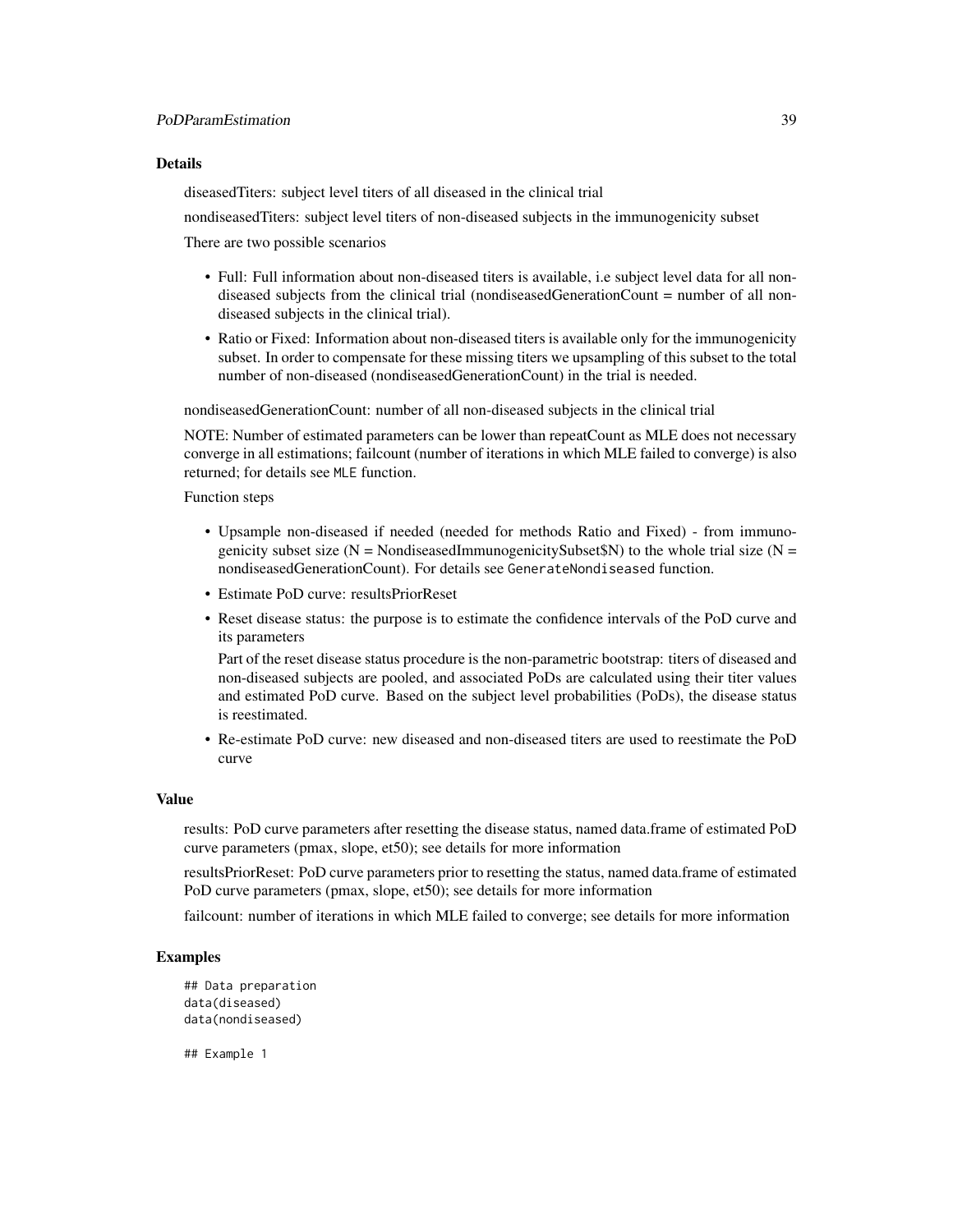```
# Creating imunogenicity subset, method = "Full"
NondiseasedImmunogenicitySubset <-
    ImmunogenicitySubset(diseased,
                        nondiseased,
                         method = list(name = "Full",value = "NA")# Number of all non-diseased subjects in the clinical trial
nondiseasedGenerationCount <- nondiseased$N
PoDParamEstimation(diseased$titers,
                  NondiseasedImmunogenicitySubset$titers,
                   nondiseasedGenerationCount,
                   repeatCount = 10)
## Example 2
# Creating imunogenicity subset, method = "Ratio", value = 4
NondiseasedImmunogenicitySubset <-
    ImmunogenicitySubset(diseased,
                         nondiseased,
                         method = list(name = "Ratio",
                                       value = 4)# Number of all non-diseased subjects in the clinical trial
nondiseasedGenerationCount <- nondiseased$N
PoDParamEstimation(diseased$titers,
                  NondiseasedImmunogenicitySubset$titers,
                   nondiseasedGenerationCount,
                   repeatCount = 10)
```
PoDParamPointEstimation

*PoD curve point estimate*

## Description

Function returns PoD curve parameters corresponding to the point estimate of PoD curve.

#### Usage

```
PoDParamPointEstimation(resultsPriorReset,
                        titers = seq(from = 0, to = 20, by = 0.01),
                       optim_titers = FALSE)
```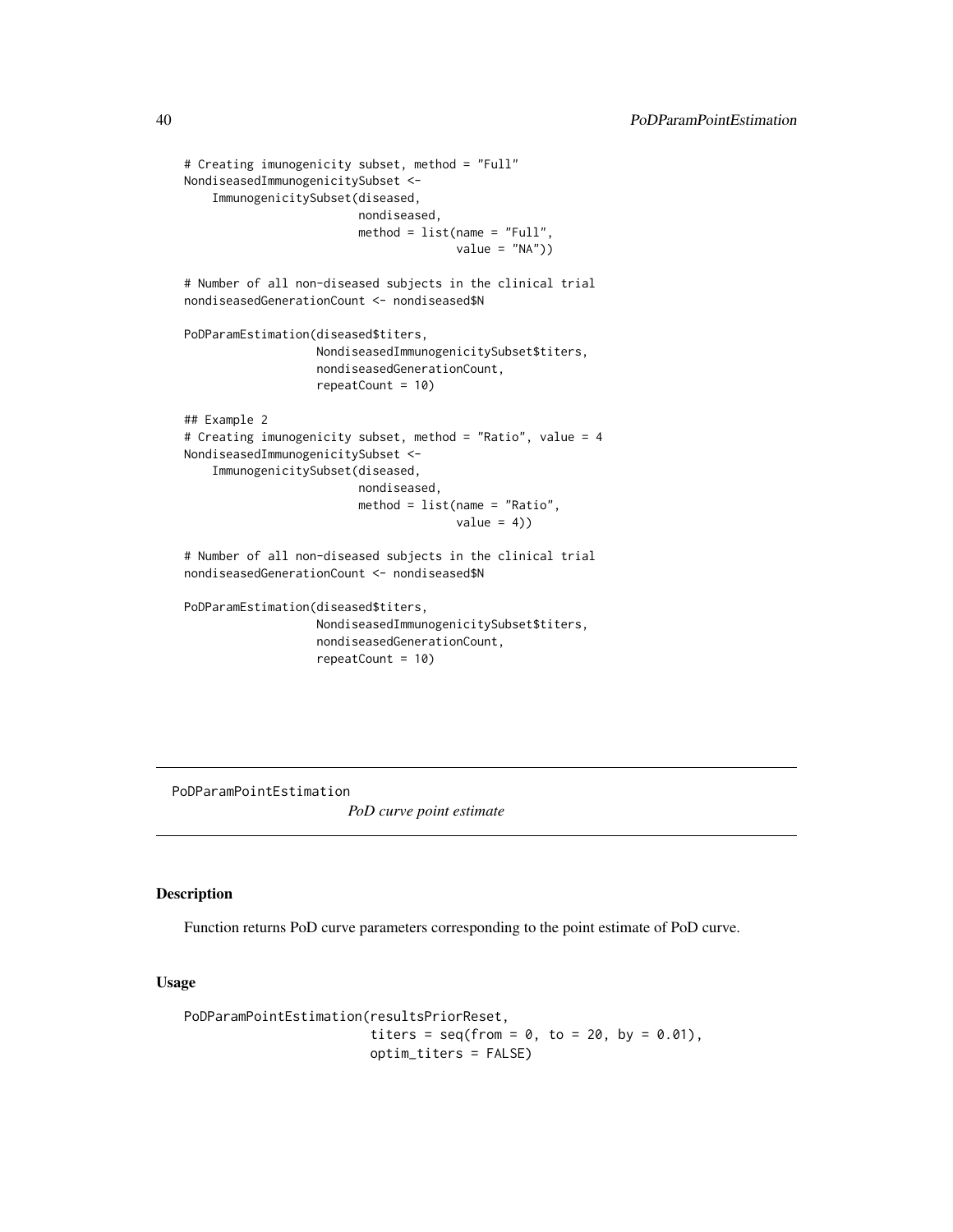#### <span id="page-40-0"></span>PoDParams 41

## Arguments

| resultsPriorReset |                                                                                                                                                                                     |
|-------------------|-------------------------------------------------------------------------------------------------------------------------------------------------------------------------------------|
|                   | named data frame ("pmax", "slope", "et50"): set of estimated PoD curve param-<br>eters before resetting the disease status; for further details see PoDParamEstimation<br>function. |
| titers            | numeric vector: a grid of titers for PoD curve point estimate calculation                                                                                                           |
| optim_titers      | logical: TRUE for a predefined sequence of titers                                                                                                                                   |

## Details

For each of estimated PoD curves in resultsPriorReset, the function values (probabilities of disease, PoD) for provided grid of titers are calculated.

Median of function values (PoDs) at each provided titer is calculated.

Subsequently, the PoD curve model is fitted to the median datapoins using fitPoD function, in order to get PoD curve parameters close to this median curve.

## Value

paramsPointEstimate: named data frame of PoD curve parameters corresponding to the PoD curve point estimate

## Examples

```
## Data preparation
data(estimatedParameters)
## Example 1
# titers for which we want to optimize the functional values
titers \leq seq(from = 0, to = 20, by = 0.01)
# Point estimate of PoD curve
```

```
PoDParamPointEstimation(estimatedParameters$resultsPriorReset, titers)
```
PoDParams *PoD curve parameters*

## Description

A dataset containing PoD curve parameters

## Usage

PoDParams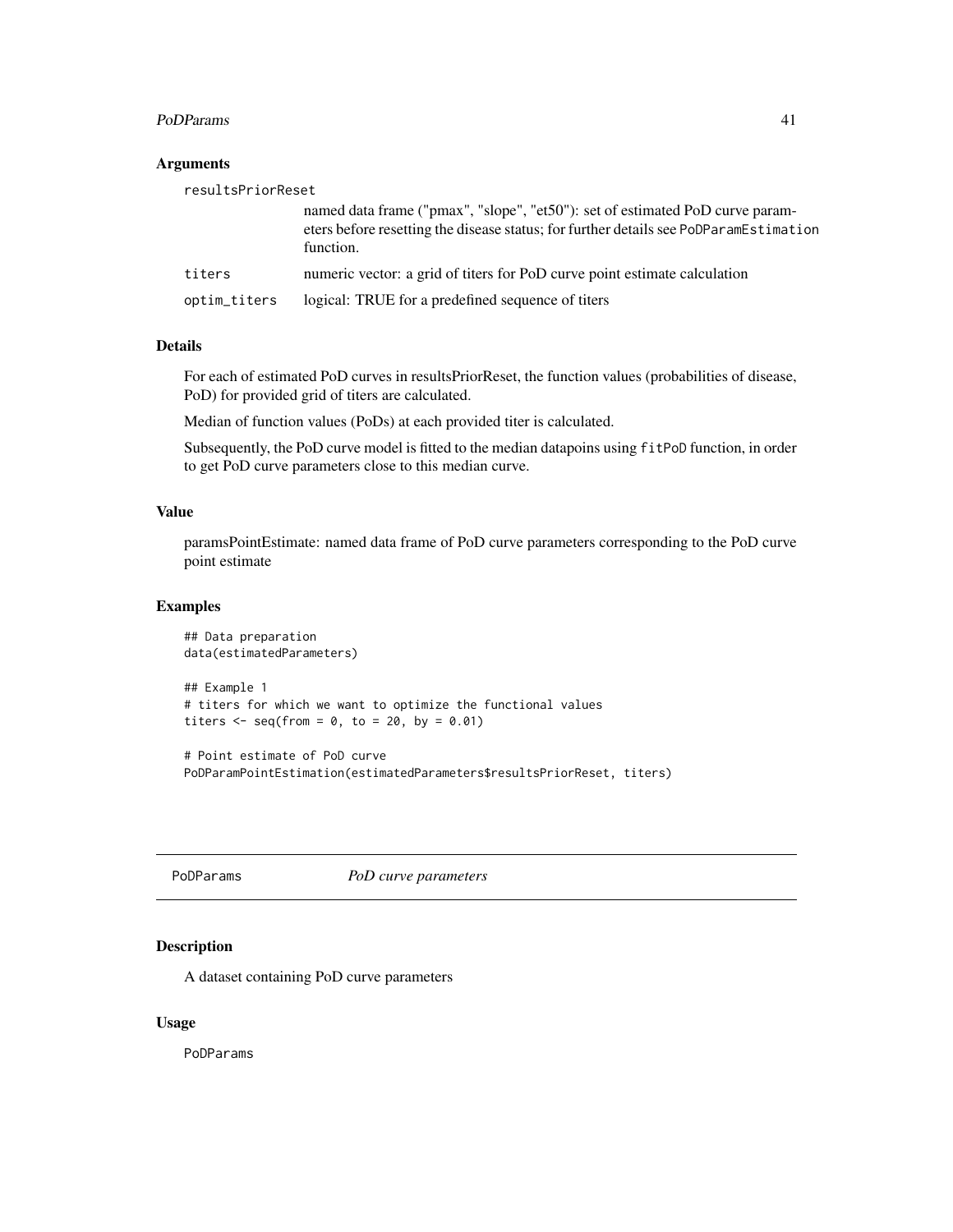## Format

data frame pmax pmax: maximum PoD et50 et50: titer value corresponding to the pmax/2 slope slope: slope of the PoD curve

PoDParamsCI *Confidence intervals of PoD curve parameters*

## Description

Function calculates confidence intervals of the PoD curve parameters (pmax, et50, slope) at userdefined confidence level.

## Usage

PoDParamsCI(estimatedParameters, ci = 0.95)

## Arguments

estimatedParameters output of PoDParamEstimation function ci numeric: value from (0, 1) interval, confidence level of interest

## Value

CI of all PoD curve parameters

| PoDParamsCICoverage | Confidence intervals of PoD curve parameters at three confidence lev- |
|---------------------|-----------------------------------------------------------------------|
|                     | els                                                                   |

## Description

Function calculates confidence intervals (80%, 90% and user-defined) of the PoD curve parameters (pmax, et50, slope).

## Usage

PoDParamsCICoverage(estimatedParameters, ci = 0.95)

<span id="page-41-0"></span>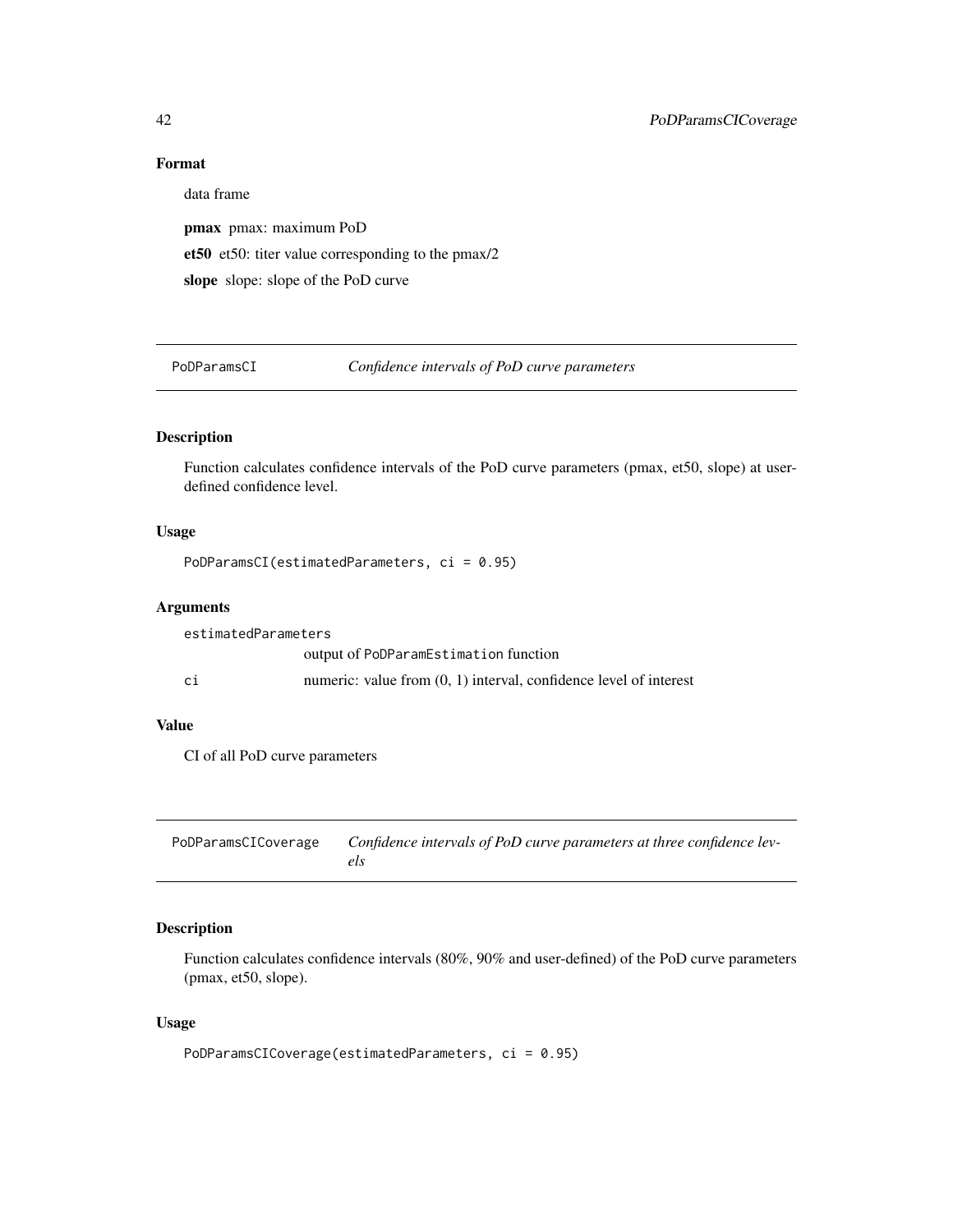#### <span id="page-42-0"></span>popFun 43

#### Arguments

|    | estimatedParameters                                                 |  |  |
|----|---------------------------------------------------------------------|--|--|
|    | output of PoDParamEstimation function                               |  |  |
| ci | numeric: value from $(0, 1)$ interval, confidence level of interest |  |  |
|    |                                                                     |  |  |

## Value

CI of all PoD curve parameters

popFun *Population function*

## Description

Function describing the titer distribution of the population: mean, standard deviation and an additional unknown factor affecting the shape of the distribution (e.g. mixture of two normals or other shapes defined by user).

## Details

Inputs into the function (mean, stdDev, Unknowndistribution) and getUnknown method are taken from the Population-class object.

## Value

Titer distribution function

Population-class *Population class*

#### Description

Population reference class which provides summary and subject level information about the population

#### Fields

N numeric: number of subjects in the population

mean numeric: mean value of titers

stdDev numeric: standard deviation of titers

unknownDistribution logical: TRUE if titer distribution is not normally /log-normally distributed; titer disrtibution function needs to be defined by user

UDFunction function: user-defined titer distribution

titers numeric: subject level titers, generated with getTiters method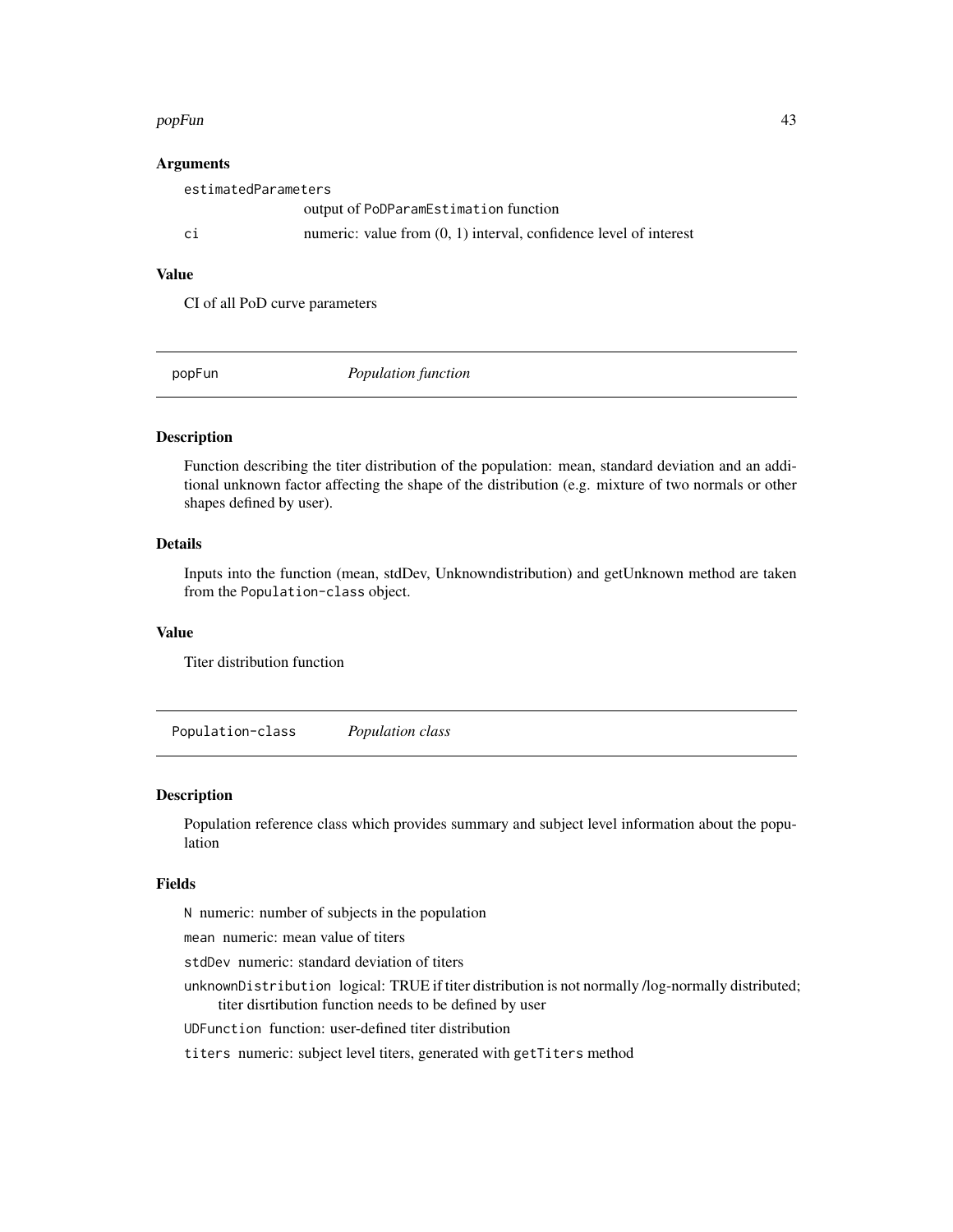#### <span id="page-43-0"></span>44 vaccinated

PoDs numeric: subject level probability of disease (PoD), generated with assginPoD method diseaseStatus logical: subject level disease status (TRUE if diseased), generated with ClinicilaTrial function

popX *Add noise to population titers*

## Description

Function adds noise to population titers accounting for an unknown factor affecting the titer distibution.

#### Details

Inputs into the function: N, unknownDistribution and getUnknown() method are taken from the Population-class object.

## Value

subject level titers

vaccinated *Dataset containing the information for vaccinated subjects*

## Description

A dataset containing the N, mean, stdDev, titers of vaccinated subjects. The dataset is provided in the form of population class object (see the Population-class function for more details).

#### Usage

vaccinated

#### Format

Population class object:

N number of subjects mean mean of titers stdDev standard deviation of titers titers subject level titers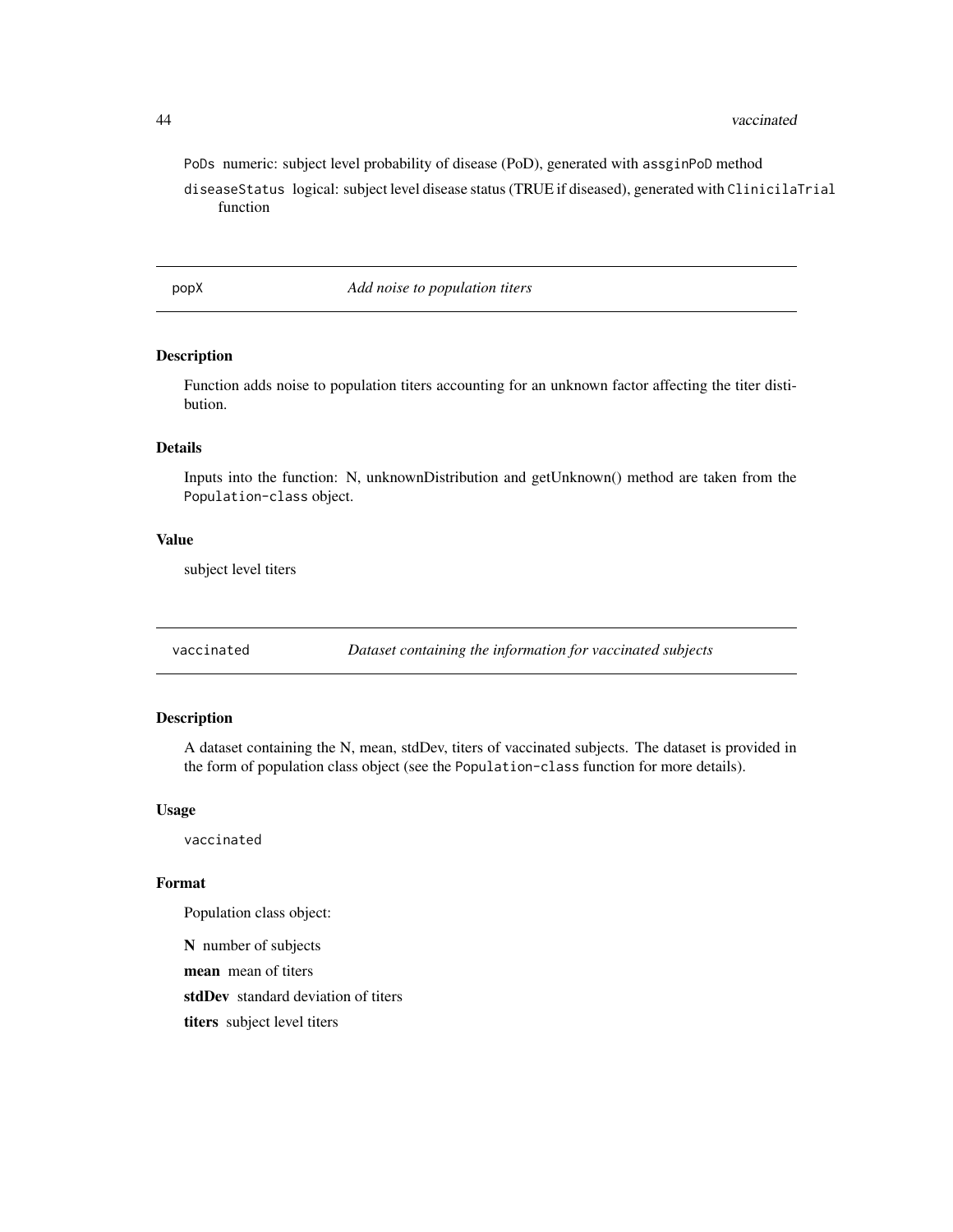<span id="page-44-0"></span>

#### Description

Function calculates and returns case-count efficacy confidence intervals estimated using Wald's method.

Input data need to contain information about disease status on individual level.

#### Usage

```
waldCI(vaccinated, control, confLevel = 0.95)
```
## **Arguments**

| vaccinated | Population-class object: vaccinated subjects, containing information about<br>disease status |
|------------|----------------------------------------------------------------------------------------------|
| control    | Population-class object: control subjects, containing information about dis-<br>ease status  |
| confLevel  | numeric: value from $(0, 1)$ interval, confidence level of interest                          |

## Details

Confidence interval of the relative risk is calculated using the Wald method. (Wald, A. Tests of statistical hypotheses concerning several parameters when the number of observations is large. Transactions of the American Mathematical Society 54, 426-482 (1943)).

#### Value

Named list of lower and upper confidence interval bound

## Examples

```
# Loading vaccinated and control populations data with PoD information
data(vaccinated)
data(control)
# Estimating the disease status and case-count efficacy with 95\% confidence interval
set.seed(1)
CT <- ClinicalTrial(vaccinated, control, CI = 0.95)
```
waldCI(vaccinated, control)